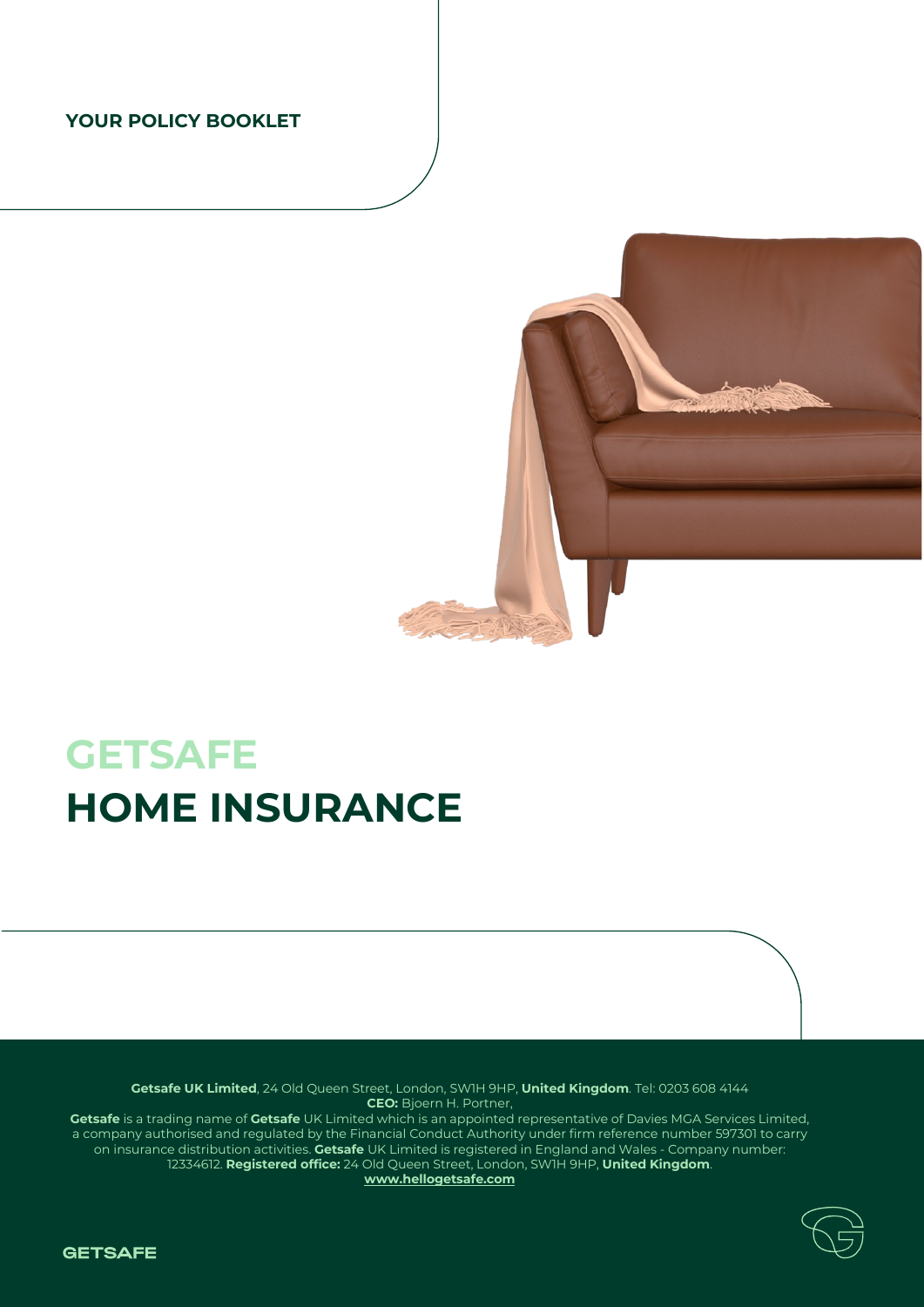# **GETSAFE**

# **TABLE OF CONTENTS**



# **GETSAFE HOME INSURANCE**

| <b>SECTION 1</b>               | Introduction and important information | 4  |  |
|--------------------------------|----------------------------------------|----|--|
| <b>GENERAL TERMS:</b>          |                                        |    |  |
| <b>SECTION 2</b>               | Definitions                            | 6  |  |
| <b>SECTION 3</b>               | <b>General Conditions</b>              | 11 |  |
| <b>SECTION 4</b>               | Claims                                 | 14 |  |
| <b>SECTION 5</b>               | Claim Limits                           | 16 |  |
| <b>SECTION 6</b>               | <b>General Exclusions</b>              | 18 |  |
| <b>YOUR POLICY COVER:</b>      |                                        |    |  |
| <b>SECTION 7</b>               | <b>Buildings Cover</b>                 | 20 |  |
| <b>SECTION 8</b>               | <b>Contents Cover</b>                  | 28 |  |
| <b>ADDITIONAL ADD-ONS:</b>     |                                        |    |  |
| <b>SECTION 9</b>               | <b>ADD-ON: Home Emergency</b>          | 37 |  |
| <b>SECTION 10</b>              | <b>ADD-ON: Legal Protection</b>        | 40 |  |
| <b>ADDITIONAL INFORMATION:</b> |                                        |    |  |
| <b>SECTION 11</b>              | Data Protection                        | 44 |  |

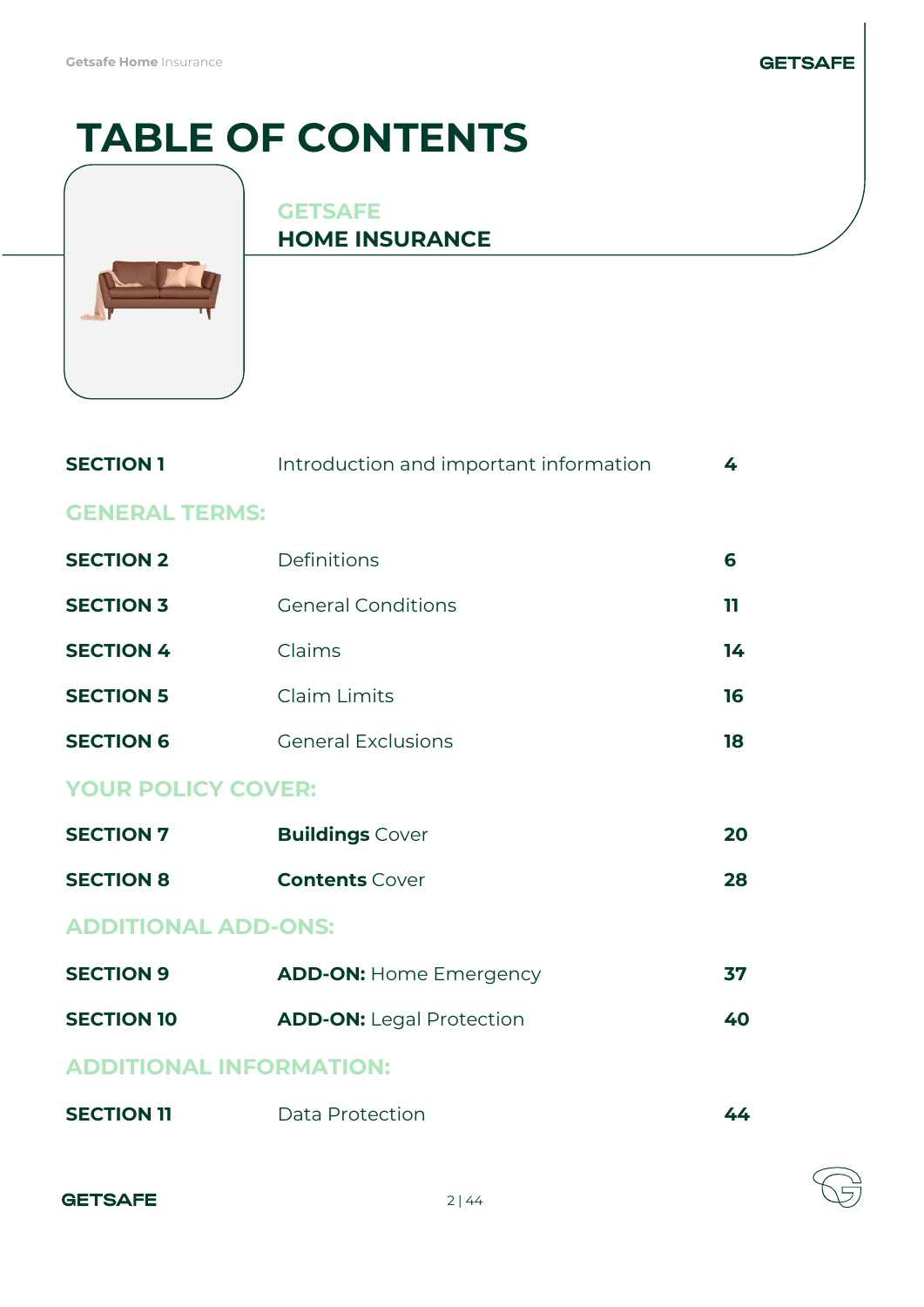# **WELCOME TO GETSAFE**

Dear Customer,

# **A warm welcome from Getsafe and thank you for choosing to buy your insurance from us.**

Together, **we** want to make a real difference. **We** believe that insurance should be simple, fair and social and are happy that **you** decided to become a part of this vision.

This **policy** booklet includes **your policy** wording, **policy schedule** and statement of fact, which all form part of **your** agreement with **us**.

This **policy** wording includes all **you** need to know about what is and what isn't covered by **your** insurance **policy**, what **you** need to do to manage and make changes to **your policy**, and how to make a claim should **you** need to. Hopefully **you**'ll never have to, but if **you** do **we** promise to deal with **your** claim as quickly as possible. That leaves **you** one less thing to worry about.

**Your** statement of fact sets out the information **you** provided when **you** applied for the **policy** and **your policy** schedule makes up **your** agreement with **us** and is based on this information, so it's important that they're both correct. **Your policy schedule** will also include any **excesses** that may apply, and let **you** know the sections that are applicable to **your property**.

If any of the provided information is incorrect or if there are changes to **your** personal circumstances at any time, please do let **us** know immediately, because this may affect **your**  cover.

Thanks again for choosing **Getsafe** for **your** insurance.

**Your Getsafe** Insurance Team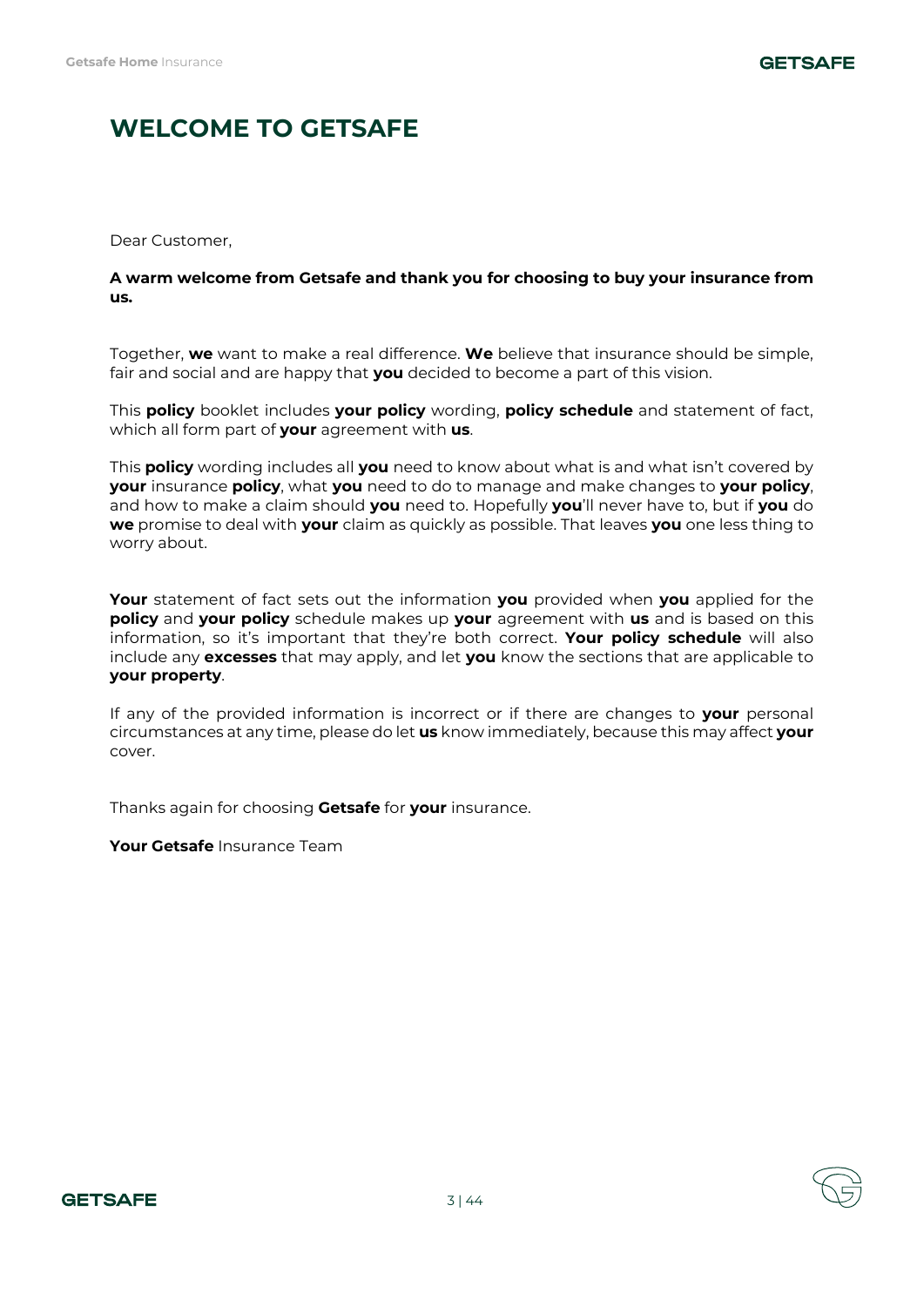# **SECTION 1 – INTRODUCTION AND IMPORTANT INFORMATION**

This is the policy wording for your Getsafe Home Insurance which, along with your schedule (including any endorsement shown), forms your insurance contract. Please read all these documents carefully. If anything is not correct, please notify us immediately.

**We** agree to provide cover in line with the terms and conditions set out in this **policy** and the sections shown in **your schedule** for loss, **damage**, injury or liability that arise during the period of insurance.

You agree to pay the **premium** for the **period of insurance** and to keep to all the terms and conditions of the **policy**. If **you** do not do this, the contract may not be valid, and **you** may not be able to make a claim.

You have the right to cancel any cover **you** have bought at any time during the period of insurance. Please see in Section 3 General Conditions 4. for more details.

# **Who we are**

This insurance is arranged by **Getsafe** UK Limited and insured by Wakam Insurance Company. **you** are now part of a special group of people: together **we** will make history, by making insurance more transparent and flexible. Thank **you** for trusting in **us**.

### **Your insurer's promise to you**

In return for the **premium you** have paid, **your insurer** agrees to insure **you** in accordance with the terms and conditions of **your policy**.

### **Information you have given us**

The contract is based on the statements and information **you** gave **us**, or that was given on **your** behalf, when **you**  applied for this **policy**. **We** use that information to assess the cover **we** will provide **you** with and to set the **premium** and **policy** conditions.

You must take care when answering any questions **we** ask, and make sure that all the information **you** provide is accurate and complete. When **you** provide information about other people insured under this **policy**, it is **your**  responsibility to check that the information **you** provide is accurate.

# **About this policy**

The **policy** is arranged in different sections. It is important that **you** are clear which sections **you** have asked for as the insurance relates only to the sections of the **policy** which are shown in the **schedule** as being included.

Throughout this **policy** certain words and phrases have specific meanings. These are defined in the definitions section of the **policy** on page 6. There are some general exclusions that apply to the whole contract of insurance, and these are defined in the general exclusions section of the **policy** on page 18.

# **Complaints procedure**

**We** aim to always provide a first-class level of service and welcome feedback from **you**. If **you** have a complaint about **your policy** or the handling of a claim **you** should, in the first

instance, contact us:

- by emailin[g help@hellogetsafe.com,](mailto:help@hellogetsafe.com) or
- by phoning **0203 608 4144**.

**Our** office hours are 9 am to 5 pm Monday to Friday (excluding bank holidays), but **we** will often respond to **you**  out of hours, especially if the issue is urgent.

#### **How we will handle your complaint:**

- **1. We** will try to resolve **your** complaints immediately.
- **2.** If **we** are unable to resolve **your** complaint immediately, **we** will send an acknowledgement via email within 3 working days of receiving **your** complaint. This will include the contact details of the individual who will be dealing with **your** complaint.
- **3.** Within 8 weeks of receiving **your** complaint **we** will provide **you** with a final response explaining the outcome of **our** investigation and **our** next steps.

Where **you** are still not satisfied with the final response, **you** can refer to Waka[m reclamation@wakam.com](mailto:reclamation@wakam.com) (or by mail 120 – 122 Rue Reaumur, 75083 Paris, Cedex 02, France), or **you** also have the right to refer **your** complaint to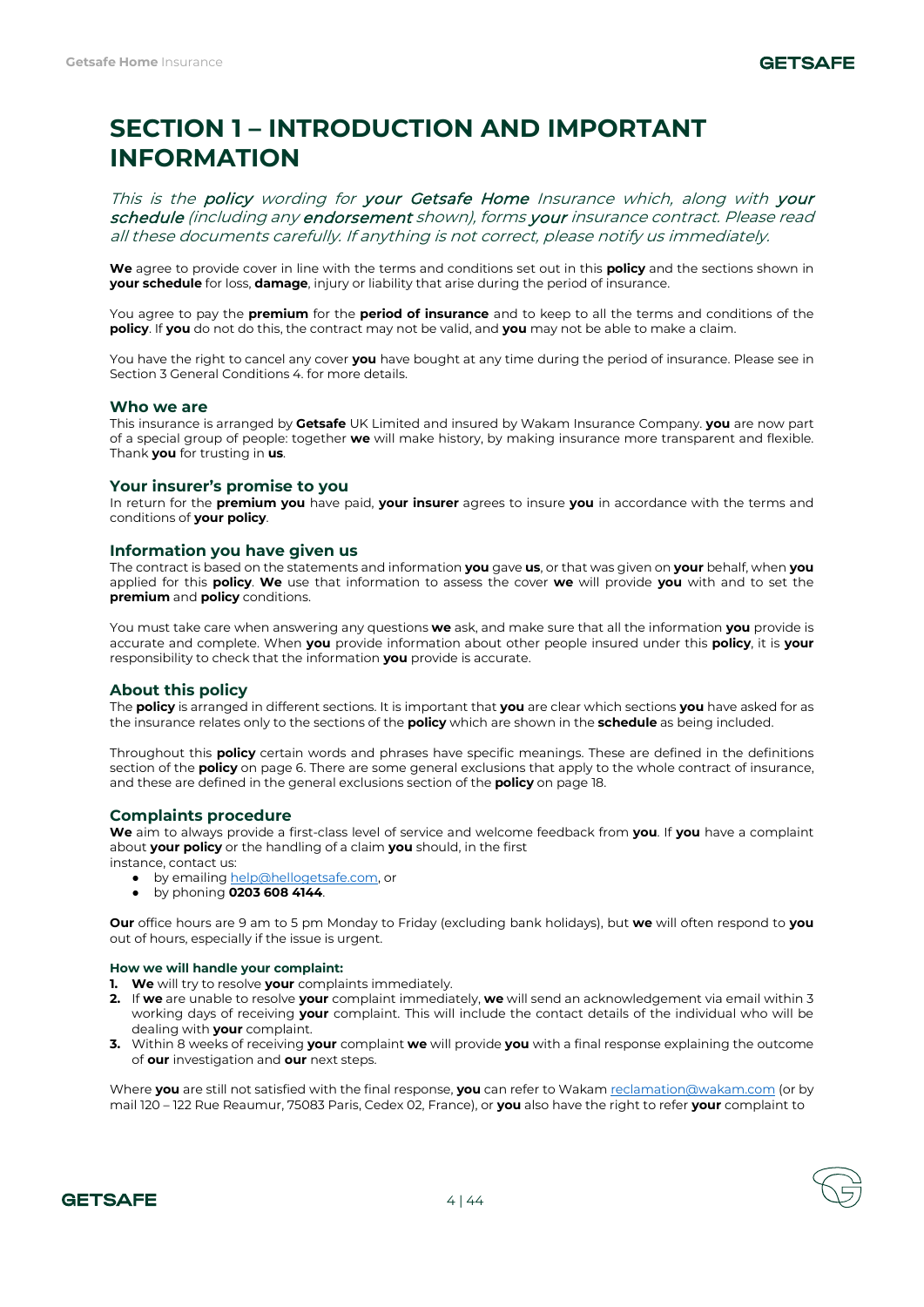

### the **Financial Ombudsman** Service at:

- **Address:** The Financial Ombudsman Service, Exchange To**we**r, Harbour Exchange Square, London, E14 9SR,
- **Email:** [complaint.info@financial-ombudsman.org.uk](mailto:complaint.info@financial-ombudsman.org.uk), or
- **Telephone:** 0800 023 4567.

Further details are available a[t www.financial-ombudsman.org.uk.](http://www.financial-ombudsman.org.uk/) 

# **FSCS**

The **insurer** is covered by the Financial Services Compensation Scheme (FSCS). If the **insurer** goes out of business and cannot meet its obligations, **you** may be entitled to compensation from the scheme. **you** may be entitled to compensation if **we** cannot meet **our** obligations, depending on the circumstances. Further details are available at [www.fscs.org.uk.](http://www.fscs.org.uk/)

# **Copyright**

This wording is fully protected by the laws of copyright. No unauthorised use or reproduction is permitted.

#### **Your cover**

This **policy** wording is split into sections. Not all sections may apply to **you**. The cover **you** have selected will be shown in **your schedule** and is subject to the terms, conditions, and exclusions set out in this **policy** wording and any **endorsements** sent to **you** by **us**. **Your policy** will be in force for the **period of insurance** shown in **your schedule** and covers **you** only for insured events that occur during that period.

### **Limits of cover**

The cover set out in each section of this **policy** wording is limited to the amounts set out in **your schedule** and is subject to each **excess** set out in **your schedule**. If **you** have chosen an **excess** higher than £ 200, some of the coverage will be not applicable through the limit of cover.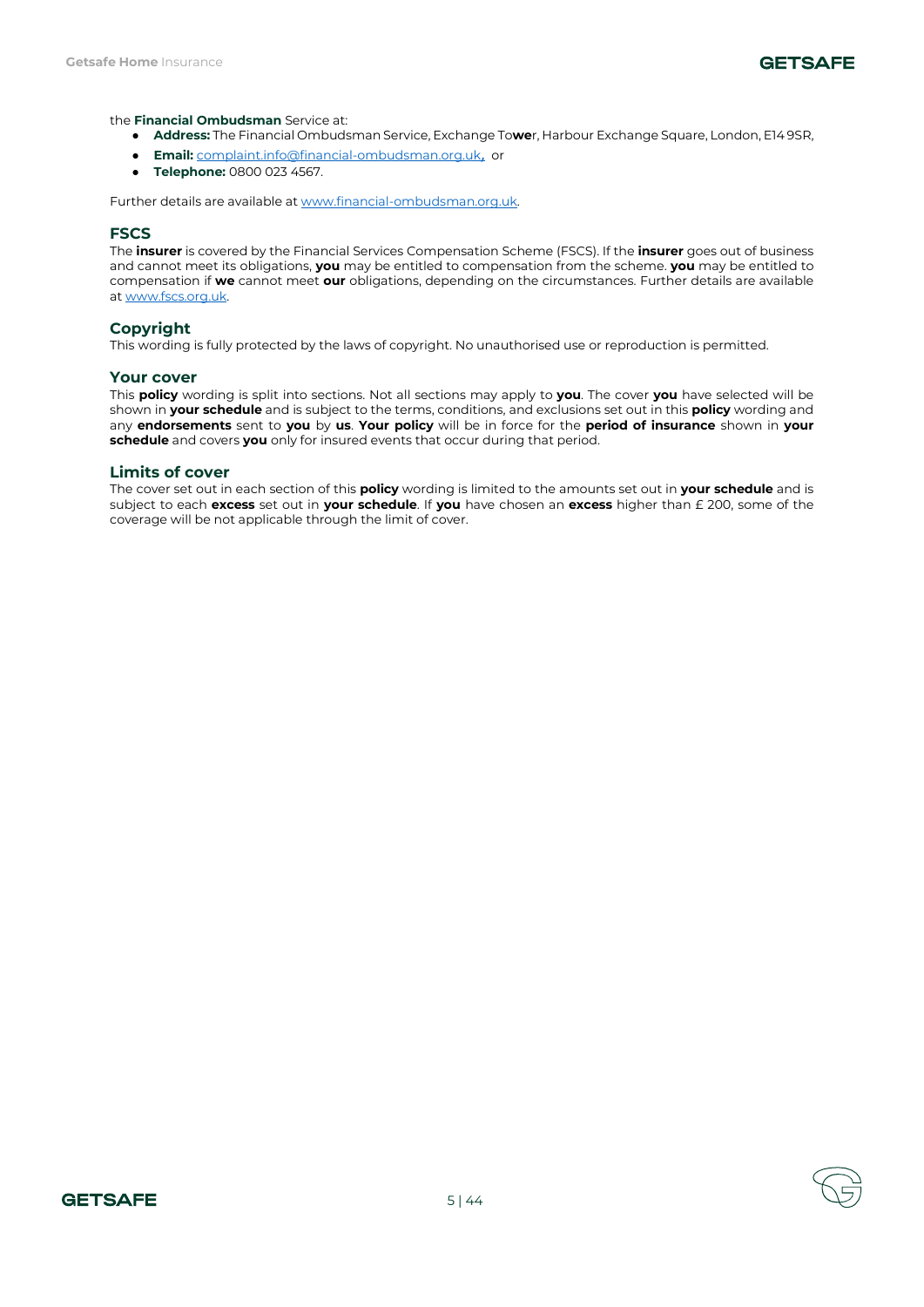# **SECTION 2 – DEFINITIONS**

We're confident we've made this home insurance policy booklet as easy to understand as possible. There may be a few terms that have a specific meaning in the context of your insurance policy. These are in bold type in the policy. We hope the definitions below help.

# **accidental damage**

Sudden, unexpected and physical damage which:

- a) happens at a specific time; and
- b) was not deliberate; and
- c) was caused by something external and identifiable.

# **automatic renewal**

Your **policy** will renew automatically unless **you** tell **us** to cancel the **policy**. **We** do this to make sure there are no gaps in **your** cover. **We** will contact **you** before renewal to remind **you** about this. Further information can be found in Section 3.

# **bedroom**

Any room in **your home**, including in **outbuildings**, that is currently used as a room for sleeping in or was originally designed and built to be a room for sleeping in even if it is now used for another purpose.

# **buildings**

A permanent structure within the boundaries of **your property** including:

- ✔ the structure of **your home**;
- $\checkmark$  permanently installed septic tanks, cesspits and domestic fixed central-heating gas or oil tanks;
- ✔ drives, patios, footpaths and terraces;
- $\checkmark$  boundary and garden walls:
- ✔ gates, fences and hedges;
- $\sqrt{\phantom{a}}$  permanently fixed, professionally installed wind turbines as long as **you** have told **us** about these and are following the manufacturer's guidelines when using them;
- ✔ hard tennis courts;
- plants, trees, flowers and shrubs not in moveable pots or containers;
- radio and television aerials, satellite dishes, their fittings and masts; and
- $\sqrt{\ }$  the underground services, inspection hatches and covers supplying **your home** which **you** are responsible for;
- ✔ the permanent fixtures and fittings in or mounted upon the **buildings** that could not easily be removed and reused, such as fixed solar panels (that have been professionally installed), fixed sanitary fittings (for example, toilets, sinks and baths) and laminated, wood-effect or vinyl floor coverings.

# **business equipment**

Computers, laptops, phone equipment, digital accessories and office furniture, which are owned by **you** or **your family** and which may be used by **you** or **your family** for their trade or profession, provided they are not insured elsewhere.

# **Business equipment** does not include:

- **1.** any items belonging to **your** employer;
- **2.** any stock, tools or materials belonging to the business or used for business purposes;
- **3. money** or **credit cards** belonging to the business or used for business purposes.

### **Buildings includes: Buildings does not include:**

- **X** marquees and their accessories; and
- **X** swimming pools, hot tubs, jacuzzies and their fixtures and fittings, covers, enclosures and accessories.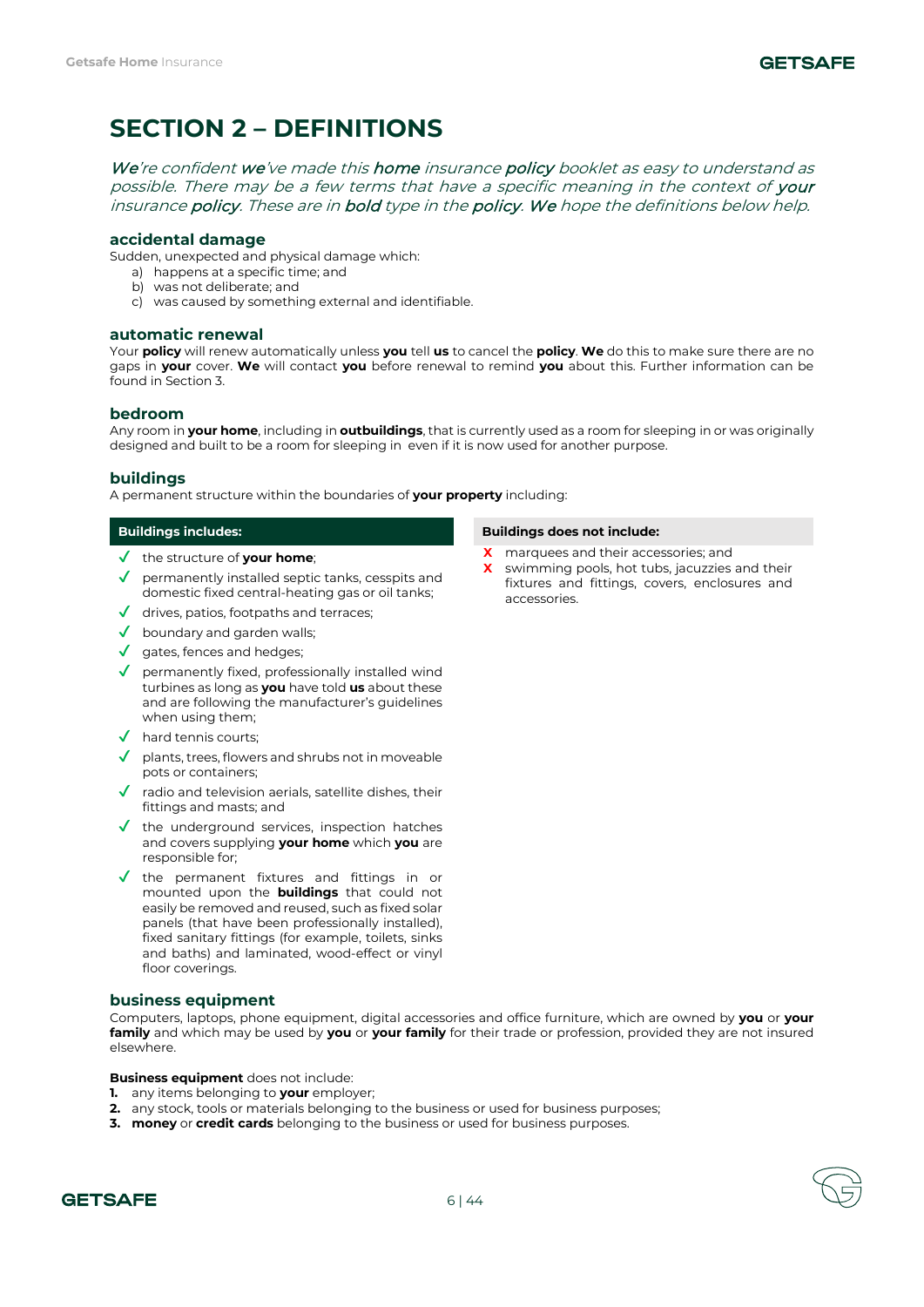# **claims administrator**

Crawford & Company Adjusters (UK) Limited, a company registered in England and Wales with number 2908444, who handle claims on behalf of **Getsafe** and the **insurer** (or such other **claims administrator** as **we** or the **insurer** may appoint from time to time).

# **computer viruses**

A set of corrupting, harmful or unauthorised instructions, malware or codes, which are introduced maliciously and are intentionally created to spread, **damage**, interfere with or otherwise negatively affect a computer system or network. For example, to make it stop, fail or work differently to how the manufacturer intended it to work.

**Computer viruses** includes but is not limited to 'Trojan Horses', 'worms' and 'time or logic bombs'.

# **consequential loss**

Any loss, **damage** or expense which happens indirectly as a result of, or is a side effect from, the event which led to **your** claim.

# **contagious disease**

Any disease which can be transmitted from any organism to another organism, where:

- a) the substance or agent of the disease includes, but is not limited to, a virus, bacterium, parasite or any other organism, whether living or not;
- b) the method of transmission, whether direct or indirect, includes but is not limited to, through the air, through bodily fluids, from any surface, object, solid, liquid or gas, or between organisms; and
- c) the disease, substance or agent can cause or threaten harm to human health or human welfare or can cause or threaten damage to, deterioration of, loss of value of, marketability of or loss of use of property.

#### **contents**

Belongings or **property** which **you** or **your family** are legally responsible for, which are kept in **your home** and garden including furniture, fixtures and fittings which can be easily removed and reused such as,

- $\sqrt{\ }$  computers, clothing, footwear and luggage,
- $\checkmark$  carpets and curtains,
- $\sqrt{\phantom{a}}$  personal belongings,
- ✔ **valuables**, **money**, **credit cards**,
- ✔ cycles,
- ✔ art collections, jewellery, watches,
- $\sqrt{\phantom{a}}$  audio visual equipment, cameras,
- $\checkmark$  sports equipment,
- ✔ **gadgets**, business equipment,
- ✔ household goods,
- $\sqrt{\phantom{a}}$  plants, trees, flowers and
- $\checkmark$  shrubs in moveable pots or containers.

### **Contents includes: Contents does not include:**

- any vehicle licensed for road use or any other mechanically propelled vehicle such as cycle or buggy and their parts, keys and accessories,
- **X** any caravan, trailer or horsebox, and their parts, keys and accessories
- **X** any watercraft, hovercraft, aircraft, drone or other aerial device,
- **X** any living creature,
- **X** any building,
- **X** any land or water,
- **X** securities certificates and documents, except driving licences and passports,
- **X** any item used for **your** trade or profession except business equipment, or
- **X** any item attached to any of the above.

# **credit cards**

**Credit cards**, cheque-guarantee cards, debit cards, charge cards, store cards or cash cards held for private purposes and issued in the British Isles.

# **damage/damaged**

Physical loss or physical **damage**, excluding **accidental damage**.

# **electronic data**

Facts, concepts and information converted to a form that can be communicated, interpreted or processed by electronic and electromechanical data processing or electronically controlled equipment. **Electronic data**  includes programmes, **software** and other coded instructions for processing and manipulating data or directing and manipulating this equipment.

# **endorsement**

A change to the terms of the **policy** which is confirmed in writing by **us**.

# **excess**

The **excess** is the amount that you'll have to pay towards any claim **you** make. This is set out in your **schedule**.

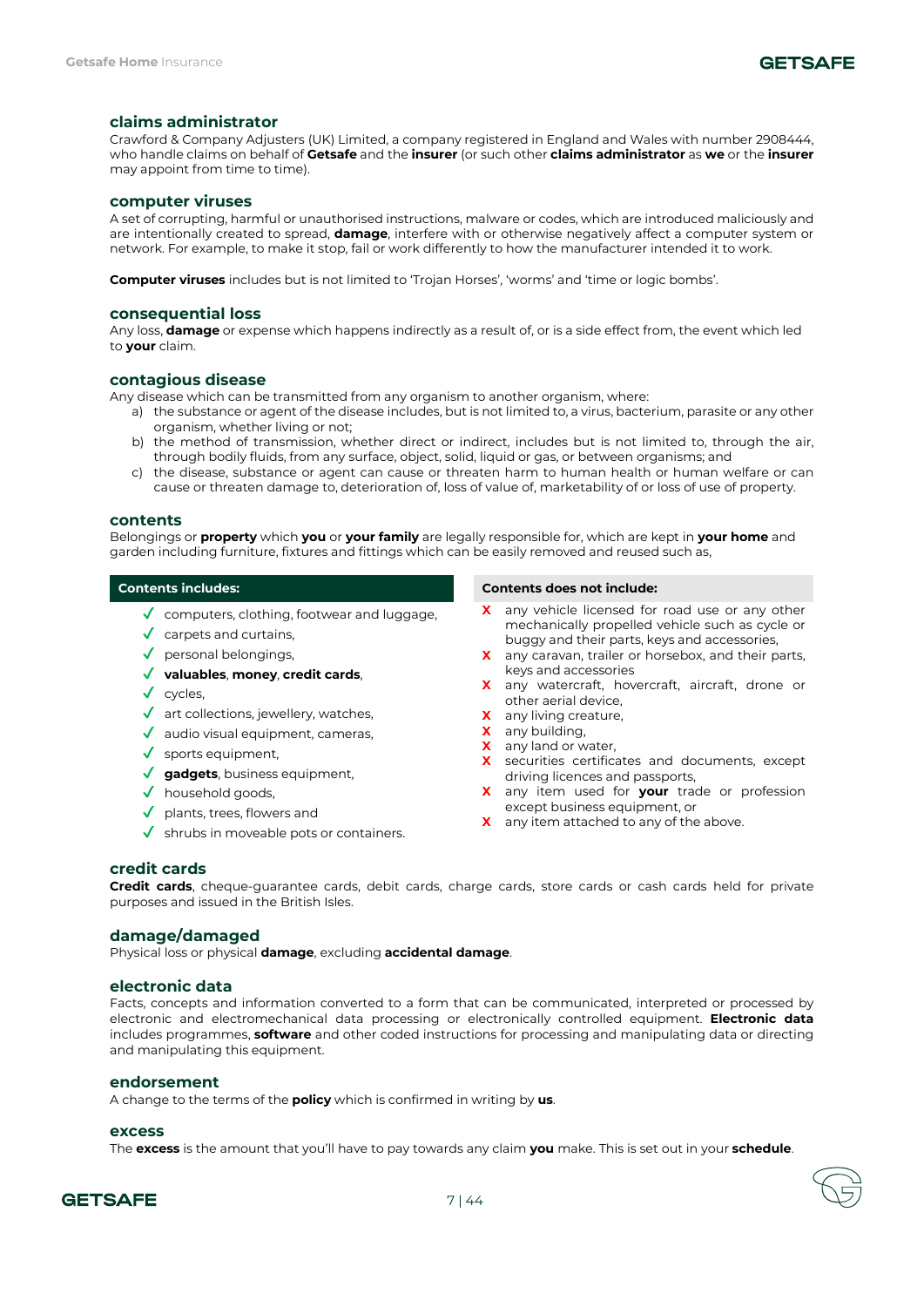

# **family**

As long as they permanently live with **you** in **your home** during the period of insurance, and they are not paying for their accommodation:

- **- your** husband, wife, partner or civil partner;
- **- your** children; and
- **-** other members of **your family**.

# **flood**

A **flood** is a substantial and abnormal build-up of water from an external source. It does not include water which has escaped from pipes, tanks and other fixed water apparatus at **your property**.

# **gadgets**

Personal and portable communication devices including mobile phones, tablets, laptops, handheld computers and games consoles.

**Gadgets** does not include **gadgets** used for business purposes.

# **Getsafe**

**Getsafe** UK Ltd, a company registered in England and Wales under number 12334612, 24 Old Queen Street, London, SW1H 9HP (Financial Conduct Authority reference number 918034).

An appointed representative of Davies MGA Services Limited, 7th Floor, 1 Minster Court, Mincing Lane, London EC3R 7AA, authorised and regulated by the Financial Conduct Authority under reference number 597301.

### **heave**

The upward movement of the site **your buildings** stand on as a result of the soil expanding.

### **home**

The main building which **you** live in, garages which are part of or attached to the main building, and **outbuildings** all within the boundaries of the address shown on **your schedule**. The maximum size of **your home** in total should not exceed 250 square metres

All of the **home** must be at the same address in the **United Kingdom** and must be used by **you** and **your family** for domestic or business administration purposes.

# **insurer**

Wakam, Insurance Company, Limited Company with a capital of €4,514,512 of which headquarters is at 120-122 Rue Réaumur, TSA 60235 75083 PARIS CEDEX 02, Registered in the Register of Commerce and Companies of Paris under number 562 117 085, Company governed by the Insurance Code, submits, within the scope of its activity, to the control of the ACPR (Prudential Control and Resolution Authority) whose head office is located at 4 Place de Budapest 75436 Paris Cedex 9.

# **landslip**

Sudden movement of soil on a slope or gradual creep of a slope over a period of time.

# **money**

Cash, bank and currency notes, cheques, travellers' cheques, postal orders, **money** orders, crossed bankers' drafts, current postage stamps, gift tokens, customer redemption vouchers, travellers' tickets and luncheon vouchers.

# **outbuildings**

Detached garages, sheds, greenhouses, summer houses and other permanent structures set apart from **your home** which are used for domestic or business administration purposes.

**Outbuildings** do not include:

- **1.** caravans;
- **2.** mobile **home**s;
- **3.** stables;
- **4.** agricultural **buildings**;
- **5.** car ports or any structure that is open on one or more sides;
- **6.** aviaries, pigeon lofts and tree houses; and
- **7.** any inflatable or non permanent structure.

### **pedal cycles**

Any bicycle, including electric bikes, and its tyres and accessories.

# **period of insurance**

The period shown in **your schedule** which **we** agree to provide cover for, as long as **you** have paid the full **premium** to **us**.

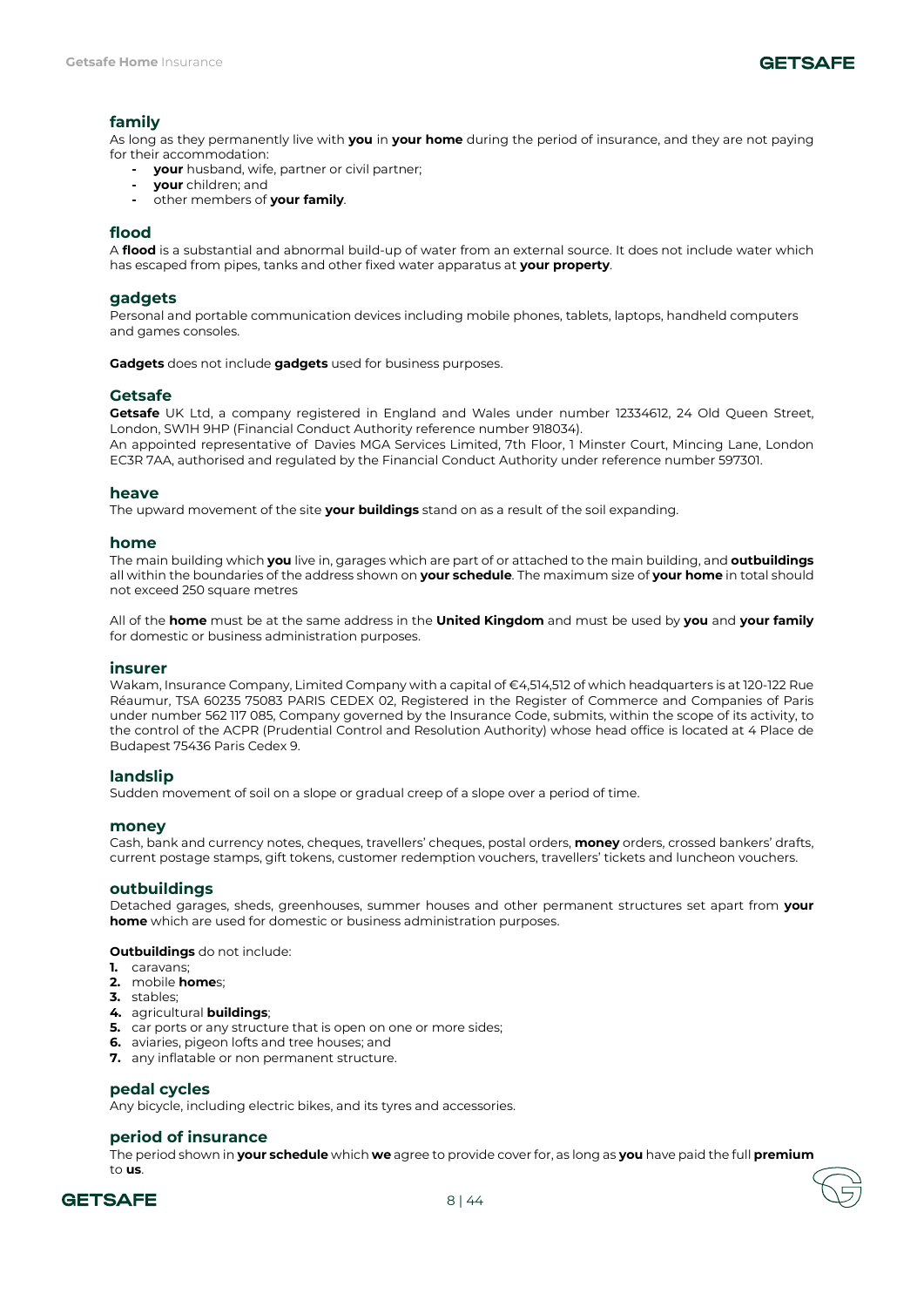# **personal possessions**

Items that belong to **you** or for which **you** are legally responsible including:

- **1. valuables**, sports equipment and cycles, and
- **2.** luggage, clothes and any other items **you** normally wear or carry.

#### **policy**

Your insurance contract which is made up of this **policy** wording, the **schedule** and any **endorsements**.

# **property**

The risk address shown in **your schedule** which **you** are legally responsible for.

### **premium**

Sum charged for cover under this **policy** as shown in the **schedule**.

#### **schedule**

Part of **your** insurance contract containing details about you, **your home**, the amount insured, any **excess** that applies, the **period of insurance** and the sections of this **policy** wording that apply to you.

#### **software**

Programs which are installed on computers.

#### **storm**

A period of violent weather defined as:

- a) a gale of Force 10 or above (as defined under the internationally recognised Beaufort Scale) reaching wind speeds of at least 55 mph; or
- b) torrential rain that falls at a rate of at least 25mm per hour; or
- c) snow that falls to a depth of at least 30cm in 24 hours; or
- d) hail so severe that it causes **damage** to hard surfaces or breaks glass.

### **subsidence**

Downward movement of the ground **your buildings** stand on that is not a result of settlement.

#### **sum insured**

The maximum amount under each section of the **policy** that the **insurer** will pay if **you** make any claim on this **policy**, as shown in **your schedule**.

#### **terrorism**

The use or threat of use, by any person or group of people, on behalf of or in connection with any organisation or government for political, religious, ideological or similar purposes (including the intention to influence any government or to put any section of the public in fear), of:

- **1.** violence against one or more people,
- **2. damage** to property,
- **3.** endangerment to life other than that of the person committing the action,
- **4.** danger to the health or safety of the public or a section of the public,
- **5.** interference with or disruption of an electronic system or
- **6.** any destructive or potentially destructive weapon or device, biological, chemical or nuclear chemical weapon, or nuclear force of contamination

### **United Kingdom**

England, Scotland, Wales and Northern Ireland (excluding the Isle of Man and the Channel Islands).

### **unoccupied**

When **your home** has not been lived in by **you** or by any other person with **your** permission for more than 60 days in a row (lived in means fully furnished and slept in frequently) during the **period of insurance** even if your home has squatters living in it.

### **utilities**

Electricity, gas, water or telecommunications that **you** purchase from a supplier.

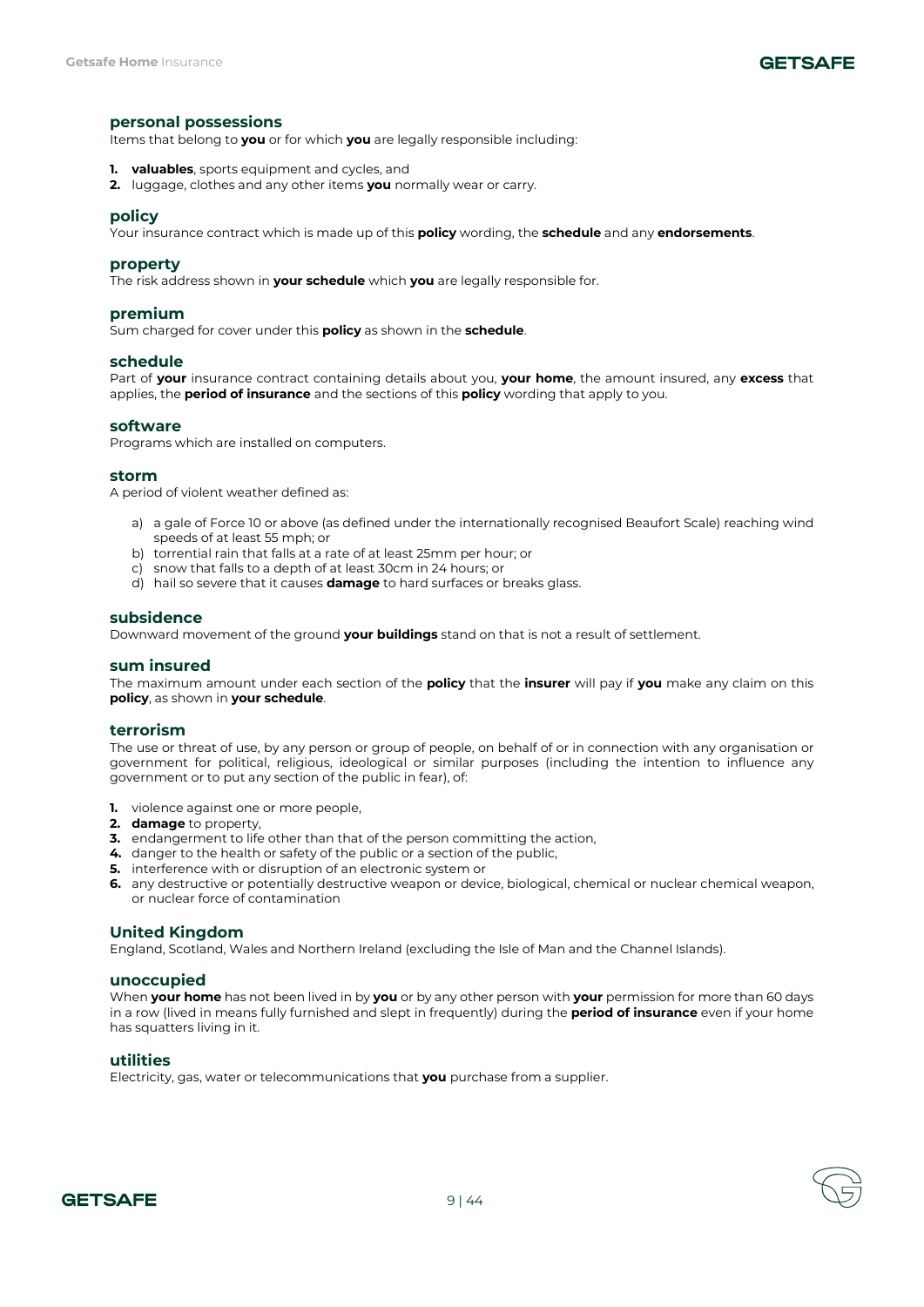# **valuables**

- **1.** Sets of coins, stamps or medals,
- **2.** Furs,
- **3.** Items or sets or collections of gold, silver or other precious metals,
- **4.** Jewellery,
- **5.** Watches, and
- **6.** Works of art

### **we, us, our**

The **insurer**, and as the context requires, **Getsafe** acting as agent of the **insurer**.

# **works of art**

Art, antiques and collections which are of particular value due to their age, style, artistic merit or collectability, including paintings, drawings, etchings, photographs, prints, manuscripts, maps, books, curios, tapestries, porcelain items, sculptures, statues, guns and collections of stamps or coins or medals.

# **you, your**

The person (or people) named in the **schedule** as the insured policyholder (or policyholders). This may include any member of your **family** (or, in the event of **your**/their death, **your**/their legally appointed representative), or up to two additional individuals who are not members of your **family**.

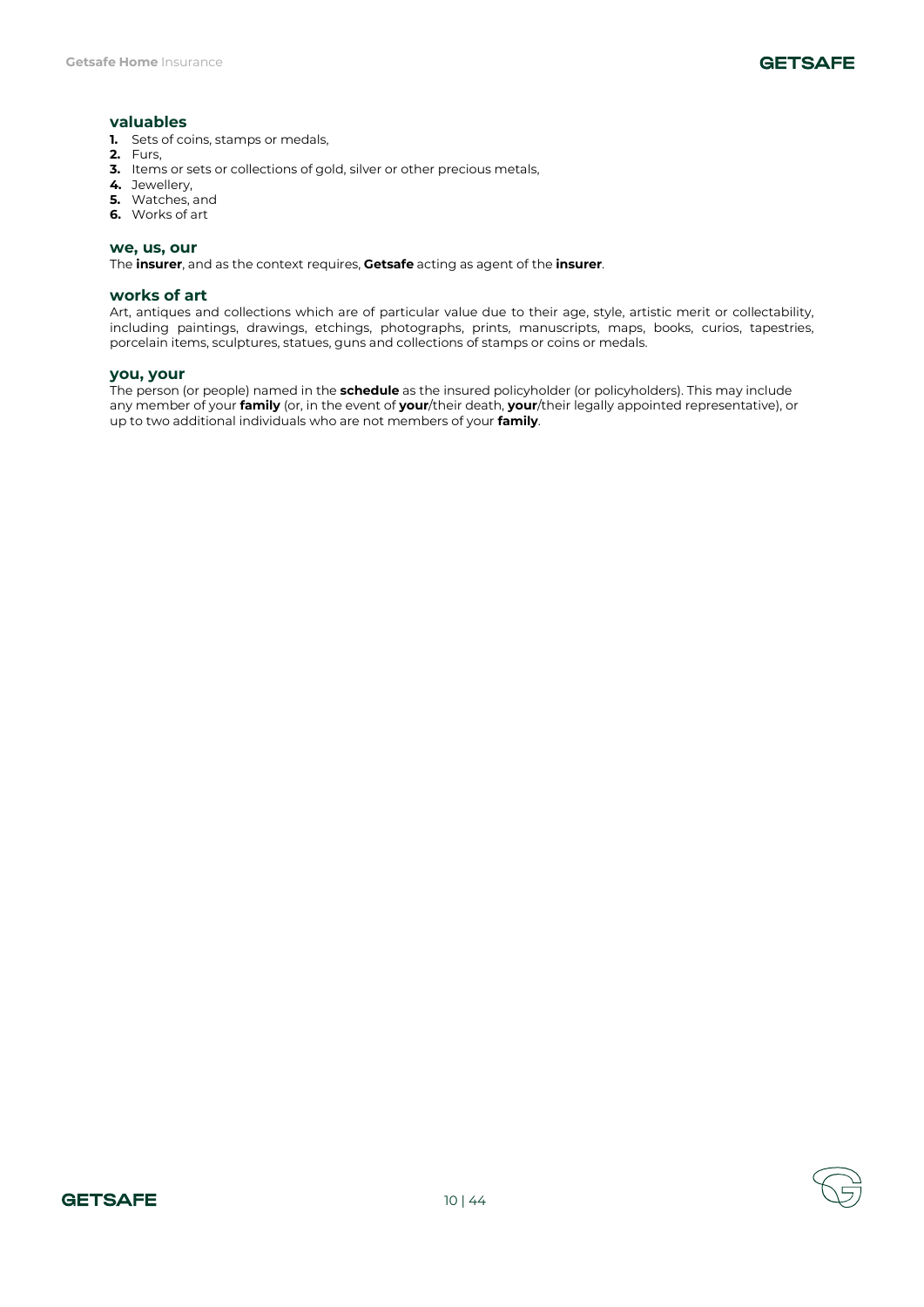# **SECTION 3 – GENERAL CONDITIONS**

The following conditions apply to all sections of this **policy. You** must comply with them to have the full protection of your policy. If you do not comply with them, then we may not pay your claim, we may cancel your policy or we may treat your policy as if it had never existed.

# **1. Providing accurate and complete information**

The information **you** give to **us** is important as **we** use this in setting the terms and **premium** for the **policy**. **You**  must take reasonable care not to give **us** information that is untrue, incomplete or inaccurate. If any information changes **you** must notify **us** immediately**.**

# **2. Changes in your circumstances we need to know about**

Please tell **us** if **your** circumstances change. If **you** are in any doubt, please talk to **us**. We will tell **you** if a change in circumstances affects **your** insurance. Here are some examples of changes that **you** must tell **us** about.

- **1.** If **your** address changes.
- **2.** If **you** change occupation.
- **3.** If **you** add items to, or take items off, **your policy**.
- **4.** If **you** or **your family** have been declared bankrupt (sequestration in Scotland) or there have been bankruptcy proceedings against **you** or **your family** or a county court judgement or similar.
- **5.** If **you** or **your family** have been convicted of any offence other than a driving offence.
- **6.** If **your home** will be **unoccupied** or unfurnished for more than 60 days in a row (losses are more likely to happen in **unoccupied** or unfurnished properties).
- **7.** If **you** are having any building work done.
	- **-** You must tell **us** before the start of any building work, conversions, renovations, demolitions and extensions at **your property**.
	- **-** You must tell **us** about the work at least 30 days before it starts.
	- **-** (You do not need to tell **us** if the work is for redecoration only, is routine maintenance or is to replace or refit existing kitchen or bathroom fittings and does not involve making any structural changes to walls, ceilings or floors.)
	- **-** You must also tell **us** if the building work alters the number of **bedroom**s or bathrooms.
- **8.** If **you** or **your family** intend to let or sublet **your home** or if **your home** is no longer occupied only by **you** or **your family**.
- **9.** If **you** or **your family** intend to use **your property** for any other purpose than:
	- **-** domestic purposes; or
	- **-** business administration purposes.
	- **-** If the **property** is no longer **your** main **home**.
- **10.** If the **property** is no longer **your** main **home**.
- **11.** If **your** home is due to be **unoccupied** if known.

# **3. Making a change to the cover under the policy**

If **you** want to make a change to the cover under this **policy**, **you** should tell **us** immediately via the **Getsafe** app, or email or by phone. When **you** tell **us** about a change, **we** will let **you** know if it will affect **your** insurance. For example, **we** may change the terms of **your** insurance, **you** may have to pay more for **your** insurance, or **we** may cancel **your** insurance in line with the Cancellation section below.

# **4. Cancellation Rights**

- **1.** If **you** decide within 14 days of first taking out this **policy** or of receipt of **your policy** documents, that the **policy** does not meet **your** requirements, **you** may cancel the **policy** and receive a full refund of the **premium you**  have already paid.
- **2.** After 14 days of first taking out this **policy**, if **you** cancel the **policy**, **we** will give **you** a pro-rata refund of the monthly **premium you** have already paid for the remaining portion of the **period of insurance**.
- **3.** If the **policy** is cancelled, the **period of insurance** ends on the cancellation date.
- **4.** You can cancel the **policy** using the **Getsafe** app or by contacting **our** Customer Service team.
- **5.** Cover under **your policy** will not commence and **your** insurance **policy** will not be valid until **we** receive payment of **your** first **premium**. If **we** have not received payment of **your** first **premium** on the date **your policy** is due to commence, **we** will notify **you** by email that **your policy** is not in force because **we** have not received payment and invite **you** to make the necessary payment.

Once cover under **your policy** has commenced, **we** can cancel the **policy** by giving 14 days' notice by email. **We** will only do this for a valid reason, for example if:

- **-** If **you** don't pay **your premium** when due after **you** have paid **your** first **premium** or if **you** miss a payment, **we** will notify **you** and give **you** a further date to pay. **We** will give **you** at least a 14 days' notice if **we** intend to cancel **your policy** due to non-payment. If **we** don't receive payment by the provided date, **we** will cancel **your policy**;
- **- We** reasonably suspect fraud;

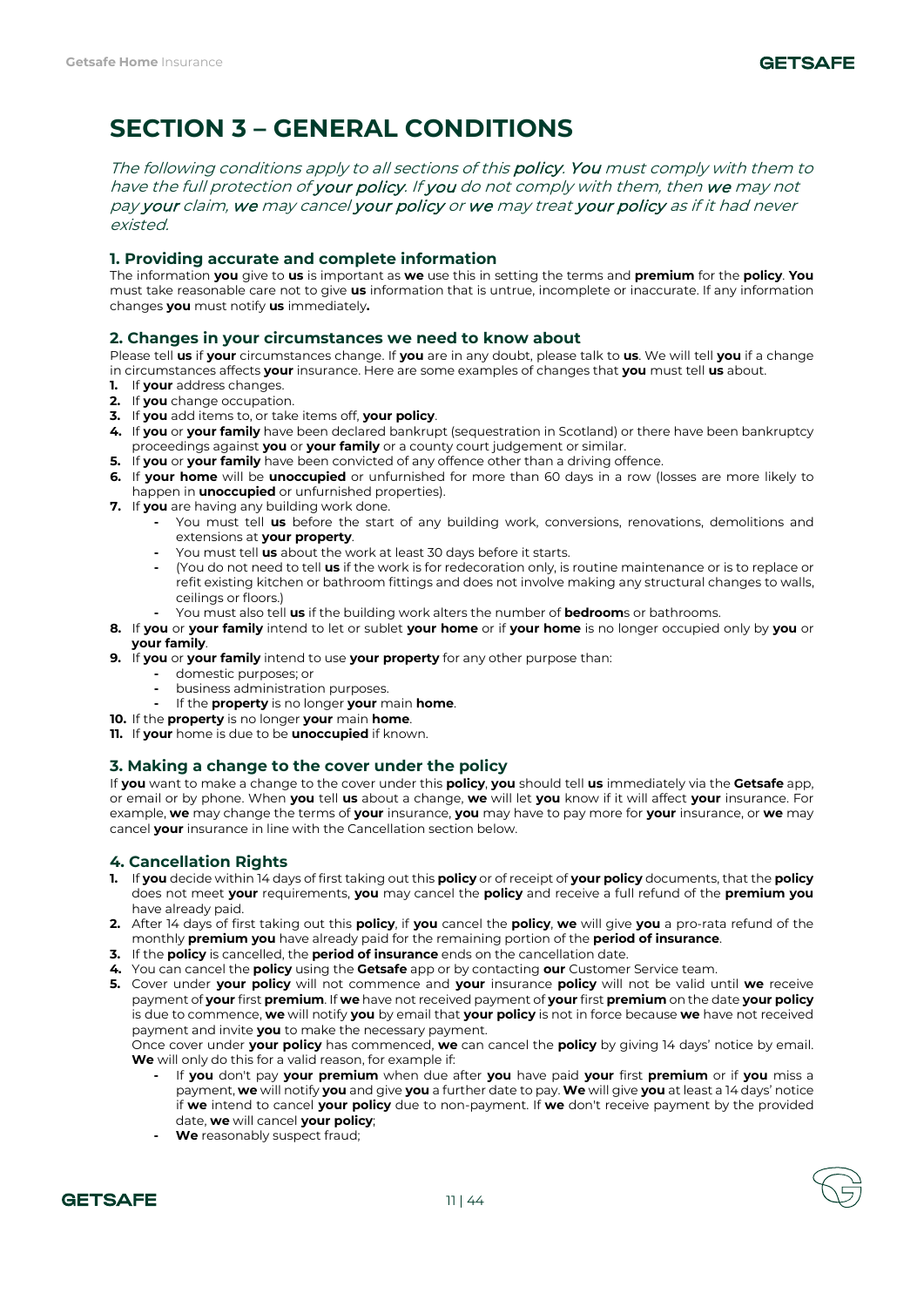

- **-** You don't co-operate with us, **you** do not treat **our** employees with respect or **you** do not provide, when requested, information or documentation which affects **our** ability to process a claim or defend **our**  interests;
- **-** You have not given **us** complete and/or accurate answers to the questions **we** ask;
- **-** If **you** or **your family** members have ever been made bankrupt or insolvent, have been subject to an individual voluntary arrangement, or have ever had a court judgment issued against yourselves, including any County Court Judgment;
- **-** You have committed a crime with regards to this **policy** or have failed to inform **us** of any unspent criminal convictions;
- **-** You have failed to inform **us** of any current incidents that could lead to claims being made under this **policy**;
- **-** You have failed to inform **us** of **you** ever having insurance cancelled or voided in the past. **you** have visitors entering **your property** for the purpose of carrying out business, and **you** have employees working at **your property** for the purpose of carrying out business.
- **6.** If **we** cancel the **policy**, **we** will give **you** a pro-rata refund of the monthly **premium you** have already paid for the remaining portion of the **period of insurance**. However, **we** will not refund any **premium** if **you** have made a claim or for another valid reason, including where **you** make a false claim and/or provide information recklessly or provide deliberately false information.
- **7. We** will not make any payment under this **policy** unless **you** have paid the **premium**. If **you** miss **your** first payment, **your policy** will not be valid. If **we** do not receive **your** first payment, **we** will contact **you** by email and invite **you** to make payment within 7 days from the due date. If **you** make payment within 7 days, **we** will treat **your policy** as in force from the original **policy** start date.
- **8.** If **you** have made a **claim** during the **policy period** then **you** will have to pay the full **premium**, so **you** won't receive a **refund.**

# **5. Renewals**

Your **policy** runs from the start date shown on **your schedule** for 12 months. **Your policy** may be automatically renewed, and payment taken at the end of the cover date set out in **your policy** document unless **you** contact **our**  customer services department to opt-out of **automatic renewal** 2 working days before the renewal date. **We** will contact **you** before **your** renewal date and before taking payment to confirm **your** renewal terms.

If **you** change **your** mind after **your policy** has been renewed, **you** will have a 14-day cooling off period so **you** can still decide to cancel free of charge and will be refunded in case **we** already took payment.

You can opt-out of **automatic renewals** at any time by contacting **our** customer service department without cancelling **your policy**.

# **6. Premium payment**

**We** will not make any payment under this **policy** unless **you** have paid the **premium**.

# **7. Contracts (Rights of Third Parties) Act**

**You** and the **insurer** (**Getsafe** acts as agent of the **insurer**) are the only parties to this **policy**. Nothing in this **policy** is intended to give any person any right to enforce any term of this **policy** which that person would not have had but for the Contracts (Rights of Third Parties) Act 1999.

# **8. Deliberately false or recklessly given information**

If **you** are found to have deliberately or recklessly given false information the **insurer** will treat this **policy** as if it never existed and refuse all claims. **You** must repay any payments already made by the **insurer** under the **policy** and no **premium** will be returned to **you**.

# **9. Carelessly given information**

If **you** acted carelessly when giving **us your** information, several things could happen:

- **1.** if the **insurer** provided insurance cover that they would not otherwise have offered, the **insurer** will treat this insurance as if it had never existed. If this happens, the **insurer** will give **you** back **your premium** and **you** must repay any payments already made by them under the **policy**;
- **2.** if the **insurer** would have insured **you** on different terms, the **insurer** will amend this retrospectively and apply these amended terms to all claims under the **policy**, including any claims **you** have already made; or
- **3.** if the **insurer** would have provided this **policy** but charged a higher **premium**, the **insurer** may reduce the amount payable for any claim or loss in the proportion that the **premium you** have paid bears to the **premium** the **insurer** would have charged if **you** had fairly presented the risk to the **insurer**. This remedy may apply in addition to 2 above.

# **10. Other insurance**

**We** will not pay any claim that would be covered under any other insurance **policy** if this **policy** did not exist. However, if the other insurance cover has all been used up, **we** will pay the amount that is over the cover available under that other insurance. If there is more than one insurance **policy** in place, the total amount **you** receive will not be more than the amount **we** would have to pay **you** if only this **policy** was in place.

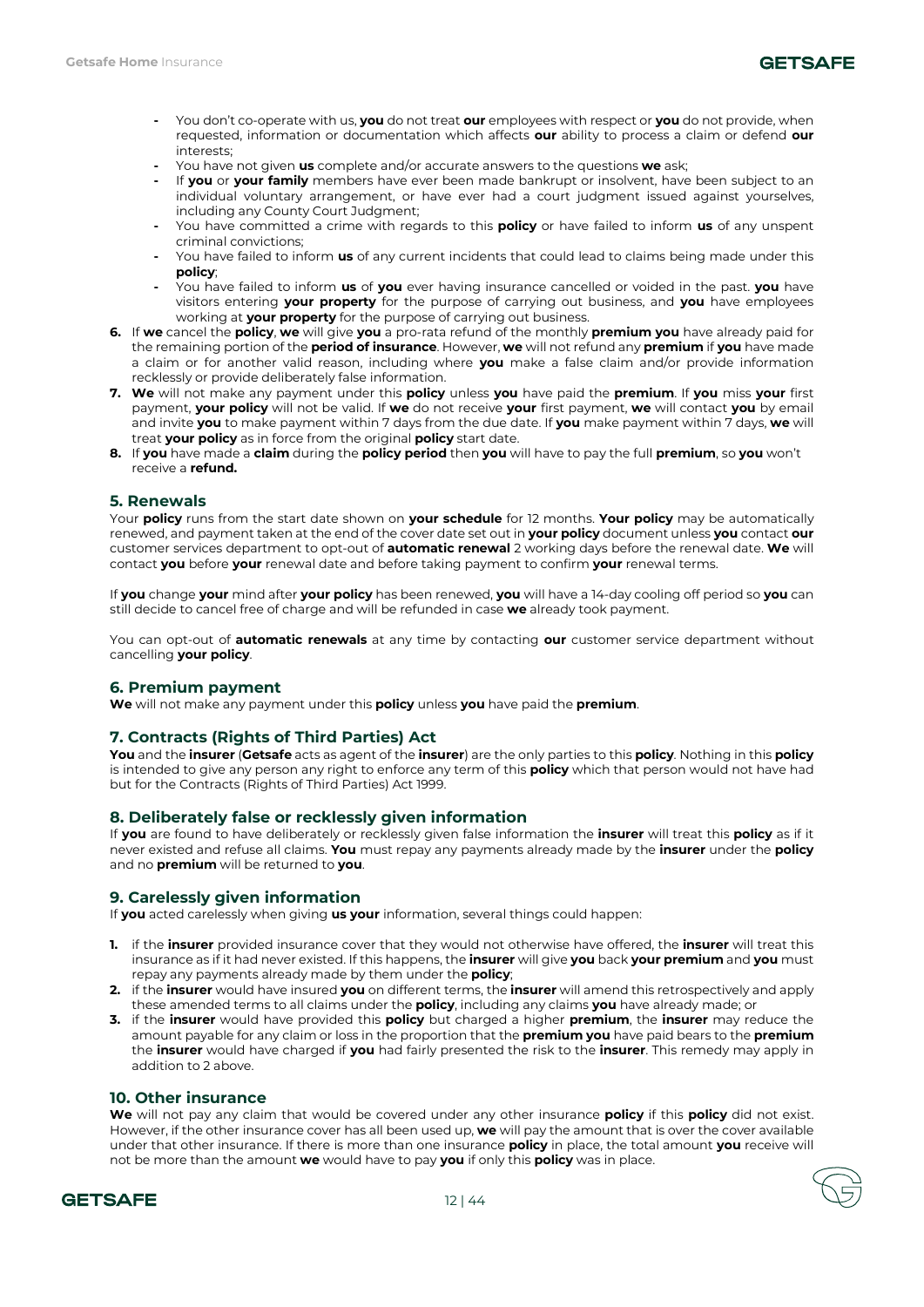

# **11. Fraud**

In order to protect **our** customers from the cost of fraud, **we** work to detect and prevent fraud. **We** expect **you** and **your family**, and anyone acting for **you**, to act honestly.

If **we** find that **you** deliberately or recklessly provided **us** with false or misleading information when taking out or varying **your policy**, this could affect **your** insurance cover and any claim **you** make.

**We** may treat this **policy** as if it had never existed (it will become void) refuse to pay all claims, and not return the **premium you** have paid.

If **you** make a fraudulent claim under this **policy**, **we**:

- a) do not have to pay the claim;
- b) may recover from **you** any amounts **we** have paid **you** in connection with the claim; and
- c) may treat the contract as having ended at the time of the fraudulent act.

**We** will give **you** notice if **we** plan to do any of the things listed above.

If **we** use **our** right under clause c) above, **we**:

- a) will not be liable to **you** for any loss, **damage**, injury or liability which arose after the time of the fraudulent act; and
- b) do not have to return any **premium**s **you** have paid.

If this **policy** provides cover for any other person besides **you** (a 'covered person'), and a fraudulent claim is made under this **policy** by or on behalf of a covered person, **we** may use **our** rights set out in this clause 6 as if there were a separate contract between **us** and the covered person. If **we** decide to do this, it will not affect the cover **we** provide under the **policy** to any other person.

**We** have the right to recover from **you** or **your family our** and **our** representatives' costs in investigating any fraudulent claim. If this insurance becomes void because of fraud or **we** suspect that a crime may have been committed in respect of this **policy**, **we** have the right to tell the police or other relevant authority and to cancel any other insurance policies that **you** have with **us**.

# **12. Law that applies**

Unless some other law is agreed in writing, this **policy** will be governed by the laws of England. If there is a dispute, it will only be dealt with in the courts of England or of the country within the **United Kingdom** in which **your home** is situated.

# **13. Reasonable care and preventing loss**

Please note that:

- **1. You** must take all necessary and reasonable steps to prevent or limit accident, injury, loss or **damage** to **your buildings** and **contents** or liability to others.
- **2. You** must make sure that **your buildings** are maintained in a good state of **repair**.
- **3. You** must keep the **contents** covered by this **policy** in good condition.
- **4.** If any security measures are installed to protect the **buildings** (for example, window locks), **you** must use these whenever the **buildings** are left unattended, as well as when everyone in the **home** has gone to bed for the night.

If **you** make a claim under this **policy** and **we** decide that the loss, **damage**, liability, cost or expense that led to the claim was caused or made worse by **you** failing to meet **your** obligations under this clause, **we** may refuse to pay the claim or **we** may reduce the amount of any payment **we** make for the claim, pay only part of the claim or **we** may cancel **your policy**.

# **14. Using your property for business purposes**

The **property** must not be used to carry out any business activities other than office administration work on behalf of **your** business or the business of **your** employer.

You must not carry out any form of manufacturing, packaging of goods or manual work, including using machinery or tools, in **your property** (including in any **outbuildings** or garages which are part of or attached to the main building).

**You** must not have visitors entering **your property** for the purpose of carrying out business, and **you** must not have any employees working at **your property** for the purpose of carrying out business. **You** must not store any business stock at **your property** (including in any **outbuildings** or garages which are part of or attached to the main building).

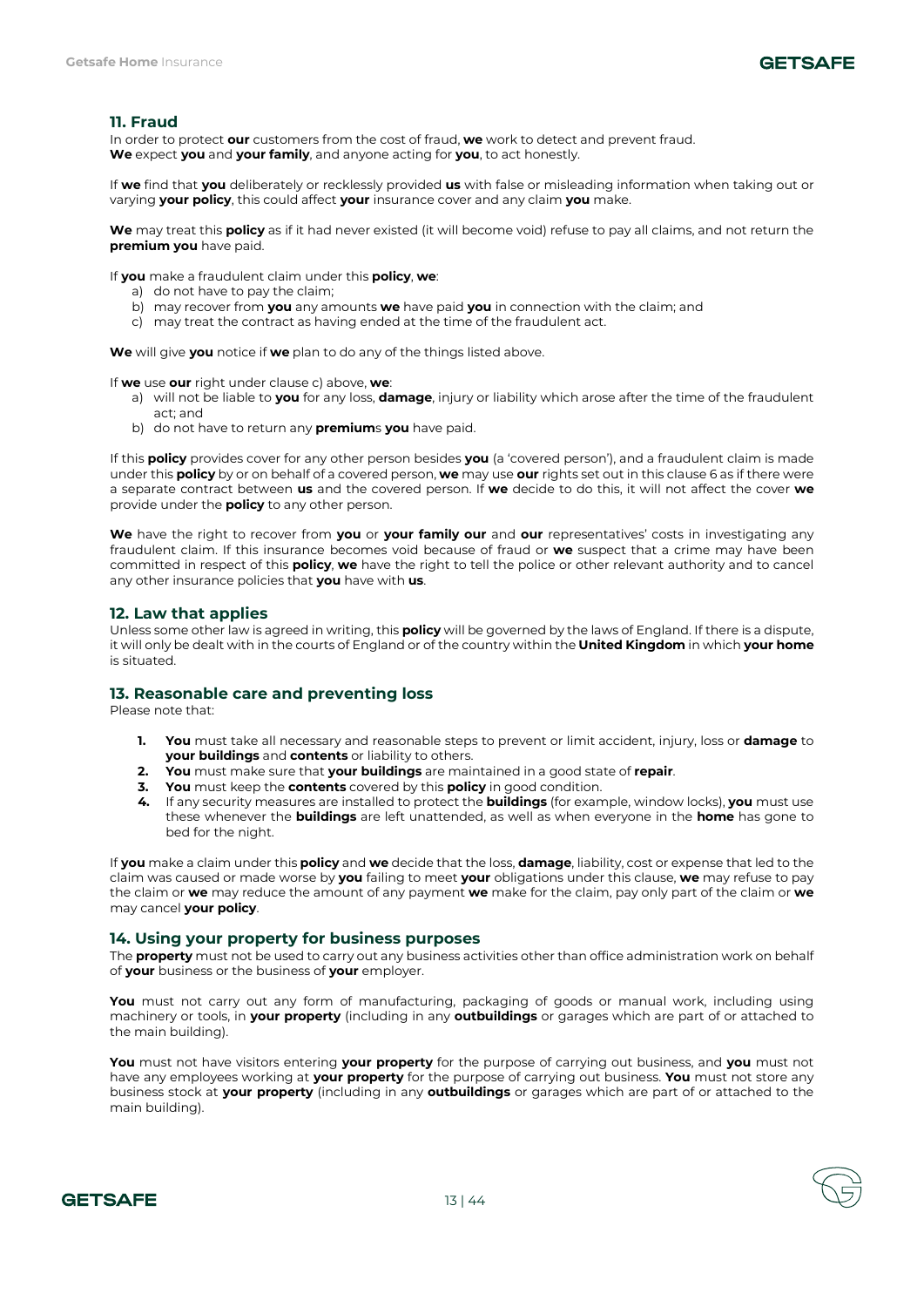# **SECTION 4 – CLAIMS**

The following claims conditions apply to the whole of this **policy. You** must comply with the obligations set out in the following claims conditions. If the *insurer* determines that any claim you make under this policy has been adversely impacted directly by your failure to comply with any of the following claim's conditions, the *insurer* may refuse or withdraw from the claim or reduce the amount of any payment they make for the claim.

Please note, **we** work with **our claims administrator** who handles claims on behalf of **us** and the **insurer**. If **you**  have any queries regarding the role of the **claims administrator**, please let **us** know.

# **Making a claim**

You must give **us** notice, as soon as reasonably possible, of anything which is likely to give rise to a claim under this **policy**.

### **For Home Emergency:**

If **you** require **emergency assistance you** can speak to the 24-hour **emergency assistance** team on **0190 830 2031**.

### **For Regular Claims:**

You can make a claim with **your Getsafe** app in the claims section. If the app is not available, then **you** can email **us** at: [help@hellogetsafe.com](mailto:help@hellogetsafe.com) or contact the **Getsafe** customer service team on **0203 608 4144**, 9 am to 5 pm Monday to Friday.

# **Some Important Points to Remember:**

- **1.** In case of theft or **damage** within **your home** or on **your property**, call the police or any local relevant authority and make sure **you** get a crime reference number.
- **2.** Try to get lost items back by calling lost **property** services.
- **3.** In case **you** are making a claim with regards to a specified valuable, please have a picture of the said item ready prior to making a claim.
- **4.** Do not throw **damaged** items away until **our insurer** approves that it is OK to do so.
- **5.** Do not **repair** or replace items without **our insurer** agreeing to it first unless it's an **emergency**.

# **Claim Conditions**

- **1.** In the event of a call to the **Getsafe** customer service team, **you** will need to provide **your** full name and contact details, **your** address and postcode, the **policy** number and circumstances of the claim.
- **2.** You must:
	- a) within 28 days of notifying **us** of a claim or anything likely to give rise to a claim, give the **insurer**, at **your**  expense, any information, including proof of ownership, which they may reasonably require and co-operate fully in the investigation of any claim under this **policy**,
	- b) report to the police or relevant local authority, as soon as reasonably possible, any loss or **damage** arising from theft, fire caused by arson, vandalism, riot or civil disturbance and obtain a crime reference from them,
	- c) give the **insurer** reasonable evidence of the value of all items involved in a claim, and d) be able to demonstrate to the **insurer** that **you** have complied in full with the terms and conditions of this **policy** and that the cause of the loss or **damage** which is the subject of the claim is not excluded.
- **3. You** must make every reasonable effort to minimise any loss or **damage** and take appropriate measures immediately if they are required to reduce any claim.

Please note that a withdrawn claim will still count as if a claim has been handed in, and therefore is counted against the claim limits within some sections of this **policy**.

# **When we receive a claim**

When **we** receive a claim, **we** will do the following:

- **1.** Enter any **buildings** following loss or **damage**. **We** will always arrange this with **you** beforehand.
- **2.** Carry out any work that is needed to reduce any further loss or **damage** and secure the site to prevent unauthorised entry, especially if the site may be a risk to health and safety.
- **3.** Negotiate, defend or settle any claim made against **you**.
- **4.** Prosecute or start court proceedings against any other person or business in **your** name for **our** benefit in respect of any claim **we** may have to pay.
- **5.** Arrange the rebuilding work, **repair**s or replacements, and dispose of any **damaged** items appropriately. **We** have the right to choose which contractors to instruct to carry out the work.

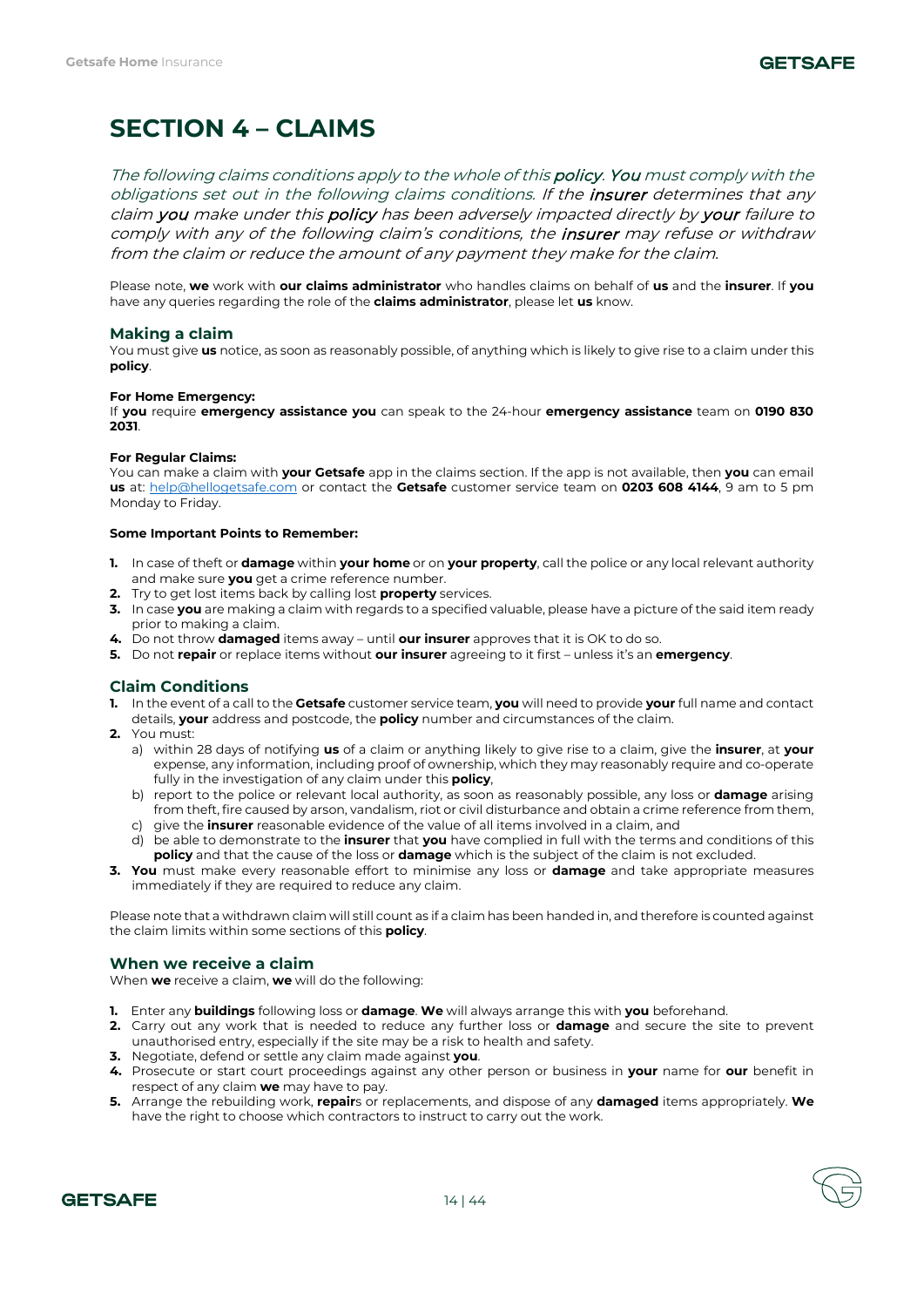# **Payment of excess**

If **you** need to claim on more than one part of **your buildings** or **contents policy** for the same event, **we**'ll only make **you** pay one **excess**. This will be the highest **excess** that applies to the parts of **your policy** that you're claiming under.

# **Recovering a loss payment**

The **insurer** may start proceedings in **your** name to recover, for the **insurer**'s benefit, the amount of any payment they have made under this **policy**. **You** must give the **insurer** all the assistance they may reasonably require to do this.

# **False claims**

If the **insurer** determines that any claim **you** make under this **policy** has been adversely impacted directly by **your**  failure to comply with any of the above claim's conditions, the **insurer** may refuse or withdraw from the claim or reduce the amount of any payment they make for the claim.

Additionally, please note that if **your** claim is in any way dishonest, exaggerated or fraudulent then the **insurer** will:

- **1.** tell **you** that they are terminating **your policy** and back date the termination to the date of the fraud;
- **2.** refuse to make any payment under this **policy** in respect of any claim made or any loss occurring on or after the date of the fraud; and
- **3.** not return any **premium**.
- **4.** If the **insurer** has paid any claims after the date of any fraudulent act, **you** must pay them back to the **insurer**.

If the **insurer** has paid any claims after the date of any fraudulent act, **you** must pay them back to the **insurer**.

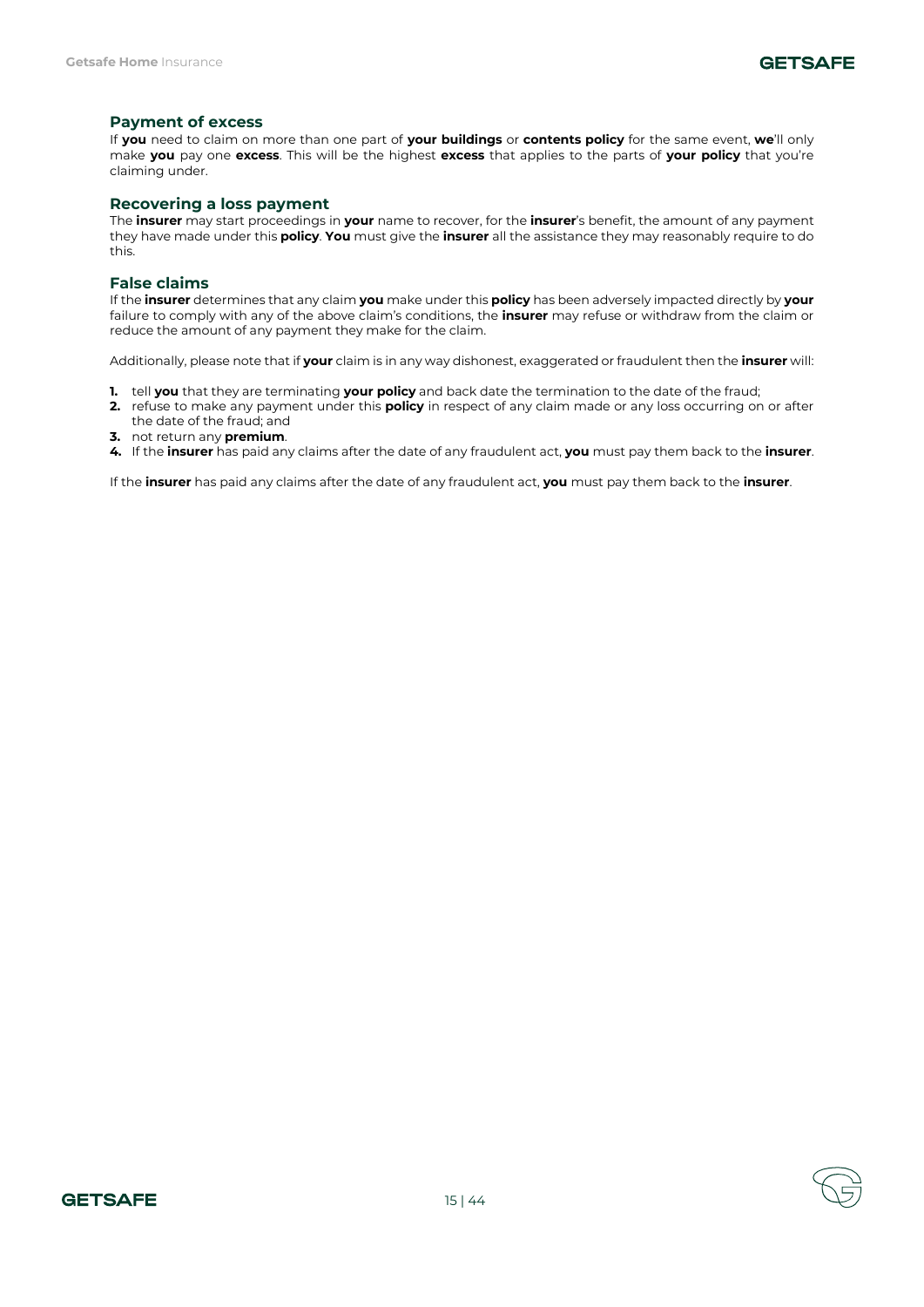# **SECTION 5 – CLAIM LIMITS**

# The maximum your policy will pay depends on the type of claim you're making.

It's important that you've got the right amount of cover in place for **your** needs. If you've not taken out enough cover to replace **your property** and possessions as new, this may have an effect on how much **we** pay for a claim. To work out the value of **your contents**, make a list of all **your** belongings and calculate what it would cost to replace them as new.

If **you** make a claim and **we** discover that **you** didn't have enough cover, there are a number of different ways that **we** can handle **your** case. If **our** team decides that **we** wouldn't have offered **you** insurance if you'd given **us** more accurate information when **you** bought **your policy**, **we** won't be able to pay any of **your** claim.

The **insurer** will pay up to the amount insured stated in the **schedule** unless limited below:

# **Repair and replacement**

At the **insurer**'s option, the **insurer** will **repair**, replace or pay for any lost or **damaged** items on the following basis:

- **1.** for **personal possessions** other than clothing and footwear, **property** hired-in by you, goods held in trust and art and collections, the cost of **repair** or replacement as new.
- **2.** for clothing and footwear, the cost of **repair** or replacement considering wear and tear based on the following scale:
	- a) less than three years old, the cost of **repair** or replacement as new,
	- b) between three and five years old, a 30% reduction for wear and tear, and
	- c) between five and seven years old, a 60% reduction for wear and tear.
- **3.** the **insurer** will not make any payment for any clothing or footwear that is more than seven years old.
- **4.** for **property** hired-in by you, the lesser of:
	- a) the extent of **your** legal liability in respect of **repair**ing or replacing the hired-in **property** as specified in the hire contract, the costs of **repair** of the hired-in **property**, and
	- b) the costs of replacement of the hired-in **property** with a model of equivalent specification, age and condition.
- **5.** for goods held in trust, the lesser of:
	- a) **your** liability in respect of the goods held in trust, and
	- b) the cost of **repair** or replacement at the trade market value of such goods.
- **6.** for art and collections:
	- a) the agreed value of any lost or **damaged** item which is individually valued in the **schedule** or contained in any valuation lodged with **us**. However, if the item is only partly **damaged**, the **insurer** will decide whether to **repair**, restore, replace or pay the agreed value of the **damaged** item. If the **insurer repair**s or restores a **damaged** item, they will also pay for any loss in value,
	- b) where any item that has not been individually valued in the **schedule** or valuation, the **insurer** will decide whether to **repair**, restore, replace or make a cash settlement for that item. If the **insurer** chooses to make a cash settlement, they will pay the market value of the item immediately prior to the **damage**.

# **Settling liability claims**

In dealing with a liability claim under the terms of this **policy**, either before or after **we** pay **your** claim,

- **we** may do the following.
	- a) Defend or settle any claim and choose the solicitor who will represent **us** and **you** in any legal action. If **we** do this, **we** will pay any fees involved.
	- b) Take any legal action in **your** name or in the name of any other person covered by this **policy**. Once legal action has started, **we** will have complete control of the matter.

# **Pairs and sets**

- **1. We** treat each separate item of a matching pair, set or suite of furniture, soft furnishings, bathroom suite or other fixtures and fittings as a single item. If an item that's part of a matching set or suite is **damaged**, **we**'ll aim to **repair** it or provide an identical replacement. However, if it's not possible to provide a suitable **repair** or replacement, **we**'ll only pay for the **damaged** item. Just to be clear, **we**'ll not make any contribution for undamaged items that are part of a set or suite. If an item in a matching set or suite is lost or **damaged**, the undamaged matching items may lose some value even if they haven't been lost or **damaged** themselves. This loss of value is not covered by **your policy**.
- **2.** If you've got a matching carpet or other floor covering in more than one room or area of **your home**, and this is separated by a break, then **we**'ll treat each room or area as separate. By break **we** mean something that was originally designed to separate a room, for instance carpet dividing floor strips, doorways, archways and where the remains of previous partitions are still intruding the room. **We**'ll only pay for the **damage** to the carpet or floor covering in the room or area where the **damage** happened, and **we** won't pay for matching carpets in other rooms.

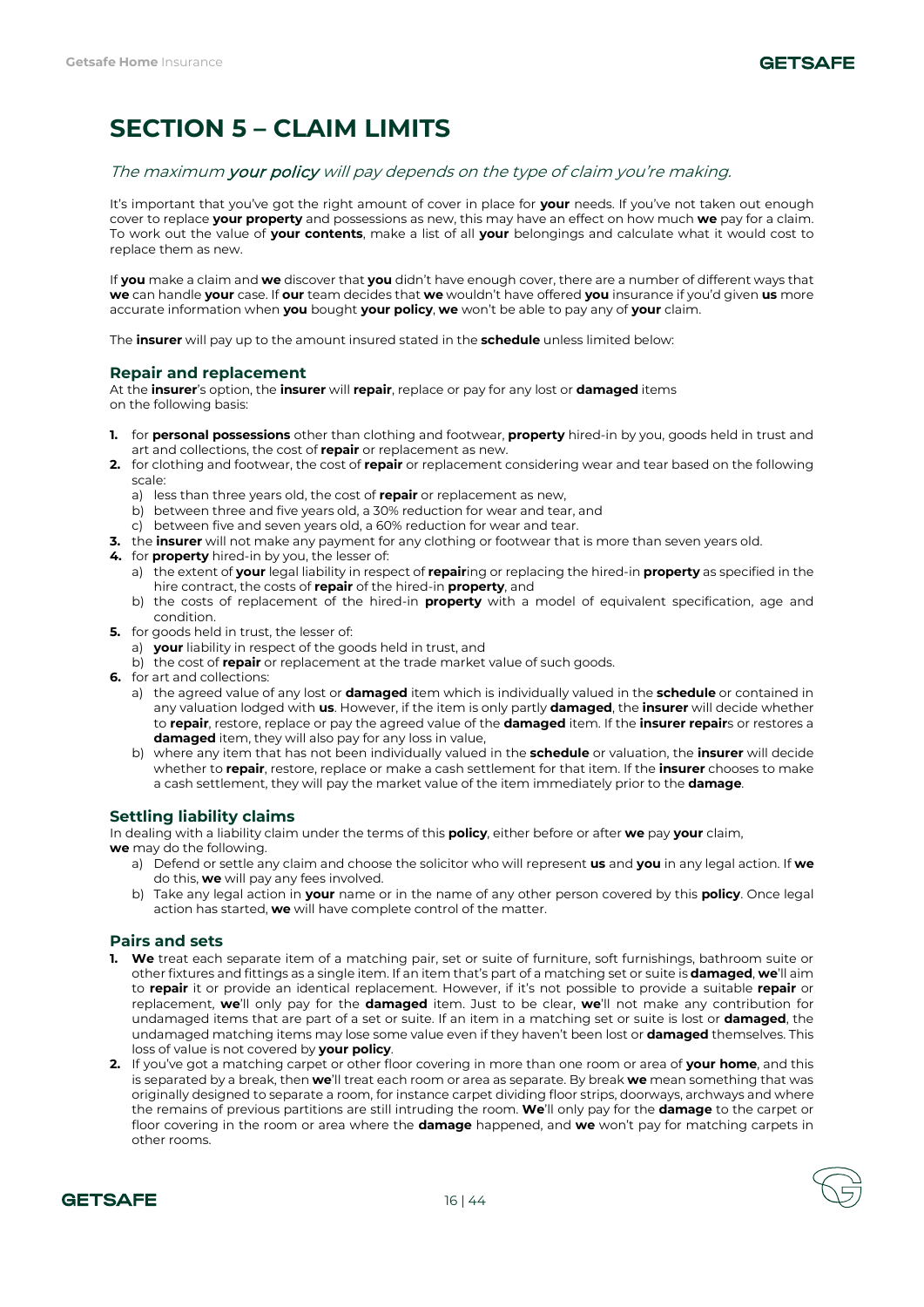**3. We** treat pairs or sets of anything apart from bathroom, kitchen and furniture suites, as one item. So, for example, if **your** bag of golf clubs was stolen, **we**'d treat these as one item, and would only pay up to the maximum claim limit for a single item to replace the entire set. Similarly, if **you** lost a pair of earrings, **we**'d treat the pair as one single item.

# **Removing debris**

Under the **buildings** section **we** will also pay to remove debris following an insured claim.

### **Maintenance**

A well-maintained building should withstand all but the most severe weather conditions. It is important to remember that **you** are responsible for maintaining **your home** in a good state of repair. If the **buildings** have not been maintained in a good state of repair, when assessing a claim, **we** will take into account the condition of **your property** and **we** may refuse to pay the claim or **we** may reduce the amount of any payment **we** make for the claim.

**We** will not cover the costs of repairs or replacements, where the costs arise through **you** failing to regularly maintain the **buildings** properly.

# **Other interests**

Any payment will consider the interest of any party having an insurable interest in the **personal possessions**, provided **you** have advised the **insurer** of the nature and extent of the interest together with the name and address of that interested party.

# **Special limits**

#### **1. Single article limit**

The most the **insurer** will pay for any item, pair or set, other than cycles, which is not individually specified in the **schedule**, is the single article limit amount shown in the **schedule**.

#### **2. Specified items away from your home**

If the amount insured for **personal possessions** while away from **your home** shown in the **schedule** is less than the amount for a specified item shown in the **schedule**, the most the **insurer** will pay in total for all specified items while away from **your home** is the amount insured for **personal possessions** while away from **your home**.

You must take care to ensure that **you** have purchased sufficient cover for specified items while away from **your home**.

#### **3. Cycles**

The most the **insurer** will pay for **damage** to any cycle is the amount shown in the **schedule**.

#### **Always tell the truth**

It's really important that you're honest with **us** when you're buying a **policy** or making a claim. This applies to **your Buildings** and/or **Contents**, and optional or enhanced covers. Providing wrong or misleading information that **you**  know could either help **you** gain financially, or **us** suffer a financial loss, is fraud and pushes up the cost of insurance for all customers. If you've given **us** inaccurate information **we** may void the **policy**, which means **we**'d treat **you**  as though the **policy** had never been issued, and **we** wouldn't give **you** a refund.

**We** might also refuse to pay a claim, or make **you** repay any **money we**'ve already paid out in claims where fraud has occurred. **We**'ll also tell other **insurer**s and anti-fraud databases, which could affect **your** ability to get access to insurance and other financial services in the future. **We** may also let the police know, who may choose to bring charges against **you** that could ultimately result in a prosecution. So please make sure that you're always honest with us. This way **we** can pay any claims **you** make and keep the cost of **our** insurance down for all **our** customers.

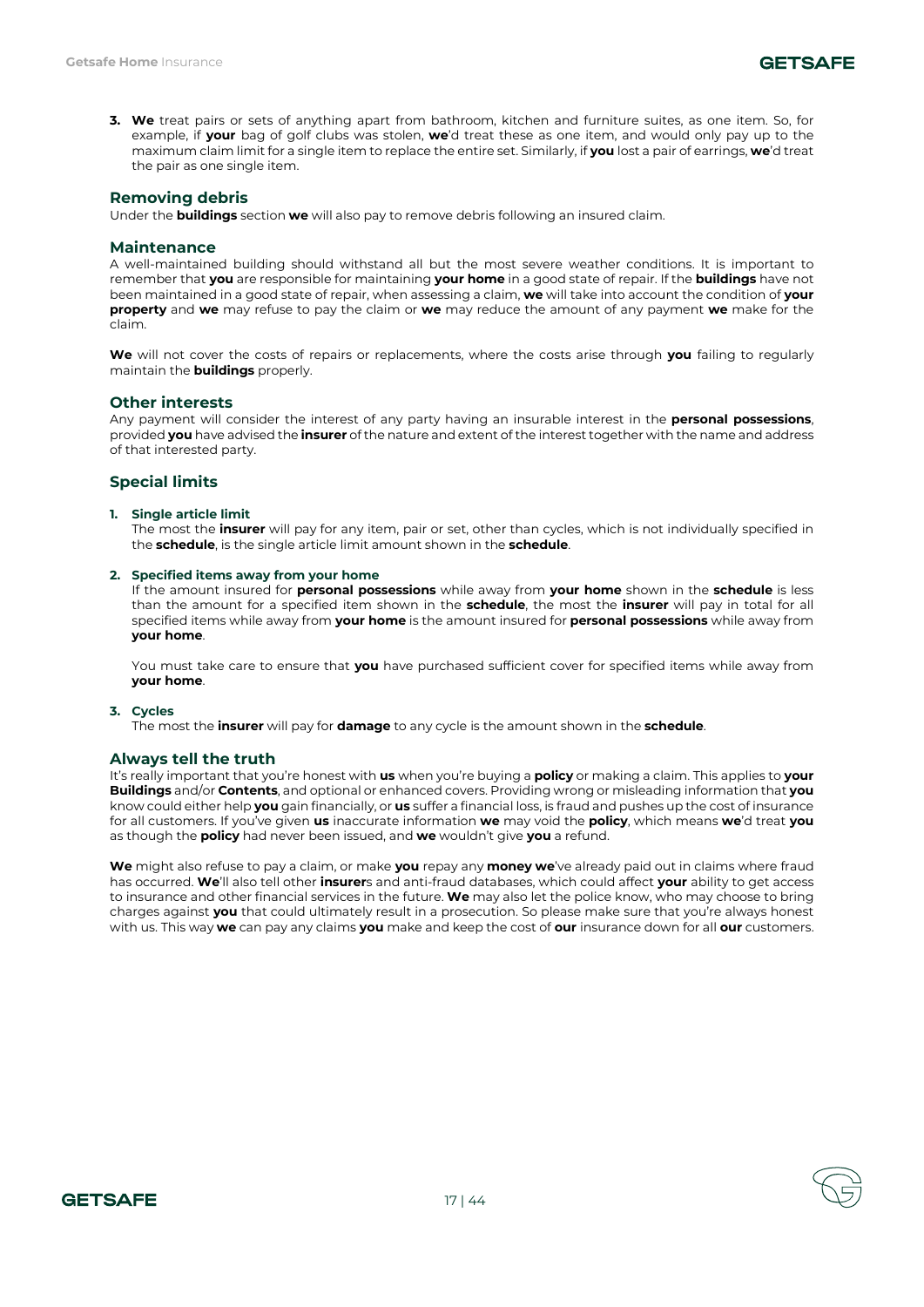# **SECTION 6 – GENERAL EXCLUSIONS**

The following exclusions apply to all sections of this **policy**.

Any additional exclusions are shown in the sections they apply to.

# **We don't cover the following.**

# **1. Radioactive contamination**

Loss, **damage**, cost, expense, legal liability or any other amount directly or indirectly caused by, or contributed to by, or arising from any nuclear energy or radioactivity of any kind, including but not limited to any of the following. (This exclusion applies regardless of any other cause or event.)

- a) Ionising radiation from or contamination by radioactivity from any nuclear fuel or from any nuclear waste or from the combustion of nuclear fuel.
- b) The radioactive, toxic, explosive or other hazardous or contaminating properties of any nuclear installation, reactor or other nuclear assembly or nuclear component.
- c) Any weapon or device which uses atomic or nuclear fission or fusion or other similar reaction or radioactive force or matter.

# **2. War**

Loss, **damage** or liability directly or indirectly caused by war, revolution or any similar event.

# **3. Confiscation**

Loss, **damage** or liability caused by or resulting from **your** or **your family**'s **property** being confiscated, taken, **damaged** or destroyed under the order of any government, public or local authority or other body, including any compulsory purchase order.

# **4. Terrorism**

Loss, **damage** or liability directly or indirectly caused by or in connection with any act of **terrorism**, regardless of any other cause or event.

# **5. Riot or civil commotion**

Loss, **damage** or liability which is caused by or happens because of a riot or civil commotion outside the **United Kingdom**.

# **6. Pollution**

Loss or **damage** due to contamination, pollution, impurity, soot, dust contamination, chemical fallout poisoning, pandemic, epidemic and disease or due to not being able to use certain objects because of a risk to health.

# **7. Deliberate acts**

Loss, **damage** or liability caused intentionally or maliciously by:

- **-** you or **your family**; or
- **-** anyone acting on **your** behalf; or
- **-** anyone lawfully in **your home**.

# **8. Illegal acts**

Loss, **damage** or liability directly or indirectly caused by any illegal activity by:

- **-** you or **your family**; or
- **-** anyone acting on **your** behalf; or
- **-** anyone lawfully in **your home**.

# **9. Existing damage**

Loss or **damage** which happens before **your** insurance **policy** starts.

# **10. Sonic pressure**

Loss or **damage** caused by pressure waves from aircraft or other flying devices travelling at or above the speed of sound.

# **11. Consequential loss**

**Consequential loss** as a result of any claim under this **policy**.



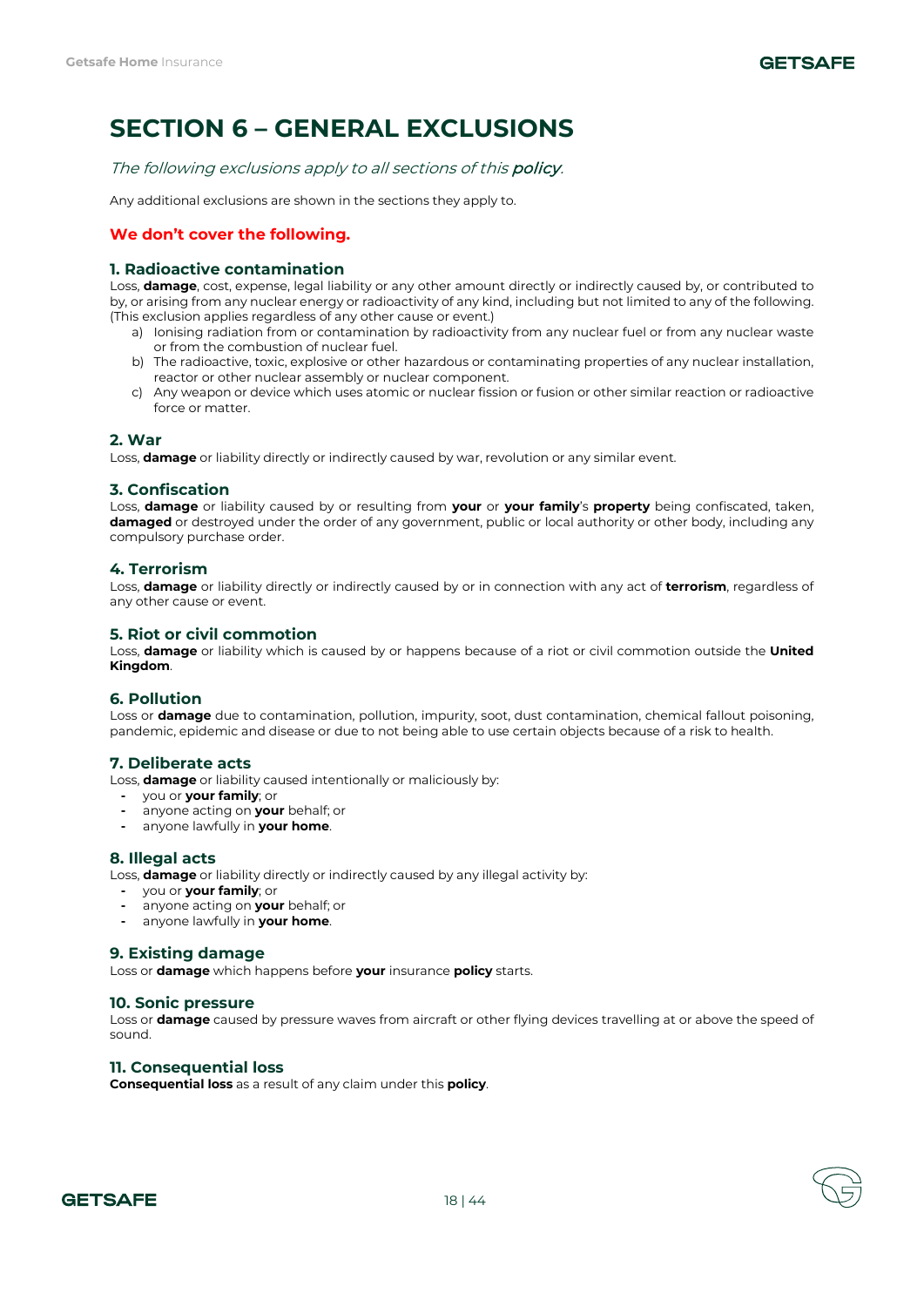# **12. Any gradual or maintenance-related loss or damage**

Loss or **damage** as a result of gradual causes including:

- **- we**ar and tear;
- **-** fall in value over time;
- **-** mechanical or electrical breakdown or failure;
- **-** gradual deterioration (whether **you** were aware of it or not);
- **-** exposure to sunlight or atmospheric conditions;
- **-** normal settlement;
- **-** warping or shrinkage;
- **-** rusting or corrosion; **- we**t or dry rot (regardless of the cause);
- **-** fungus, mildew or mould;
- **-** infestation (for example by vermin); and
- **-** costs that arise from using or maintaining **your buildings** and **contents** normally.

# **13. Poor workmanship**

Loss or **damage** caused by poor workmanship, use of faulty materials (including latent defects) or poor design (a latent defect is a fault which exists, but which only causes a problem at a later stage under certain conditions).

# **14. Computer viruses, malfunction and user error**

a) Loss, **damage**, destruction, distortion, erasure, corruption or alteration to any equipment or **electronic data**  directly or indirectly caused by **computer viruses** or other attacks such as hacking, malfunction, or the fault of the user.

Equipment includes computers and anything else insured by this **policy** that has a microchip in it. This exclusion will not apply to physical **damage** caused by the covers insured in this **policy**, such as fire and explosion.

b) Legal liability directly or indirectly arising from **computer viruses**.

# **15. Prior knowledge**

Loss or **damage** that occurred in circumstances where **you** knew or should have known when buying this insurance that the circumstances leading to a claim, under this insurance, already existed.

# **16. Fraudulent payment**

Loss or **damage** to items where that item is obtained by any person using any form of payment which proves to be counterfeit, false, fraudulent, invalid, uncollectible, irrecoverable or irredeemable for any reason.

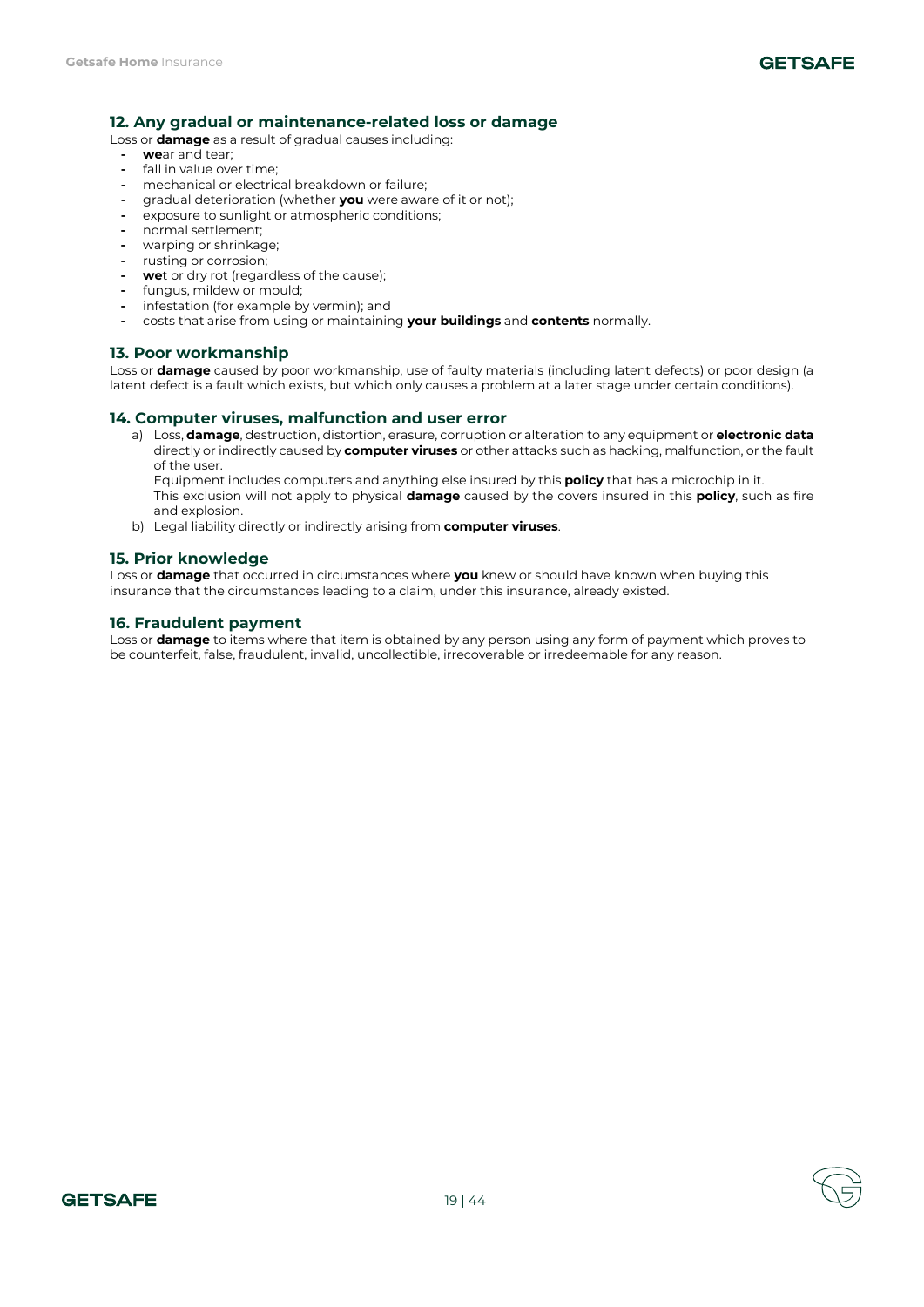# **SECTION 7 – BUILDINGS COVER**

# Building's cover is included if it is shown in your schedule.

**We** cover **your buildings** up to the **sum insured** shown in **your schedule** against loss or **damage** directly caused by the following covers. The loss or **damage** must take place at **your home** during the **period of insurance**.

**We** do not cover the amount of the **excess**, as shown in **your schedule** or as shown in this Section 7.

The amounts shown below are the most **we** will pay for the following items for any loss or **damage** which happens at **your property** – up to the **buildings sum insured** shown in **your schedule**.

### **Please note the following points:**

- a) Where applicable, in evaluating claims for the **damage** to fences, consideration will also be given to the cost of depreciation dependent on the age of the fence at the time of making the claim;
- b) Where applicable, flat roofs should be inspected every 3 years for **damage** / maintenance purposes, and the full records of these inspections should be properly maintained.

Please see the relevant cover below for full details of any limits and exclusions that apply.

### **WHAT IS INSURED AND WHAT WE PAY CLAIMS FOR**

**1. Fire, smoke, explosion, lightning or earthquake 1. Fire, smoke, explosion, lightning or earthquake**

**We** will cover loss or **damage** caused by fire, smoke, explosion, lightning or earthquake.

### **WHAT IS NOT INSURED AND WHAT WE DON`T PAY CLAIMS FOR**

**We** don´t cover :

- a) loss or **damage** from smoke caused by smog, emissions from agricultural or industrial operations or anything that happens gradually from repeated exposure.
- b) Tobacco burns, unless accompanied by flames
- c) Smoke from fireplaces.
- d) Heat distortion, unless accompanied by flames

- a) loss or **damage** caused by frost;
- b) loss or **damage** to domestic fixed fuel-oil tanks in the open, to drives, patios, footpaths, terraces, gates, fences and hedges unless **your home** has been **damaged** at the same time and by the same cause;
- c) loss or **damage** to radio and television aerials or satellite dishes, and their fittings and masts;
- d) loss or **damage** caused by water that has entered into **your buildings** from outside at higher than ground floor level;
- e) loss or **damage** caused by rising water table levels (the level below which the ground is completely saturated with water); and/or
- f) anything that happens gradually.

# **2. Flood 2. Flood**

**We** will cover loss or **damage** caused by **flood**. **We** don't cover: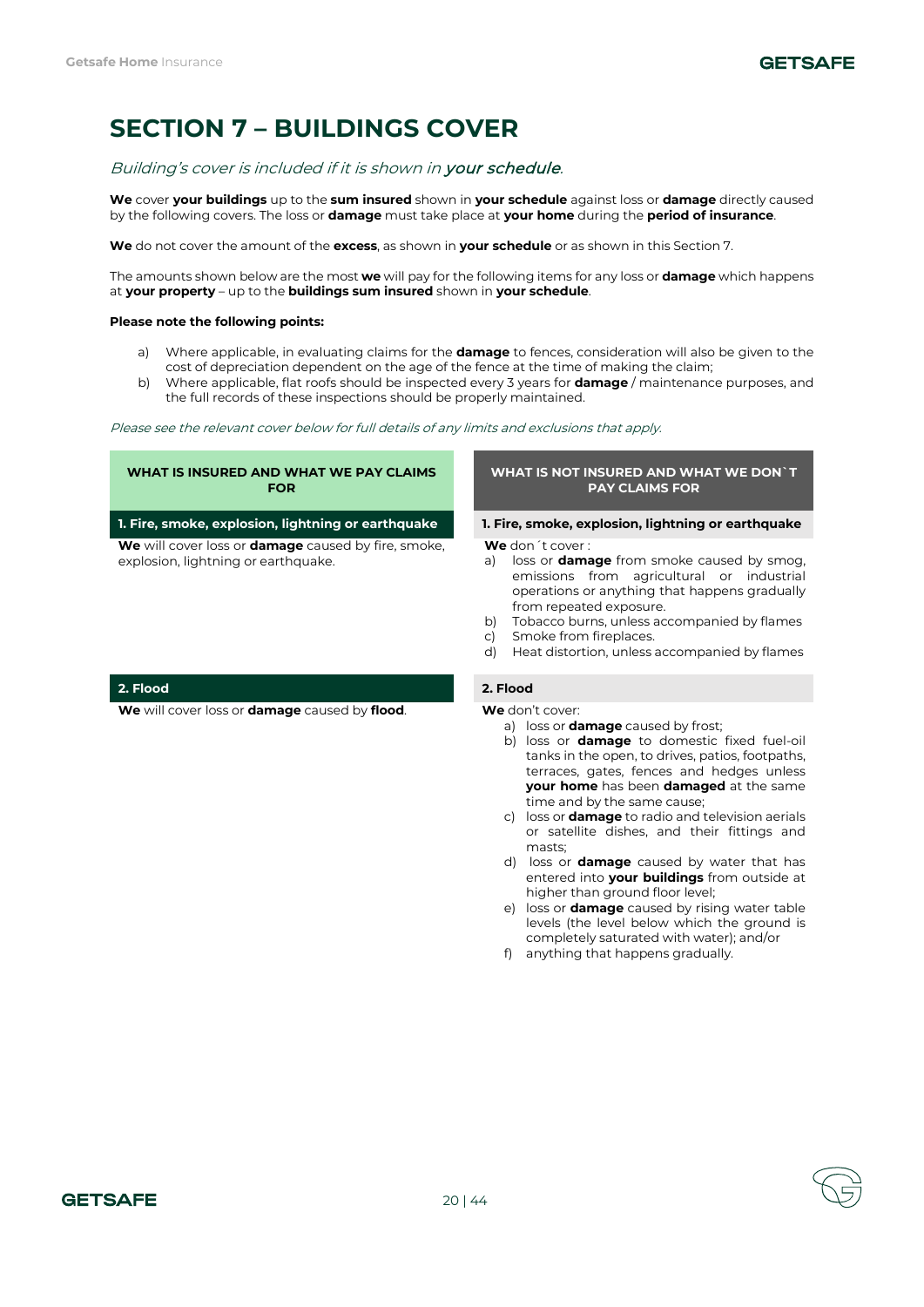**We** will cover loss or **damage** caused by **storm**. **We** don't cover:

# **4. Escape of water or oil 4. Escape of water or oil**

**We** will cover loss or **damage** caused by:

- a) escape of water from any:
	- **-** fixed domestic water installation;
	- **-** heating system (including radiators and boilers);
	- **-** washing machine, dishwasher, fridge or freezer;
	- at **your property**; or
- b) water freezing in tanks, apparatus and pipes at **your property**; or
- c) escape of oil from any fixed domestic oil installation at **your property**.

#### **Trace and access (finding the problem)**

**We** will also pay up to £5,000 per incident for reasonable and necessary costs to remove any part of the building to find the source of **damage** to **your home** caused by:

- a) water escaping from any fixed water or heating installation, apparatus or pipes; or
- b) oil escaping from any fixed oil-fired heating installation, apparatus or pipes.

**We** will also pay to make good any **damage** to the building after the leak has been fixed, as long as this cost is covered by the £5,000 limit referred to above.

**You** must get **our** agreement before work starts, so **we** can decide whether finding the leak is the most practical and cost-effective solution to the problem. For example, it may cost less to install new pipework than knocking holes in walls or floors to find the original leak.

# **WHAT IS NOT INSURED AND WHAT WE DON`T PAY CLAIMS FOR**

### **3. Storm 3. Storm**

- a) loss or **damage** caused by frost;
- b) loss or **damage** to domestic fixed fuel-oil tanks in the open, to drives, patios, footpaths, terraces, gates, fences and hedges unless **your home** has been **damaged** at the same time and by the same cause;
- c) loss or **damage** to radio and television aerials or satellite dishes, and their fittings and masts;
- d) rain or water **damage** to the inside of **your buildings** if the water gets into **your** house as a result of poor workmanship, bad design; and
- e) anything that happens gradually.

This cover is included under both Section 7 – **Buildings** cover and Section 8 – **Contents** cover. If both sections are in force, **we** will only pay under one section.

- a) the first £350 of every claim,
- b) loss or **damage** to the apparatus or pipes the water or oil has escaped from;
- c) loss or **damage** caused by a gradual water or oil leak;
- d) loss or **damage** arising from leaks from swimming pools or fixed hot tubs;
- e) loss or **damage** caused by **subsidence**, **landslip** or **heave** as a result of escape of water;
- f) loss or **damage** caused by sealant or grout failing to work properly or by an inappropriate sealant or grout being used;
- g) loss or **damage** caused by water overflowing as a result of taps being left on in sinks, baths and other sanitary fittings;
- h) loss or **damage** while the **buildings** are **unoccupied** or unfurnished; and
- water freezing in tanks, apparatus and pipes in **outbuildings**.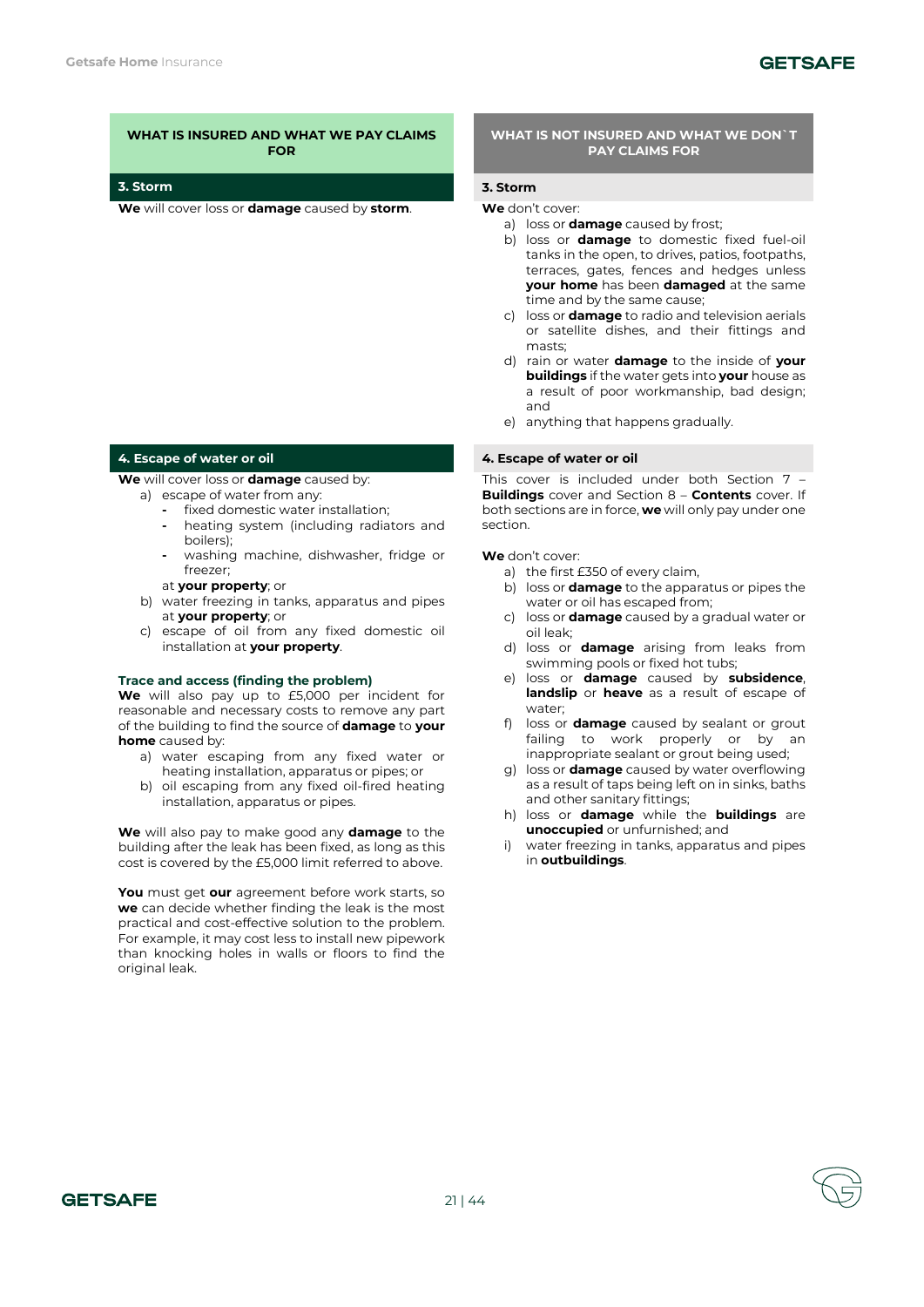# **5. Theft or attempted theft 5. Theft or attempted theft**

- **We** will cover loss or **damage**:
	- a) caused by theft or attempted theft following forced and violent entry to **your home**; or
	- b) where deception has been used to gain entry to **your home**.

# **6. Collision damage 6. Collision damage**

**We** will cover loss or **damage** caused by being hit by: a) an animal, vehicle or train; or

b) aircraft or other flying device (or any items dropped from these).

# **7. Riot 7. Riot**

**We** will cover loss or **damage** caused by a riot. **you**  need to report the **damage** to the police within seven days.

### **8. Malicious damage or vandalism 8. Malicious damage or vandalism**

**We** will cover loss or **damage** caused by malicious people or vandals.

# **9. Subsidence, heave, landslip 9. Subsidence, heave, landslip**

**We** will cover loss or **damage** caused by:

- a) **subsidence** and **heave** of the site **your buildings** stand on; or
- b) **landslip**.

# **WHAT IS NOT INSURED AND WHAT WE DON`T PAY CLAIMS FOR**

**We** don't cover:

- a) theft or any attempted theft by you, **your family**, or anyone who's employed permanently in or around **your home**, such as a nanny, carer, cleaner or gardener;
- b) loss or **damage** while the **buildings** are **unoccupied** or unfurnished;
- c) theft or attempted theft by lodgers, paying guests or tenants;
- d) and theft or any attempted theft by means of deception.
- e) Loss or **damage** to **utilities**

#### **We** don't cover:

a) loss or **damage** caused by domestic pets.

**We** don't cover loss or **damage** caused by any person lawfully within the boundaries of **your home**.

**We** don't cover:

- a) malicious **damage** or vandalism by any person who is lawfully in **your home**; and
- b) loss or **damage** while the **buildings** are **unoccupied** or unfurnished.

- a) the first £1,000 of every claim, unless **your schedule** says otherwise;
- b) loss or **damage** caused by erosion of any coast or riverbank;
- c) loss or **damage** to septic tanks, cesspits, domestic fixed fuel-oil tanks in the open, drives, patios, footpaths, terraces, gates, fences, hedges, hard tennis courts, boundary and garden walls, unless the main building which **you** live in is **damaged** at the same time and by the same cause;
- d) loss or **damage** caused by alterations, extensions, renovations, demolitions or structural repairs;
- e) normal settlement, shrinkage or expansion;
- f) loss or **damage** that was caused before this **policy** started;
- g) costs to repair the original cause of the **subsidence** (for example, removing trees);
- h) your **buildings** where **you** are entitled to compensation from another person or organisation;
- i) loss or **damage** to solid floors and caused by the movement of solid floors, unless the foundations beneath the external walls of the main building which **you** live in are **damaged** at the same time and by the same cause; and
- j) loss or **damage** to **buildings** caused by the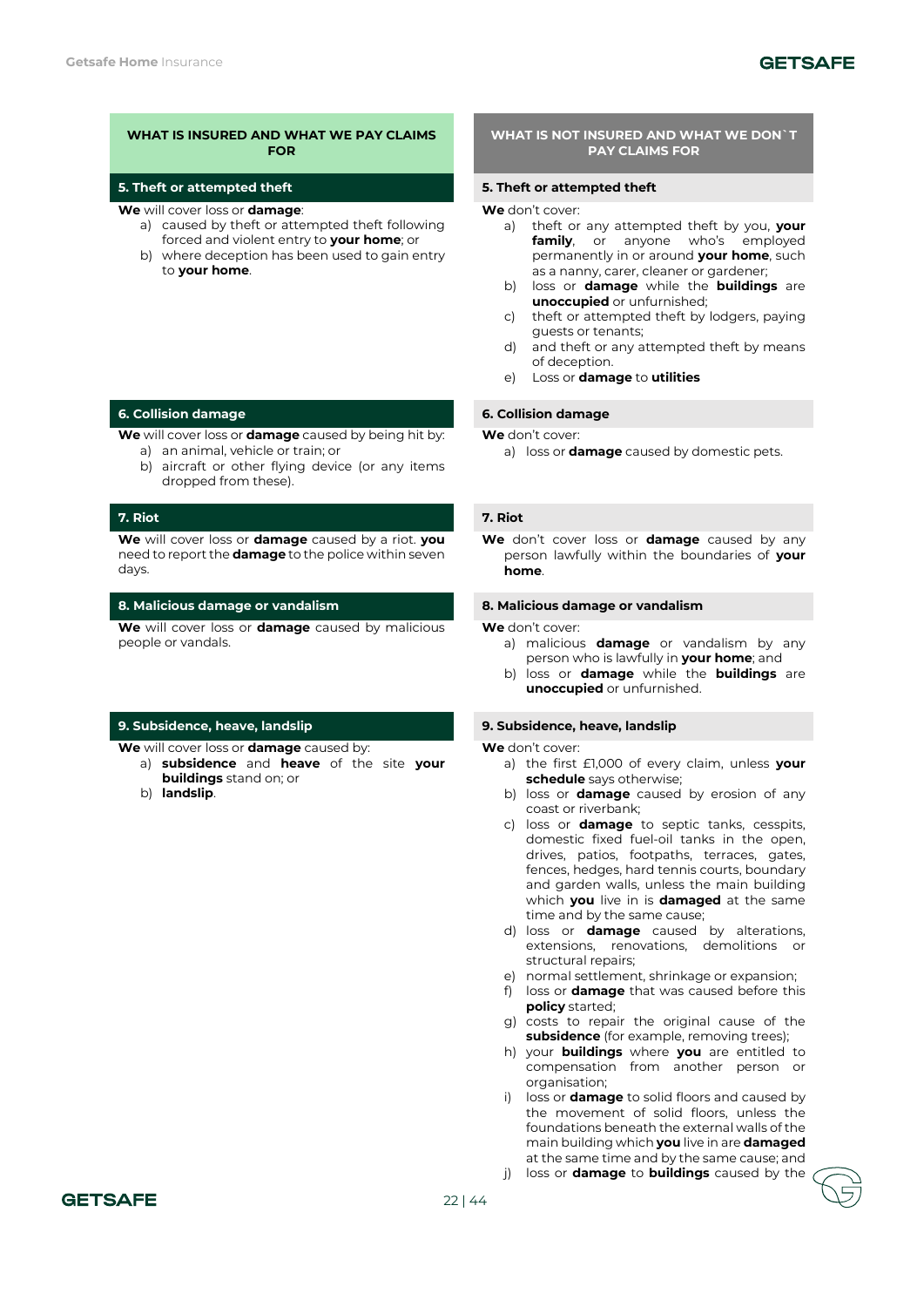# **10. Falling objects 10. Falling objects**

**We** will cover loss or **damage** caused by:

- a) falling telegraph poles, lamp posts, fixed aerials, satellite dishes, fixed solar panels and masts; or
- b) falling trees and branches.

**We** will also pay the cost of removing the fallen item which has caused the loss or **damage**.

### **11. Emergency access 11. Emergency access**

**We**'ll cover the cost of **damage** to **your home** or garden items caused by the **emergency** services while they're getting into **your home** to deal with an **emergency**. By garden items, **we** mean flowerbeds, hedges, lawns, potted plants, shrubs or trees outside **your buildings** but within the boundaries of **your home**.

### **12. Alternative accommodation 12. Alternative accommodation**

**We** will pay up to £20,000 for the reasonable and necessary costs for alternative accommodation for **you** and **your family**; and if **we** deem that **your home** has become unfit for living in following loss or **damage** that is insured by this section.

When **we** say **your home** has become unfit for living, **we** mean that there are no toilet, bathroom or cooking facilities, or continuing to stay in **your home** poses a risk to **you** and **your family**.

How much **we** will pay for alternative accommodation will depend on **your family**'s needs and **you** must agree the costs with **us** before **you**  pay.

Following a successful claim for loss or **damage** under Section 7 - **Buildings**, **we** will pay up to £100,000:

- a) the cost to remove debris from the site or prop up parts of the **buildings**;
- b) the cost to keep to government or local authority requirements (but not if they told **you** about these requirements before the loss or **damage** happened); and
- c) architects', surveyors', legal and engineers' fees which are necessary for **us** to rebuild **your home**. (**We** have the right to choose who does this work.)

action of chemicals, or by the reaction of chemicals with any material which forms part of the **buildings**.

### **WHAT IS NOT INSURED AND WHAT WE DON`T PAY CLAIMS FOR**

**We** don't cover:

- a) loss or **damage** caused by maintenance to trees;
- b) loss or **damage** to the falling items themselves;
- c) the cost of removing any part of a tree that remains below ground;
- d) the cost to remove the item unless **damage** has been caused to **your buildings** by its fall.
- e) loss or **damage** to gates and fences

This cover is included under both Section 7 – **Buildings** cover and Section 8 – **Contents** cover. If both sections are in force, **we** will only pay under one section.

**We** don't cover:

- a) losses **you** suffer more than 12 months after the date that the **buildings** became unfit for living in; and
- b) costs for alternative accommodation for any of **your** pets.

If **we** reject a claim for **damage** to **your buildings** under another part of this **policy**, then **you** won't be able to claim for alternative accommodation.

### **13. Buildings fees and clearing debris 13. Buildings fees and clearing debris**

- a) any fees charged to help **you** prepare **your**  claim; and
- b) any fees which **we** have not agreed in advance or do not consider necessary to reinstate the **buildings**.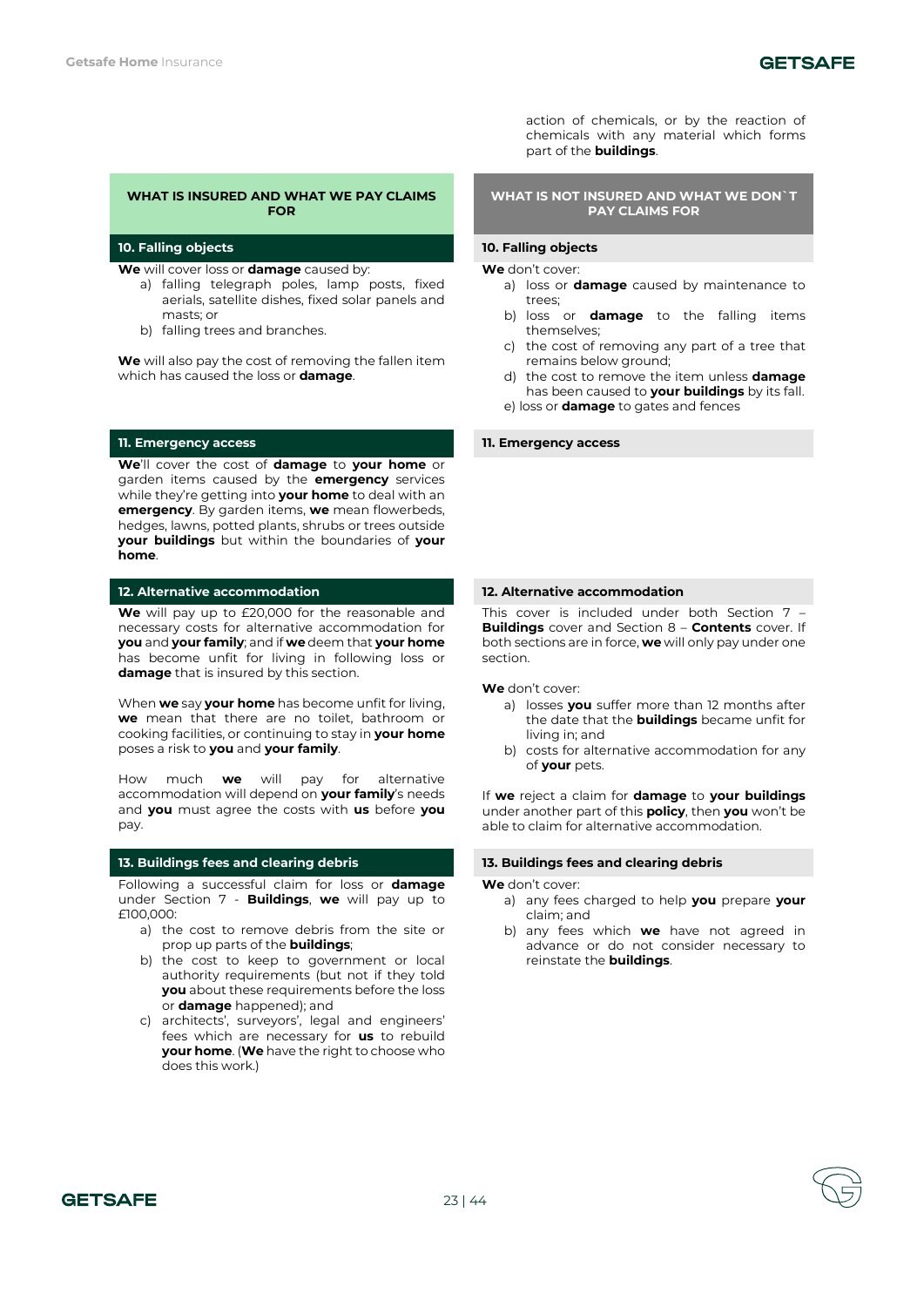# **GETSAFE**

# **WHAT IS INSURED AND WHAT WE PAY CLAIMS FOR**

# **14. Purchaser's interest 14. Purchaser's interest**

If **you** have entered into a contract to sell the **buildings** covered under this section, the person buying them will have the right to benefit from covers 1 to 13 of Section 7 – **Buildings** cover of this **policy** bet**we**en the date contracts (or missives in Scotland) are exchanged and the date the sale completes, as long as they complete the purchase. Any optional cover which **you** have bought does not apply to this cover 14.

# **15. Replacing locks and keys 15. Replacing locks and keys**

**We** will pay up to £1,000 per incident for replacing locks and keys to:

- a) external doors and windows of **your home**;
- b) safes within **your home**; or
- c) an alarm protecting **your home**;

if the keys to the locks are stolen or lost in the **United Kingdom**, or the locks are **damaged**.

# **16. Accidental damage to glass and sanitary fittings**

**We** cover loss or **damage** up to £25,000 for:

- a) the cost of **repair**ing or replacing any fixed panes of glass, ceramic hobs built into kitchen worktops and glass oven doors if they're accidentally broken, as long as these are permanent fixtures in **your home**.
- b) the **repair** or replacement of baths, toilets, bidets, sinks/basins and showers which are accidentally broken.

### **WHAT IS NOT INSURED AND WHAT WE DON`T PAY CLAIMS FOR**

**We** don't cover:

- a) any payment if the building being sold is covered under other insurance;
- b) loss or **damage** that would not be covered by the normal terms and conditions of this **policy**; and
- c) loss or **damage** while the **buildings** are **unoccupied** or unfurnished.

This cover is included under both Section 7 – **Buildings** cover and Section 8 – **Contents** cover. If both sections are in force, **we** will only pay under one section.

#### **16. Accidental damage to glass and sanitary fittings**

- a) loss or **damage** caused by chipping, denting or scratching;
- b) **damage** to window frames and door frames;
- c) **damage** to **property** which was not maintained in a good state of repair;.
- d) malicious **damage** caused by **you**, **or your family** or anyone who is lawfully in **your home**; and
- e) loss or **damage** while the **buildings** are **unoccupied** or unfurnished.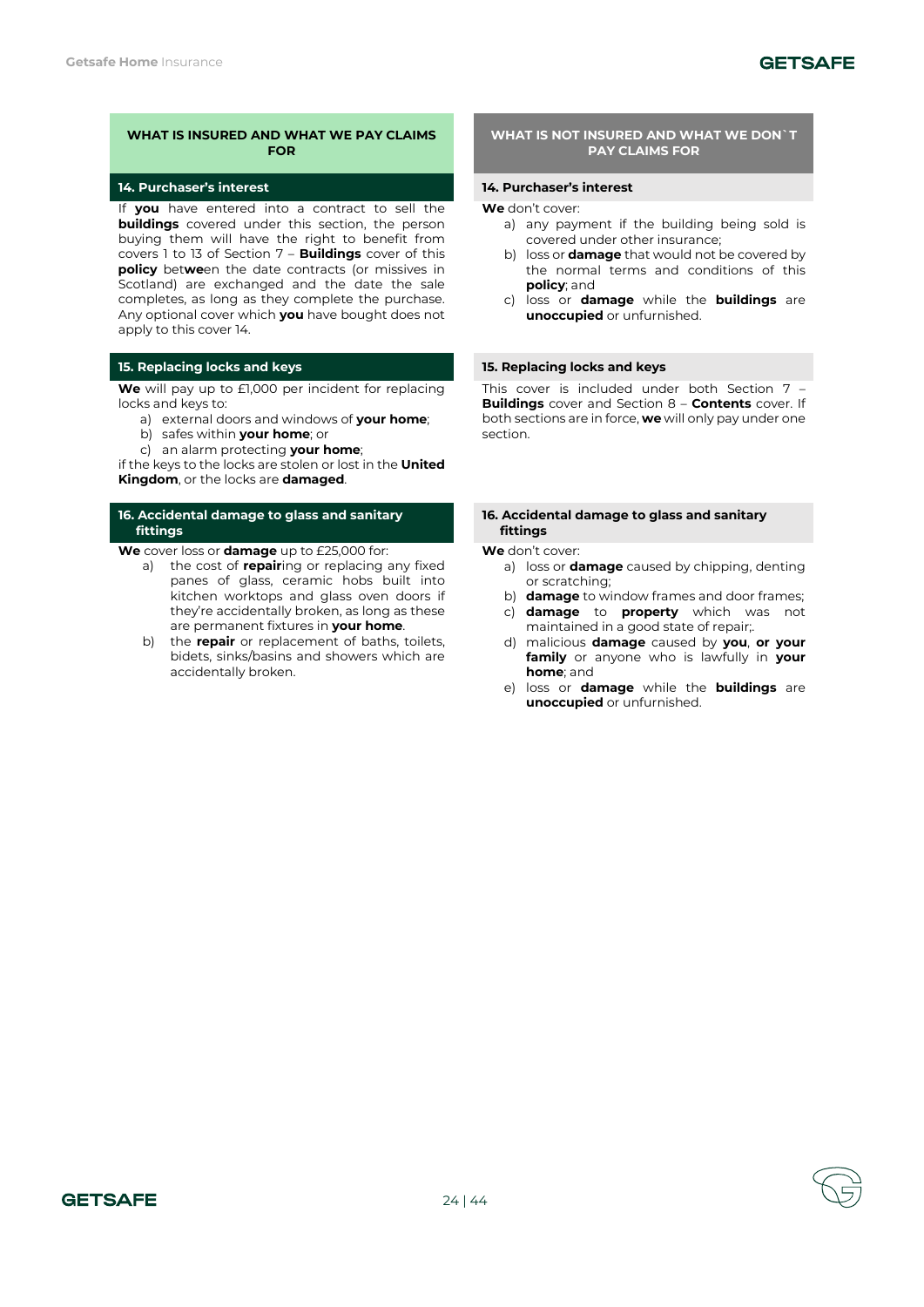# **17. Property owner's liability 17. Property owner's liability**

This cover applies if **you** own **your property**, regardless of whether there is an outstanding mortgage on the **property** or whether **you** own the **property** outright.

**We** will pay up to £2,000,000 for any one claim or series of claims arising from any one event towards the following.

- a) Amounts **you** legally have to pay as the owner of the **property** for:
	- **-** compensation for accidental death or injury to any person that happens during the period of insurance;
	- **-** compensation for accidental loss of or **damage** to someone else's **property** that happens during the period of insurance; and
	- **- we** will pay up to £20,000 for any costs and expenses **you** have to pay in connection with defending any claim, provided that **you** get **our** written permission beforehand.
- b) Your legal liability for **buildings you** owned in the past. This includes any amounts that **you**  are liable for under Section 3 of the Defective Premises Act 1972 or Section 5 of the Defective Premises (Northern Ireland) Order 1975, in connection with an accident which happens during the **period of insurance** and was caused by faulty work carried out by or for you, or for **your family** on any **home you**  previously lived in within the **United Kingdom**.

# **WHAT IS NOT INSURED AND WHAT WE DON`T PAY CLAIMS FOR**

Any liability that arises from **you** occupying **your home** is not covered under this section but is included in Section 8 – **Contents** if **you** have bought that cover.

- a. any cost or expense **we** have not agreed in writing;
- b. death or injury (including illness or disease) to any person who is working for **you** or is a member of **your family**;
- c. any claim arising directly or indirectly from passing on a **contagious disease** or virus;
- d. loss of or **damage** to **property** which **you**  or **your family** own or are responsible for;
- e. any claim arising out of using **your property** for any trade, profession, employment or business;
- f. loss or **damage** arising out of any lift which **you** are responsible for maintaining;
- g. any claim where **you** are entitled to cover under any other insurance;
- h. the cost of putting right any fault or alleged fault:
- i. any liability **you** have under an agreement if **you** would not have that liability if the agreement did not exist.
- j. any liability arising out of any criminal or violent act to another person
- k. any **damage**, accidental death or bodily injury arising directly or indirectly out of **your** ownership, possession or use of any animal except **your** domestic pets so long as they are not dangerous dogs as described under the Dangerous Dogs Act 1991 or the Dangerous Dogs (Northern Ireland) Order 1983 and any updates to that legislation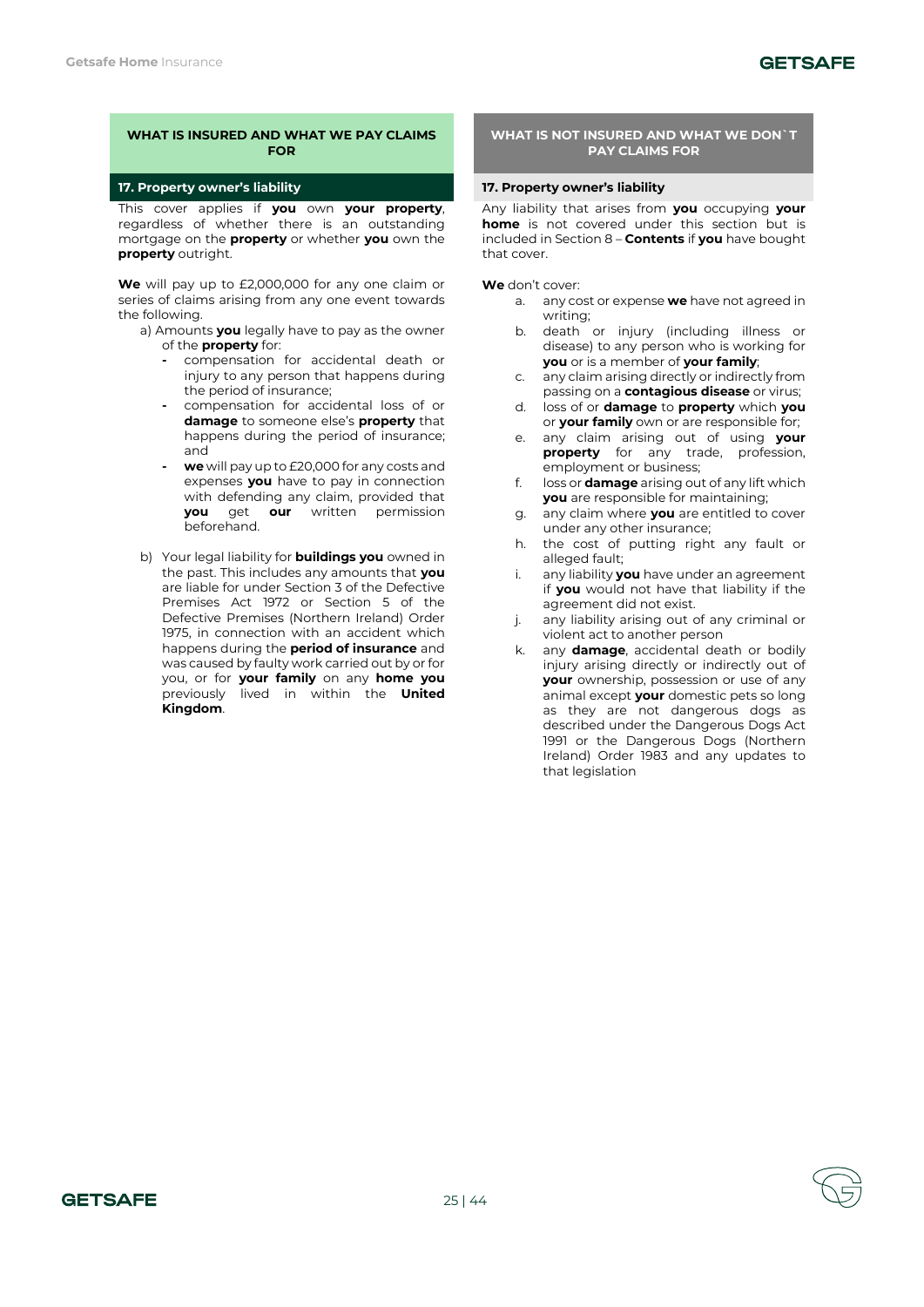# **OPTIONAL COVER FOR YOUR BUILDINGS**

The following covers are included only if they are shown in your schedule.

# Additional accidental damage to the buildings

# **WHAT IS INSURED AND WHAT WE PAY CLAIMS FOR**

### **1. Accidental damage 1. Accidental damage**

If **you** have asked for this cover, **we** will pay for **accidental damage** to **your buildings**.

# **2. Accidental damage to glass and sanitary fittings**

**We** cover additional loss or **damage** up to **sum insured** for:

- a) the cost of **repair**ing or replacing any fixed panes of glass, ceramic hobs built into kitchen worktops and glass oven doors if they're accidentally broken, as long as these are permanent fixtures in **your home**.
- b) the **repair** or replacement of baths, toilets, bidets, sinks/basins and showers which are accidentally broken.

# **3.** Accidental **damage to solar panels 3. Accidental damage to solar panels**

**We** cover loss or **damage** for:

a) the **repair** or replacement of solar panels which are accidentally broken.

### **WHAT IS NOT INSURED AND WHAT WE DON`T PAY CLAIMS FOR**

#### **We** don't cover:

- a. loss or **damage** caused by domestic pets, including chewing, scratching, tearing or fouling;
- b. loss or **damage** caused by vermin, insects, parasites, woodworm, fungus, wet rot, dry rot or atmospheric conditions;
- c. loss or **damage** caused by frost;
- d. loss or **damage** as a result of any alterations, extensions, renovations or repairs to the **buildings**, including settlement or shrinkage of **buildings**;
- e. the cost of normal maintenance or routine decoration;
- loss or **damage** as a result of mechanical or electrical breakdown or failure;
- g. loss or **damage** which is specifically excluded from covers 1 to 10 under this Section 7;
- h. loss or **damage** while the **buildings** are **unoccupied** or unfurnished; and
- i. loss or **damage** caused by someone that **you** lend or rent all or part of **your home** to.
- j. loss or **damage** caused by or contributed to by or arising from any kind of pollution and/or contamination

#### **2. Accidental damage to glass and sanitary fittings**

- a) loss or **damage** caused by chipping, denting or scratching;
- b) **damage** to window frames and door frames;
- c) **damage** to **property** which was not maintained in a good state of repair;
- d) malicious **damage** caused by you, **your family** or anyone who is lawfully in **your home**; and
- e) loss or **damage** while the **buildings** are **unoccupied** or unfurnished.

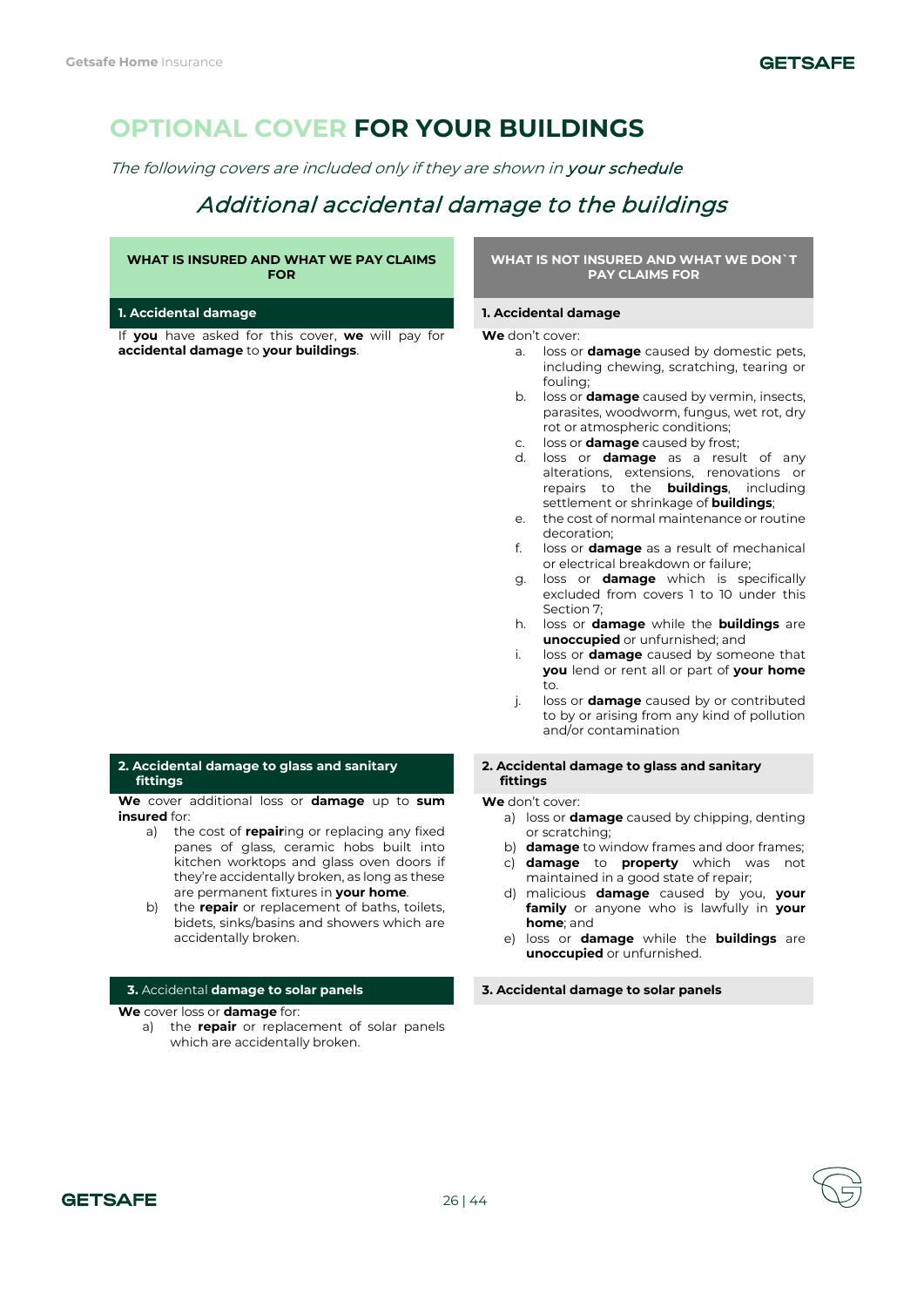### **4. Accidental damage to mains services 4. Accidental damage to mains services**

**We** will pay the costs of **repair**ing **accidental damage** to underground pipes, tanks, cables and services (including their inspection covers) that reach from the **buildings** to the public supply and septic tanks, which **you** are legally responsible for.

### **WHAT IS NOT INSURED AND WHAT WE DON`T PAY CLAIMS FOR**

**We** don't cover:

- a) loss or **damage** due to wear and tear or gradual deterioration;
- b) loss or **damage** caused by gradual deterioration which means an installation has reached the end of its useful life;
- c) cleaning blocked drains or sewer pipes unless the blockage is caused by **damage** to the drains themselves; and
- d) **damage** to pitch fibre pipes caused by delamination (separation of the layers) or as a result of pressure applied to them by the weight of soil or other covering materials.

# **Exclusions that only apply to this Optional Cover:**

- a) **We** don't cover **accidental damage** within the first calendar month of the start of **your policy**.
- b) The maximum number of **claims** per year is limited to 2 **claims**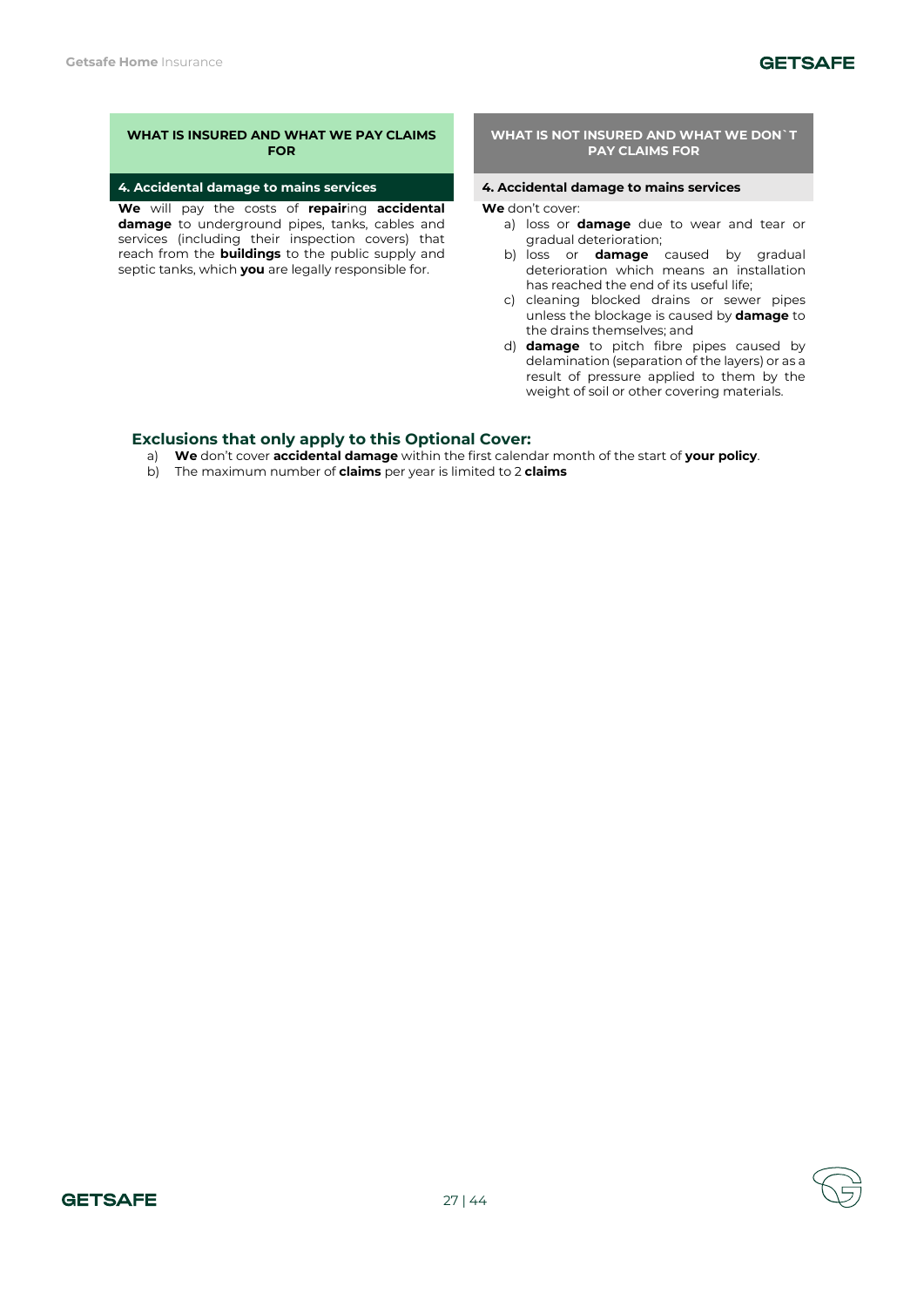# **SECTION 8 – CONTENTS COVER**

# Contents cover is included if it is shown in your schedule.

**We** will pay up to the **sum insured** for any **contents** shown in **your schedule** which belong to **you** or **your family**, or which **you** or **your family** are legally responsible for, against loss or **damage** directly caused by the following covers. The loss or **damage** must take place at **your property** during the **period of insurance**.

**We** do not cover the amount of the **excess**, as shown in **your schedule** or as shown in this Section 8.

The amounts shown below are the most **we** will pay.

# **Sums insured**

- a) **Contents** up to the **contents sum insured** shown in **your schedule**.
- b) Unspecified **valuables** 30% of **sum insured** or the amount shown in **your schedule**, whichever is higher. The most **we** will pay for any single unspecified valuable is £2,000.
- c) Specified **valuables** if **you** have specified any **valuables**, these will be shown in **your schedule**. If **you** have not specified any **valuables** that are more than £2,000, they will not be insured. The maximum amount these **valuables** can be insured is £20,000

# **Policy limits**

- **Business equipment** up to £2,000 for any one loss.
- b) **Contents** at the university up to £1,000 for any one loss.
- c) **Pedal cycles** in **your home** or in the open within the boundaries of **your property** up to £500 for any one loss, or the amount shown in **your schedule**, whichever is higher.
- d) **Money** in the **home** up to £250 for any one loss.
- e) **Contents** in the open within the boundaries of **your property** up to £1,000 for any one loss.
- f) **Contents** in **outbuildings** within the boundaries of **your property** up to £2,500 for any one loss.

Please see the relevant cover below for full details of any limits and exclusions that apply.

| WHAT IS INSURED AND WHAT WE PAY CLAIMS<br><b>FOR</b>                                                     | WHAT IS NOT INSURED AND WHAT WE DON`T<br><b>PAY CLAIMS FOR</b>                                                                                                                                                                                                                                                                                             |  |
|----------------------------------------------------------------------------------------------------------|------------------------------------------------------------------------------------------------------------------------------------------------------------------------------------------------------------------------------------------------------------------------------------------------------------------------------------------------------------|--|
| 1. Fire, smoke, explosion, lightning or earthquake                                                       | 1. Fire, smoke, explosion, lightning or earthquake                                                                                                                                                                                                                                                                                                         |  |
| <b>We</b> will cover loss or <b>damage</b> caused by fire, smoke,<br>explosion, lightning or earthquake. | We don't cover:<br>loss or <b>damage</b> from smoke<br>a)<br>caused by smog, emissions from<br>agricultural or industrial<br>operations or anything that<br>happens gradually from repeated<br>exposure.<br>Tobacco burns, unless<br>b)<br>accompanied by flames<br>Smoke from fireplaces.<br>C)<br>Heat distortion, unless<br>d)<br>accompanied by flames |  |
| 2. Flood                                                                                                 | 2. Flood                                                                                                                                                                                                                                                                                                                                                   |  |
| We will cover loss or damage caused by flood.                                                            | <b>We</b> don't cover:<br>a) contents in the open;<br>b) loss or <b>damage</b> caused by frost;                                                                                                                                                                                                                                                            |  |

- c) loss or **damage** to radio and television aerials or satellite dishes, and their fittings and masts;
- d) loss or **damage** caused by rising water table levels (the level below which the ground is completely saturated with water); and
- e) anything that happens gradually.

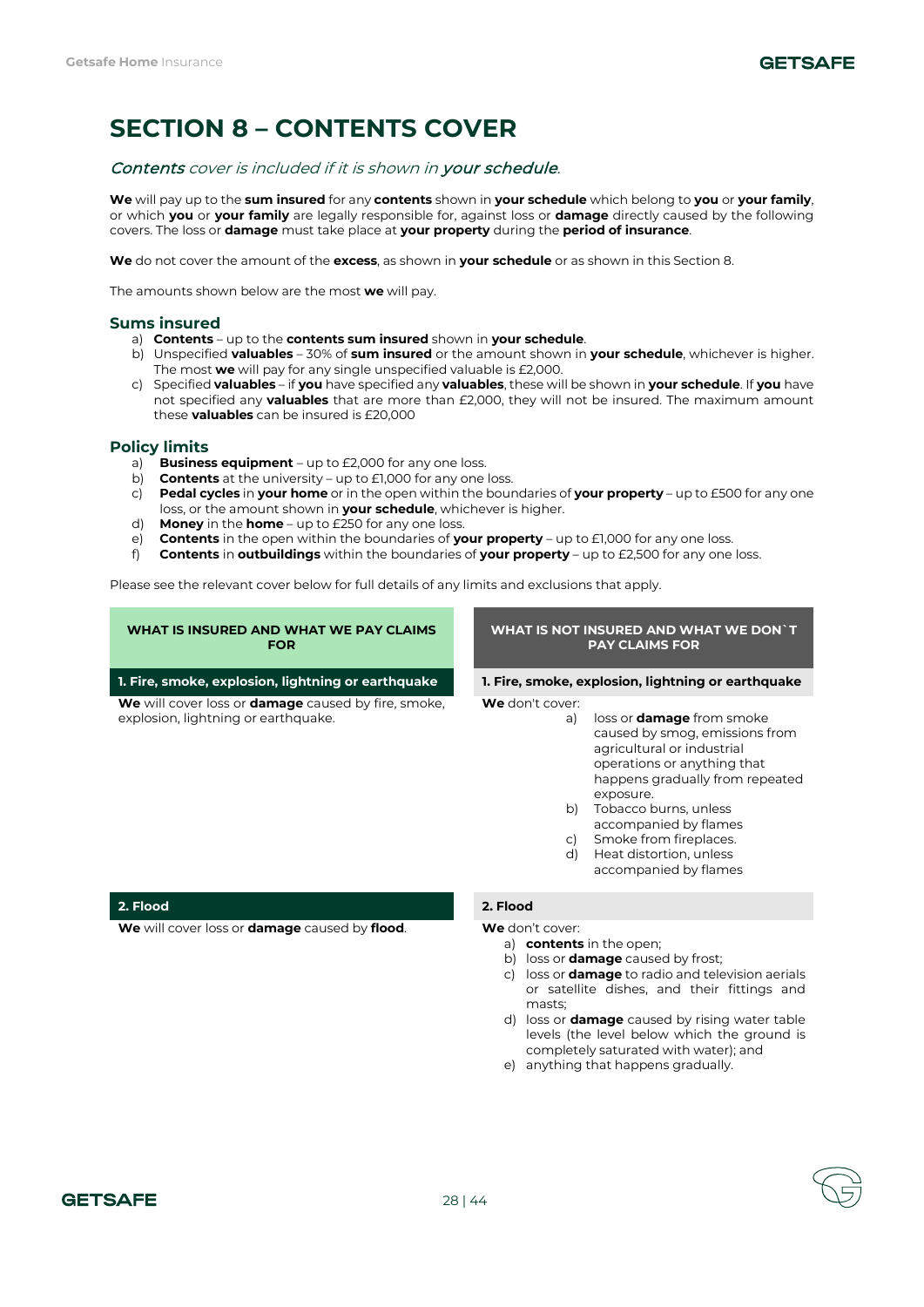# **3. Storm 3. Storm**

**We** will cover loss or **damage** caused by **storm**. **We** don't cover:

# **4. Escape of water or oil 4. Escape of water or oil**

**We** will cover loss or **damage** caused by:

- a) escape of water from any:
	- **-** fixed domestic water installation;
	- **-** heating system (including radiators and boilers);
	- **-** washing machine, dishwasher, fridge or freezer;
- at **your property**; or
- b) water freezing in tanks, apparatus and pipes at **your property**; or
- c) escape of oil from any fixed domestic oil installation at **your property**.

#### **Loss of water or oil**

**We** will also pay up to £500 in any **period of insurance** for accidental loss of metered water or domestic heating oil following a successful claim for loss or **damage** under this cover 4.

**We** will cover loss or **damage** to **your contents** while they are in **your home** if:

- a) this was caused by theft or attempted theft following forced and violent entry to **your home**; or
- b) deception has been used to gain entry to **your home**.

**We** will pay for loss or **damage** to **your contents** after being hit by:

- a) an animal, vehicle or train; or
- b) aircraft or other flying device (or any items dropped from these).

### **WHAT IS NOT INSURED AND WHAT WE DON`T PAY CLAIMS FOR**

- a) **contents** in the open;
- b) loss or **damage** caused by frost;
- c) loss or **damage** to radio and television aerials or satellite dishes, and their fittings and masts; and
- d) anything that happens gradually.

This cover is included under both Section 7 – **Buildings** cover and Section 8 – **Contents** cover. If both sections are in force, **we** will only pay under one section.

### **We** don't cover:

- a) the first £500 of every claim, unless **your schedule** says otherwise;
- b) loss or **damage** to the apparatus or pipes the water or oil has escaped from;
- c) loss or **damage** caused by a gradual water or oil leak;
- d) loss or **damage** caused by sealant or grout failing to work properly or by an inappropriate sealant or grout being used:
- e) loss or **damage** caused by water overflowing as a result of taps being left on in sinks, baths and other sanitary fittings; and
- f) loss or **damage** while **your home** is **unoccupied** or unfurnished.

#### **5. Theft or attempted theft 5. Theft or attempted theft**

**We** don't cover:

- a) theft or attempted theft by any person who is lawfully in **your home** (e.g. lodgers, paying guests or tenants);
- b) theft or attempted theft when **your home** or any part of it is lent, let or sublet to someone who is not a member of **your family**, unless there's **damage** to the building during the break-in;
- c) loss or **damage** to **contents** in an outbuilding that is not within the boundaries of **your property**;
- d) any loss or **damage** to a pedal cycle which happens outside the boundaries of **your property**;
- e) any amount over £2,500 for any **contents** kept in **outbuildings** within the boundaries of **your property**; and
- f) loss or **damage** while **your home** is **unoccupied** or unfurnished.

#### **6. Collision damage 6. Collision damage**

**We** don't cover:

a) loss or **damage** caused by domestic pets.

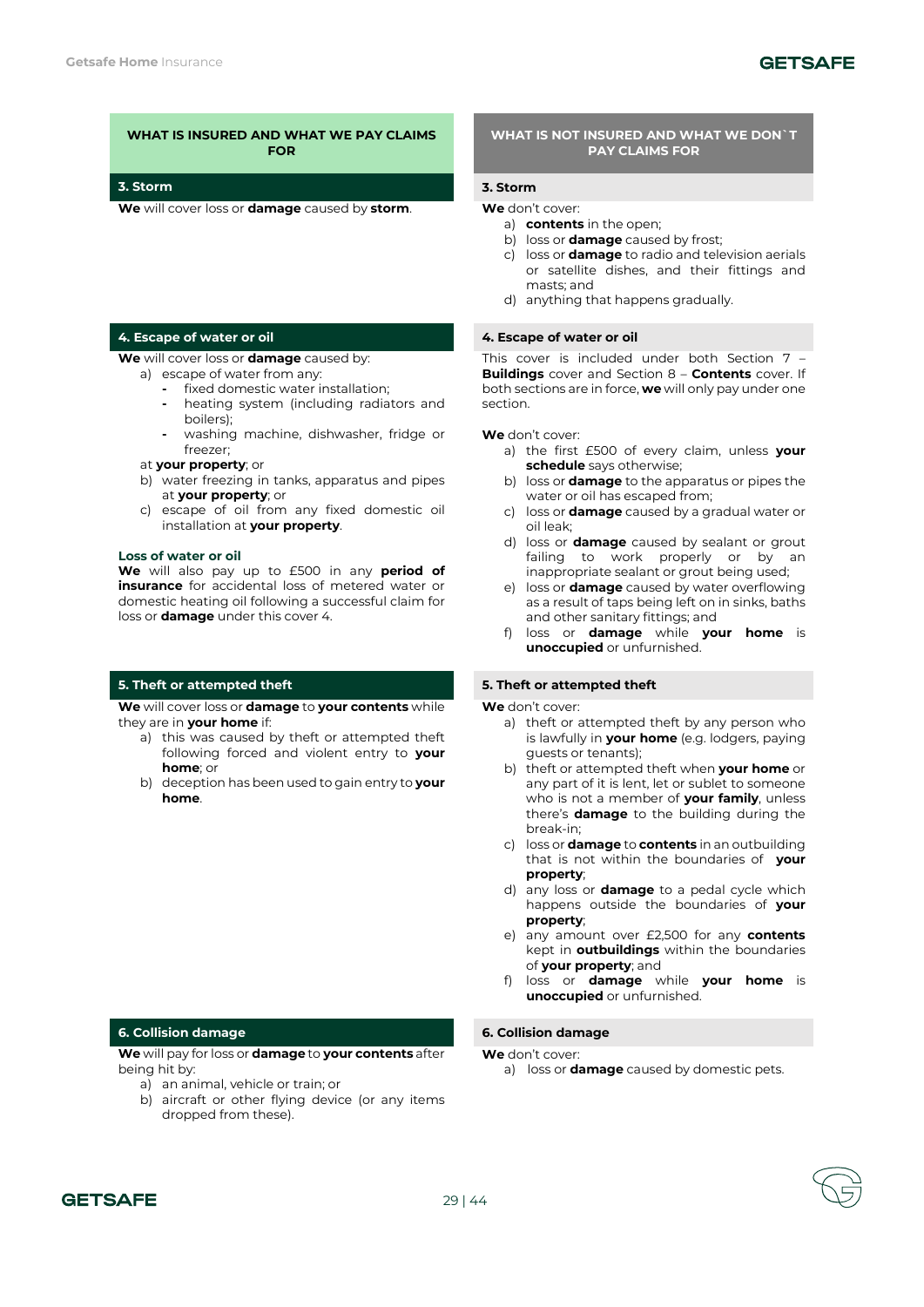### **7. Riot 7. Riot**

**We** will cover loss or **damage** caused by a riot. **you**  need to report the **damage** to the police within seven days.

# **8. Vandalism 8. Vandalism**

**We** will cover loss or **damage** caused by vandals. **We** don't cover:

# **9. Subsidence, heave, landslip 9. Subsidence, heave, landslip**

**We** will cover loss or **damage** caused by:

- a) **subsidence** and **heave** of the site **your buildings** stand on; or
- b) **landslip**.

# **10. Falling objects 10. Falling objects**

**We** will cover loss or **damage** caused by:

- a) falling telegraph poles, lamp posts, fixed aerials, satellite dishes, fixed solar panels and masts; or
- b) falling trees and branches.

**We** will also pay the cost of removing the fallen item which has caused the loss or **damage**.

### **11. Emergency access 11. Emergency access**

**We**'ll cover up to £500 the cost of **damage** to **your home** or garden items caused by the **emergency** services while they're getting into **your home** to deal with an **emergency**. By garden items, **we** mean flowerbeds, hedges, lawns, potted plants, shrubs or trees outside **your buildings** but within the boundaries of **your home**.

### **WHAT IS NOT INSURED AND WHAT WE DON`T PAY CLAIMS FOR**

Any loss or **damage** caused by a person who is lawfully in the boundaries of **your home**

- a) vandalism by any person who is lawfully in **your home**; and
- b) loss or **damage** while **your home** is **unoccupied** or unfurnished.

**We** don't cover:

- a) the first £1000 of every claim unless **your schedule** says otherwise
- b) loss or **damage** caused by erosion of any coast or riverbank;
- c) loss or **damage** caused by alterations, extensions, renovations, demolitions or structural **repair**s;
- d) normal settlement, shrinkage or expansion;
- e) loss or **damage** that was caused before this **policy** started;
- f) costs to **repair** the original cause of the **subsidence** (for example, removing trees);
- g) loss or **damage** caused by the movement of solid floors, unless the foundations beneath the external walls of the main building which **you** live in are **damaged** at the same time and by the same cause;
- h) loss or **damage** to **contents** caused by the action of chemicals or by the reaction of chemicals with any material which forms part of the **buildings**; and
- i) **your contents** where **you** are entitled to compensation from another person or organisation.

- a) loss or **damage** caused by maintenance to trees;
- b) loss or **damage** to the falling items themselves;
- c) the cost of removing any part of a tree that remains below ground;
- d) the cost to remove the item unless **damage** has been caused to **your contents** by its fall; and
- e) loss or **damage** caused by household pets.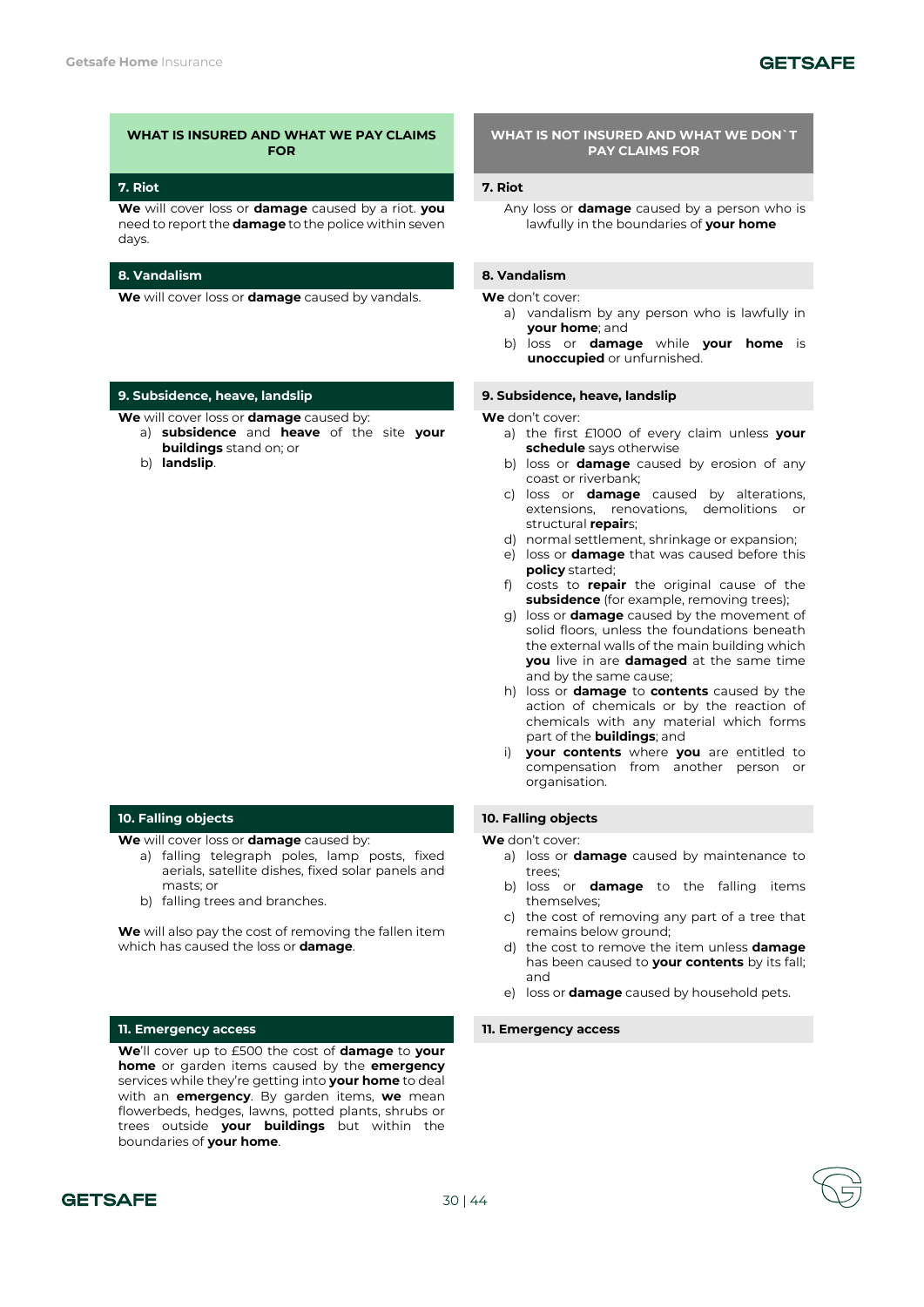### **12. Alternative accommodation 12. Alternative accommodation**

**We** will pay up to £20,000:

- a) for the reasonable and necessary costs for alternative accommodation for **you** and **your family**; and
- b) if **you** cannot stay in **your home** because **your home** has become unfit for living in following loss or **damage** that is insured by this section.

When **we** say **your home** has become unfit for living, **we** mean that there are no toilet, bathroom or cooking facilities, or continuing to stay in **your home** poses a risk to **you** and **your family**.

How much **we** will pay for alternative accommodation will depend on **your family**'s needs and **you** must agree the costs with **us** before **you**  pay.

# **13. Freezer and fridge contents 13. Freezer and fridge contents**

**We** will pay up to £250 per incident to replace any food in **your** freezer or fridge that is lost or **damaged** by:

- a) a change in temperature within the appliance; or
- b) contamination by refrigerant or refrigerant fumes.

The freezer or fridge must be in **your home** and **you**  or **your family** must own or be responsible for it.

# **14. Credit card liability 14. Credit card liability**

**We** will pay up to £1,000 per incident to cover any liability **you** or a member of **your family** has under the terms of any personal **credit cards** following unauthorised use after they are lost or stolen. **We** will provide cover anywhere in the **United Kingdom** and for up to 60 days elsewhere in the world during a temporary visit during the period of insurance.

### **15. Contents in the open and within the boundaries of your home**

**We** will pay up to £1,000 per incident for loss or **damage** to **contents** (not including **pedal cycles**) which are in the open or under a carport within the boundaries of **your property** caused by covers 1, 4 to 12, also Option A – **Accidental damage** to **your contents** if **you** have selected that cover.

### **WHAT IS NOT INSURED AND WHAT WE DON`T PAY CLAIMS FOR**

This cover is included under both Section 7 – **Buildings** cover and Section 8 – **Contents** cover. If both sections are in force, **we** will only pay under one section.

**We** don't cover:

- a) losses **you** suffer more than 12 months after the date that **your home** became unfit for living in; and
- b) costs for alternative accommodation for any of **your** pets.

If **we** reject a claim for **damage** to **your buildings** under another part of this **policy**, then **you** won't be able to claim for rent or alternative accommodation

**We** don't cover:

- a) food used only for trade, business or professional purposes; and
- b) loss or **damage** caused by something **you**  have done deliberately or any electricity or gas company cutting off or restricting **your**  supply, including strikes or any other industrial action.

**We** don't cover:

- a) any loss if **you** have not kept to the terms and conditions that apply to the credit card;
- b) any loss **you** do not report to the card-issuing company and the police within 24 hours of discovering the card is missing;
- c) any loss as a result of unauthorised use by a member of **your family** or a person living with **you**;
- d) loss caused by a mistake, neglect or accounting error;
- e) fall in currency value; and
- f) any **credit cards** that are not for social and domestic purposes.

# **15. Contents in the open and within the boundaries of your home**

- a) loss or **damage** to **valuables**, **money**, **credit cards** or business equipment;
- b) loss or **damage** to plants, trees, flowers and shrubs in moveable pots or containers caused by the weight of snow;
- c) loss or **damage** caused by **storm**, frost or **flood**;
- d) theft of **pedal cycles** unless they are securely locked to a solid object which cannot be moved; and
- e) loss or **damage** which happens while **your home** is **unoccupied** or unfurnished.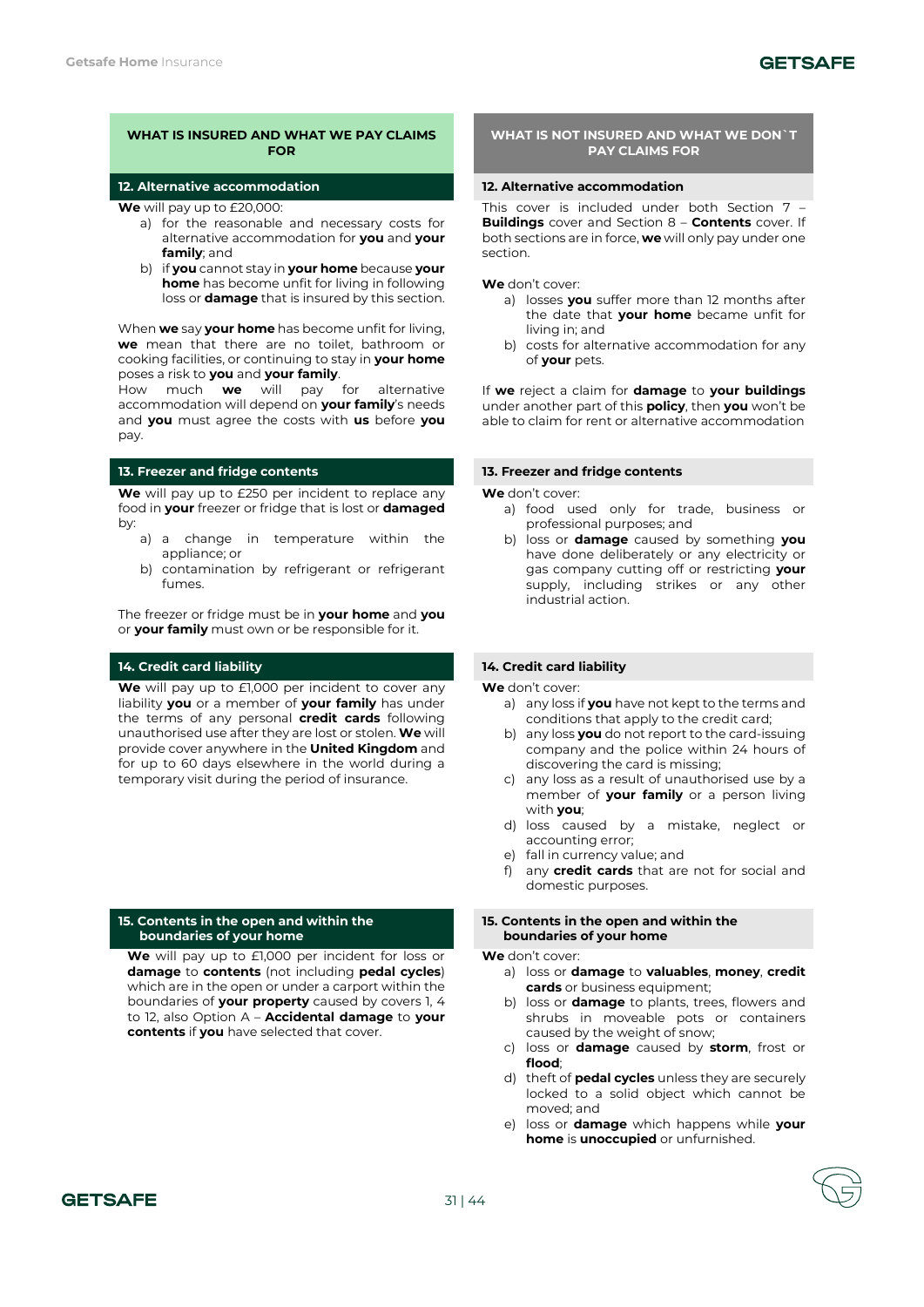# **GETSAFE**

# **WHAT IS INSURED AND WHAT WE PAY CLAIMS FOR**

### **16. Visitors' personal belongings 16. Visitors' personal belongings**

**We** will pay up to £1,000 per incident for loss or **damage** to visitors' personal belongings while the belongings are in **your home**, if the loss or **damage** is caused by covers 1 to 10.

By personal belongings, **we** mean clothes and jewellery, or any everyday items carried by **your**  guests.

**We** will cover up to £3,000 to cover gifts bought or received for special occasions, as long as the occasion falls within the period of insurance:

- a) during the month of any religious festival that **you** celebrate;
- b) for 30 days before and after a **we**dding day, engagement party or civil partnership for **you**  or a member of **your family**; or
- c) for 14 days before and after **you** or a member of **your family** have a birthday or give birth.

Please note that this change won't increase the limits to individual sections of this **policy** or **your valuables** limit.

**We** will pay up to £1,000 per incident for replacing locks and keys to:

- a) external doors and windows of **your home**;
- b) safes within **your home**; or
- c) an alarm protecting **your home**;

if the keys to the locks are stolen or lost in the **United Kingdom**, or if the locks are **damaged**.

# **20. Tenant's liability (applies if the buildings are rented)**

**We** will pay up to £20,000 for any defence cost of any one claim or series of claims arising from any one event, towards amounts which **you** or **your family** become legally liable to pay under the terms of **your**  tenancy agreement, as a tenant of **your home**, not as the owner or the landlord, resulting from loss or **damage** to the **buildings** caused by any of the covers 1 to 13 described under Section 7 - **Buildings** cover within this **policy**.

# **21. Plants and Shrubs 21. Plants and Shrubs**

**We** will cover loss or **damage** up to £1000 caused to plants, trees, flowers and shrubs.

### **WHAT IS NOT INSURED AND WHAT WE DON`T PAY CLAIMS FOR**

- **We** don't cover:
	- a) items covered by another insurance **policy**;
	- b) and loss or **damage** specifically excluded under covers 1 to 10.

**18. Weddings, birthdays and religious festivals 18. Weddings, birthdays and religious festivals**

a) loss or **damage** specifically excluded under covers 1 to 10.

### **19. Replacing locks and keys 19. Replacing locks and keys**

This cover is included under both Section 7 – **Buildings** cover and Section 8 – **Contents** cover. If both sections are in force, **we** will only pay under one section.

### **20. Tenant's liability (applies if the buildings are rented)**

**We** don't cover:

- a) loss or **damage** which is excluded under any of covers 1 to 12 described under Section 7 - **Buildings** cover within this **policy**;
- b) anything which happens gradually as a result of **damage** caused by smoke;
- c) the cost of normal maintenance or routine decoration;
- d) loss or **damage** to gates, fences, hedges, boundary and garden walls;
- e) loss or **damage** caused by any person acting maliciously; and
- f) loss or **damage** while the **buildings** are **unoccupied** or unfurnished.

**We** don't cover: Plants, trees, flowers and shrubs that are placed in moveable pots or containers.

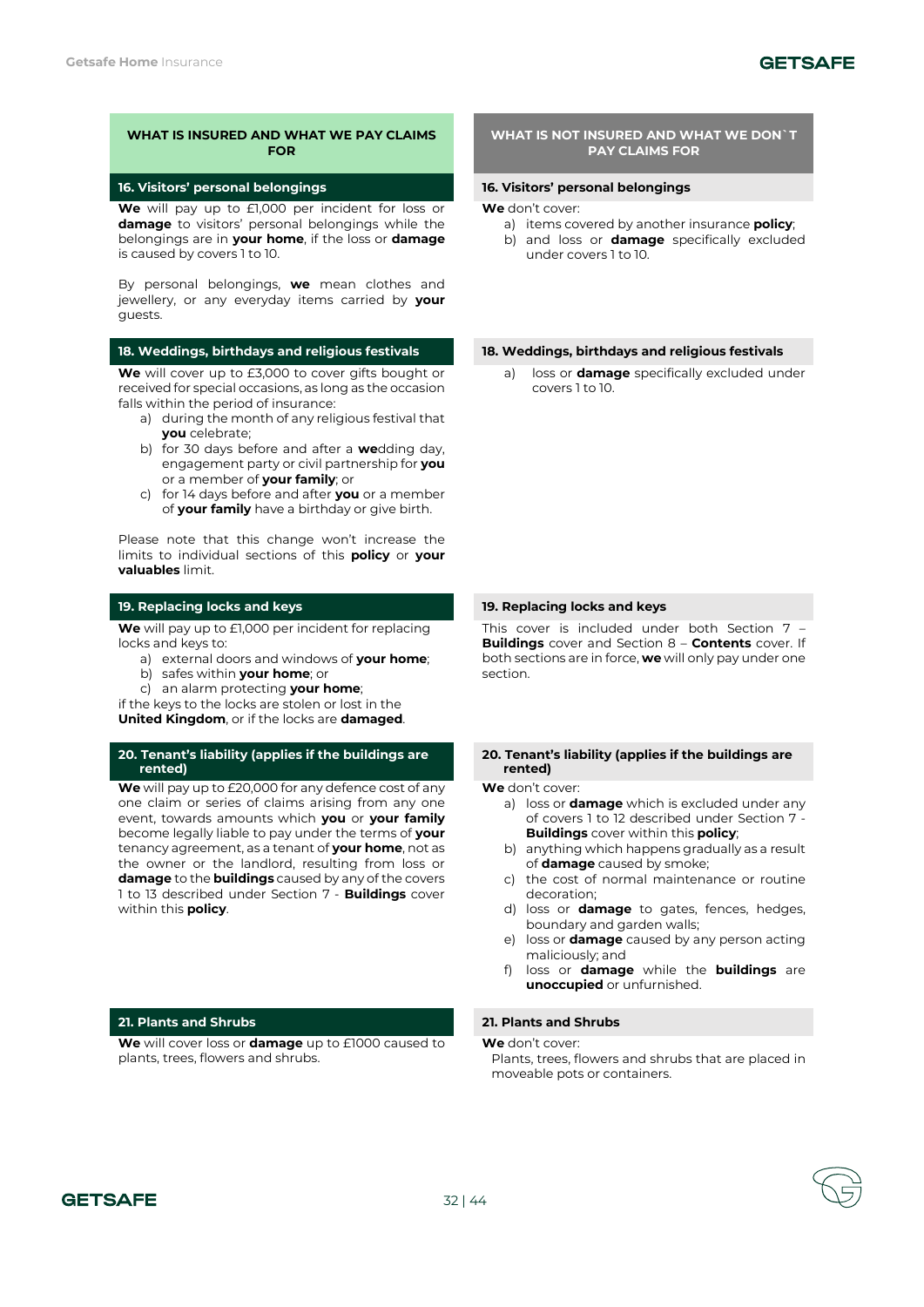# **22. Downloads and Computer Files 22. Downloads and Computer Files**

**We** will cover loss or **damage** up to £250 for anything that **you** or **your family** have legally downloaded and stored on a computer or other device if it's lost, stolen or **damaged**.

For example, if **your** laptop gets **damaged** in a **flood** and **you** lose all the films and music you've downloaded, **we**'ll pay for the cost of replacing them.

# **23. Personal liability and your liability as occupier of the home**

**We** will pay up to £2,000,000 for any one claim, or series of claims arising from any one event, towards amounts **you** and **your family** legally have to pay as the owner of the **contents**, the occupier of **your property** or a private individual for:

- a) compensation for accidental death or injury to any person that happens during the period of insurance;
- b) compensation for accidental loss of or **damage** to someone else's **property** that happens during the period of insurance; and
- c) any costs and expenses **you** have to pay in connection with defending any claim, provided that **you** get **our** written permission beforehand.

### **WHAT IS NOT INSURED AND WHAT WE DON`T PAY CLAIMS FOR**

**We** don't cover:

- a) any **software** or information used for business purposes;
- b) **damage** caused by **computer viruses**.
- c) And loss caused by accidentally deleting or mislaying files.

#### **23. Personal liability and your liability as occupier of the home**

- a) any cost or expense **we** have not agreed in writing;
- b) death or injury (including illness and disease) to any person who is working for **you** or is a member of **your family**;
- c) any claim arising directly or indirectly from passing on a **contagious disease** or virus;
- d) loss of or **damage** to **property** which **you** or **your family** own or are responsible for:
- e) any claim arising out of any trade, profession, employment or business;
- f) any claim arising out of owning, possessing or using:
	- **-** any mechanically propelled or assisted vehicles (which includes adults' and children's motor vehicles, adults' and children's motorcycles, models, ride-on toys and off-road vehicles such as quad bikes), other than domestic garden equipment while it is being used within the boundaries of **your property** and golf trolleys which are controlled by someone on foot;
	- **-** any watercraft, aircraft or other flying device (such as drones); or
	- **-** a caravan;
- g) any claim arising out of owning:
	- **-** any animal other than cats or dogs;
	- **-** any cats or dogs that are not normally kept as pets in the **United Kingdom**;
	- **-** any dogs listed as dangerous under the Dangerous Dogs Act 1991, the Dangerous Dogs (Northern Ireland) Order 1991, the Control of Dogs (Scotland) Act 2010, or any amendments to these acts; or
	- **-** any dog that is dangerously out of control under the Dangerous Dogs Act or for which legal action has already been taken;
- h) any claim brought in a court outside the **United Kingdom**;
- i) any claim where **you** are entitled to cover under any other insurance; and
- j) any liability **you** have under an agreement if **you** would not have that liability if the agreement did not exist.
- k) any liability arising in Canada or the United States of America after the total period of stay in either or both countries has exceeded 30 days.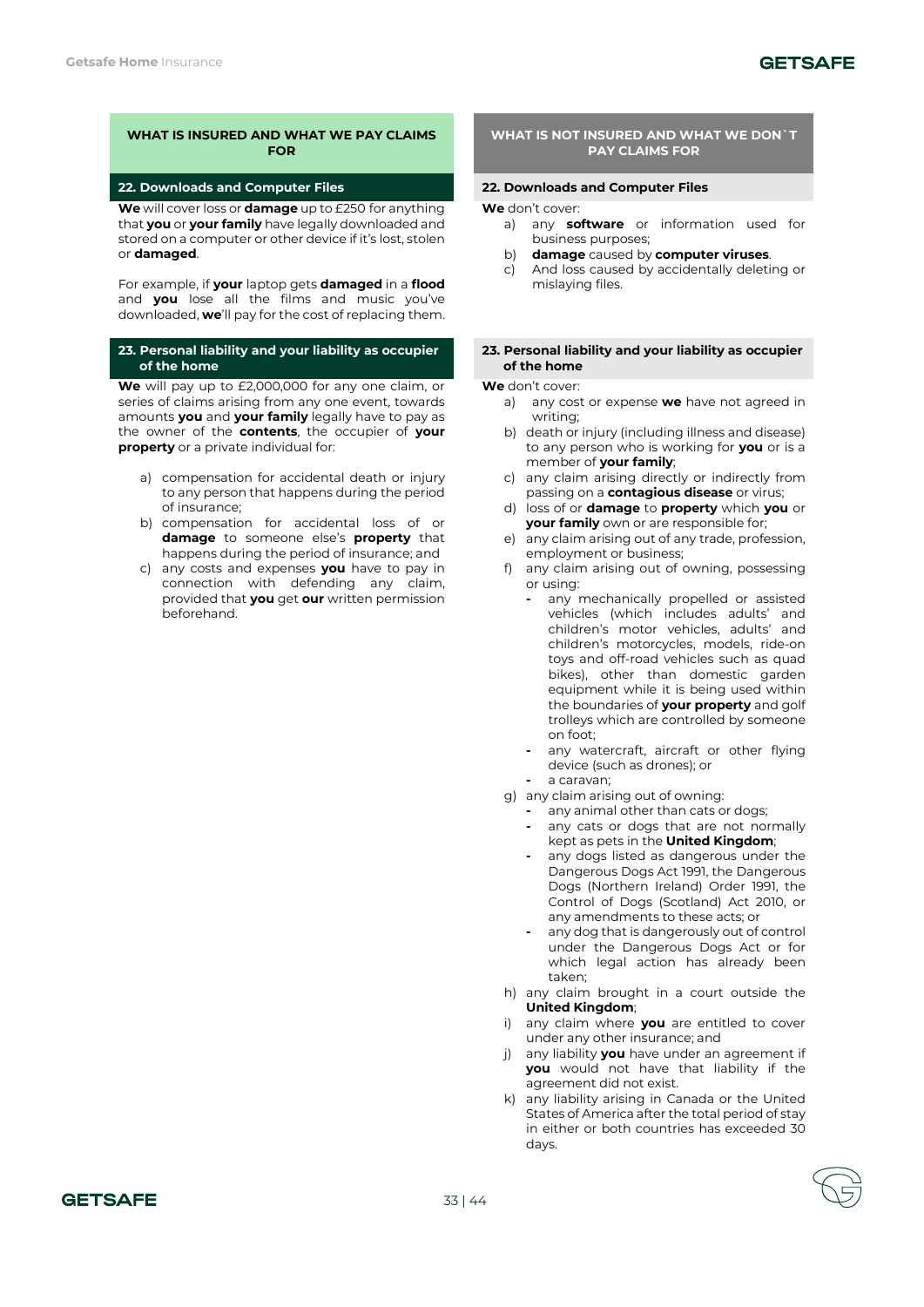# **ADD-ON COVER FOR YOUR CONTENTS**

The following covers are included only if they are shown in your schedule.

# **Option A – Accidental damage to your contents**

# **WHAT IS INSURED AND WHAT WE PAY CLAIMS FOR**

# **1. Accidental damage to your contents 1. Accidental damage to your contents**

If **you** have asked for this cover, **we** will pay up to £10,000 for **accidental damage** to **contents** while they are in your **home**.

**WHAT IS NOT INSURED AND WHAT WE DON`T PAY CLAIMS FOR**

**We** don't cover:

- a) **contents** not inside **your home**;
- b) loss or **damage** to **money**, clothing, food and drink;
- c) loss or **damage** to contact or corneal lenses;
- d) any loss or **damage** caused to hearing aids while **you** are swimming or bathing;
- e) loss or **damage** which happens gradually or is caused by normal wear and tear, or loss of value;
- f) loss or **damage** caused by domestic pets, including chewing, scratching, tearing or fouling;
- g) loss or **damage** caused by vermin, insects, parasites, woodworm, fungus, wet rot or dry rot;
- h) loss or **damage** caused by frost, corrosion, effects of sunlight, atmospheric or climatic conditions;
- i) loss or **damage** as a result of dyeing, cleaning, restoring or dismantling an item or carrying out **repair**s, alterations or renovations;
- j) loss or **damage** as a result of mechanical or electrical breakdown or failure;
- k) loss or **damage** to pedal cycle tyres caused by cuts, bursts or punctures;
- l) loss of or **damage** to pedal cycle accessories or removable parts unless they are stolen with the pedal cycle or unless the pedal cycle is **damaged** at the same time;
- m) **damage** caused by **you** not following the manufacturer's guidelines on using or storing the item or using suitable accessories;
- n) loss or **damage** specifically excluded under covers 1 to 10 in this Section 8; and
- o) loss or **damage** while **your home** is **unoccupied** or unfurnished.
- p) Loss or **damage** caused by paying guests

**We** don't cover:

- a) loss or **damage** caused by chipping, denting or scratching;
- b) **damage** to **property** which was not maintained in a good state of **repair**;
- c) malicious **damage** caused by you, **your family** or anyone who is lawfully in **your home**; and
- d) loss or **damage** while **your home** is **unoccupied** or unfurnished.

# **2. Accidental damage to mirrors or glass 2. Accidental damage to mirrors or glass**

**We** will pay for accidental **damage** to mirrors, fixed glass in furniture and ceramic hobs while in your **home**.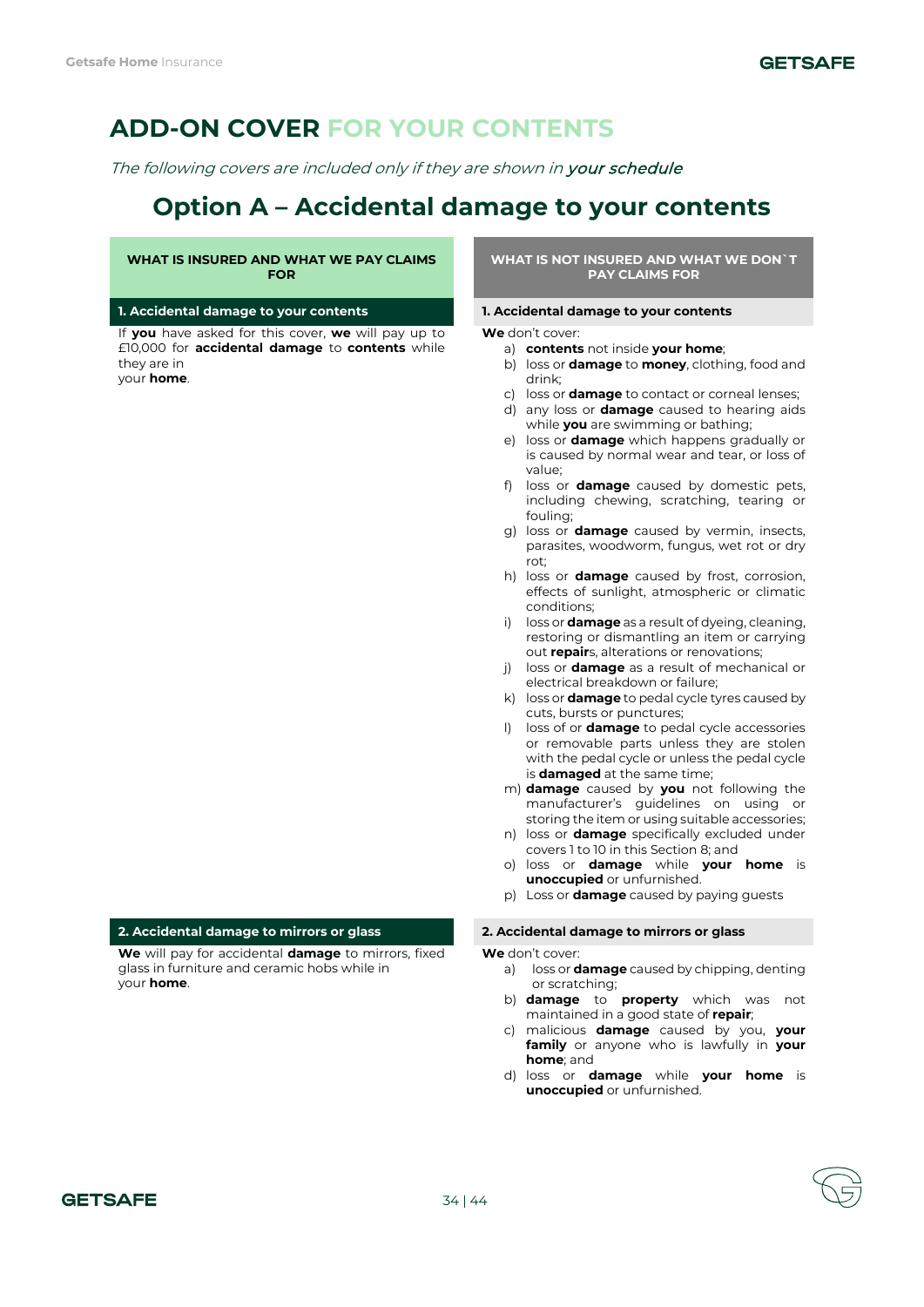**sofas**

red wine on sofas.

# **GETSAFE**

# **WHAT IS INSURED AND WHAT WE PAY CLAIMS FOR**

**3. Accidental damage tablets, laptops and mobile phone**

**We** will pay for **accidental damage** to tablets, laptops and mobile phones while in **your home**.

**4. Accidental damage due to spilling red wine on** 

**We** will pay for **accidental damage** due to spilling

#### **WHAT IS NOT INSURED AND WHAT WE DON`T PAY CLAIMS FOR**

#### **3. Accidental damage to tablets, laptops and mobile phones**

**We** don't cover:

- a) loss or **damage** caused by chipping, denting or scratching;
- b) **damage** to **property** which was not maintained in a good state of **repair**;
- c) malicious **damage** caused by you, **your family** or anyone who is lawfully in **your home**; and
- d) loss or **damage** while **your home** is **unoccupied** or unfurnished.

**4. Accidental damage due to spilling red wine on sofas**

- a) loss or **damage** caused by chipping, denting or scratching;
- b) **damage** to **property** which was not maintained in a good state of **repair**;
- c) malicious **damage** caused by you, **your family** or anyone who is lawfully in **your home**; and
- d) loss or **damage** while **your home** is **unoccupied** or unfurnished.

# **Exclusions that only apply to Optional A:**

- a) **We** don't cover **accidental damage** within the first calendar month of the start of **your policy**.
- b) The maximum number of claims per year is limited to 2 claims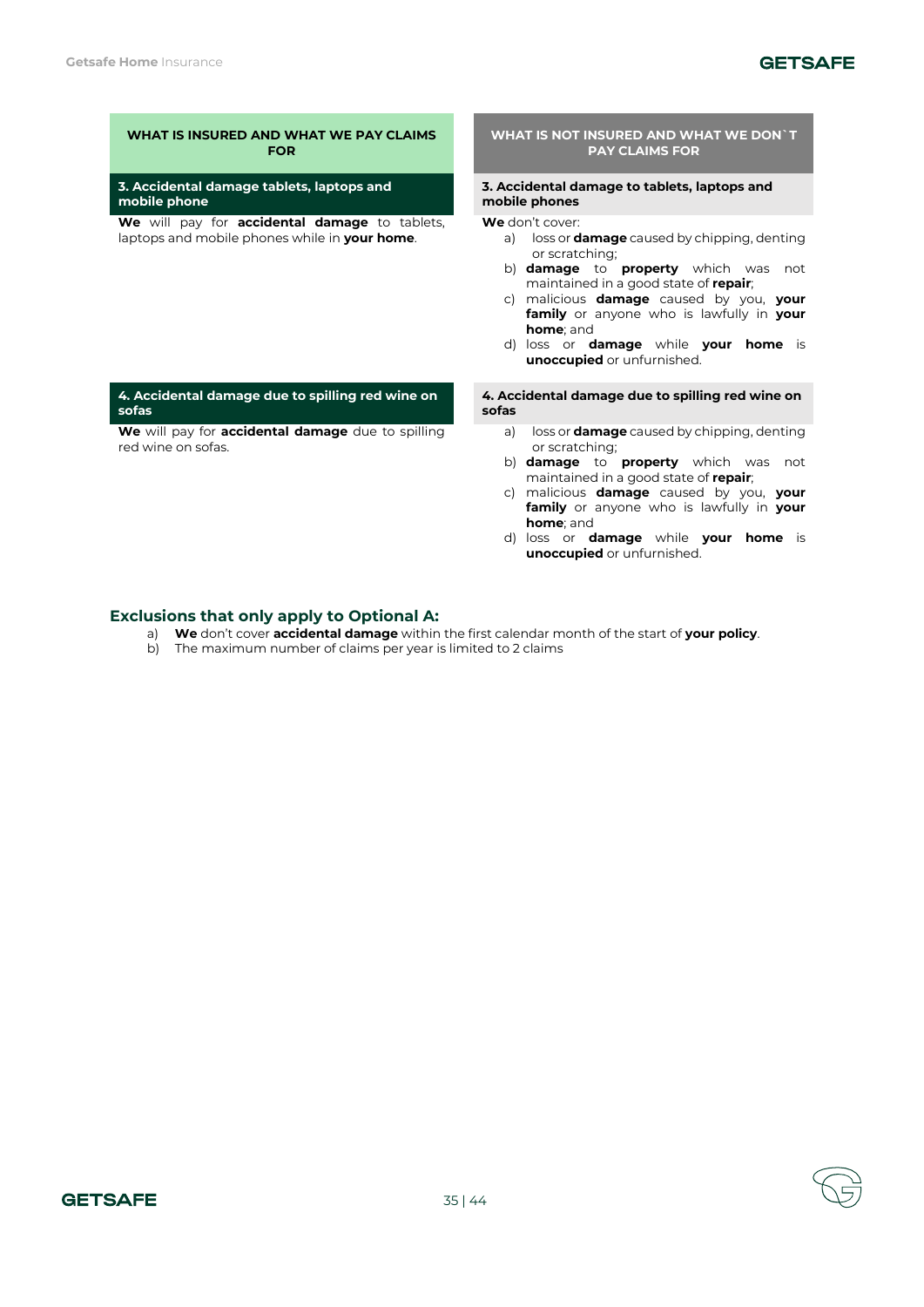# **Option B – Personal Possessions**

The following covers are included only if they are shown in your schedule.

### **WHAT IS INSURED AND WHAT WE PAY CLAIMS FOR**

### **Personal Possessions Personal Possessions**

**We** will cover up to £2,000 per item for loss, theft, **damage** or **accidental damage** to **your personal possessions** while they are:

- a) temporarily away from **your home** anywhere within the **United Kingdom** for up to 60 consecutive days, or
- b) temporarily away from **your home** anywhere in the rest of the world for up to 60 consecutive days up to £1,000.

This includes cover for:

- a) **personal possessions** stolen from an unattended vehicle, if the vehicle is locked and **your personal possessions** are hidden from view in a closed glove compartment or locked boot,
- b) loss or **damage** to cycle tyres and accessories, if the cycle is lost or **damaged** at the same time,
- c) the theft of an unattended cycle, if it is in a locked building or secured with a bike lock to an immovable object, and
- d) theft or loss of **money**, if the **money** is carried by you, or **you** have left it in a secure place, anywhere in the world. **You** must report the theft or loss to the police within 24 hours.

The maximum amount insured for **personal possessions** is £10,000.

# **WHAT IS NOT INSURED AND WHAT WE DON`T PAY CLAIMS FOR**

**We** don't cover the amount of any **excess** shown in **your schedule**. Anything already excluded under Section 6 (General Exclusions) of this **policy** wording.

- a) Breakage of any sports equipment while in use.
- b) Breakage of musical instruments while in use or being carried to and from a venue unless suitably stored within a protective case.
- c) Loss or **damage** resulting from fraudulent calls or use of data in the case of mobile phones and connected devices.
- d) Loss or **damage** to a cycle arising from theft, when at the time of the loss it was not in a locked building or if outside, both wheels and the frame were not secured with a bike lock to an immovable object.
- e) Loss or **damage** to cycles whilst racing.
- f) Loss or **damage** to cycles while being used professionally.
- g) Loss or **damage** to cycles occurring outside of the **United Kingdom**.
- h) Loss of **money** caused by mistake (e.g., someone short-changing **you**).
- i) Loss of **money** caused by loss in value.
- j) Loss of **money** because it is confiscated by HM Customs or other officials.
- k) Loss, theft or **damage** of **your** personal belongings, **your** bicycles or **your money** while it has been entrusted to a third party.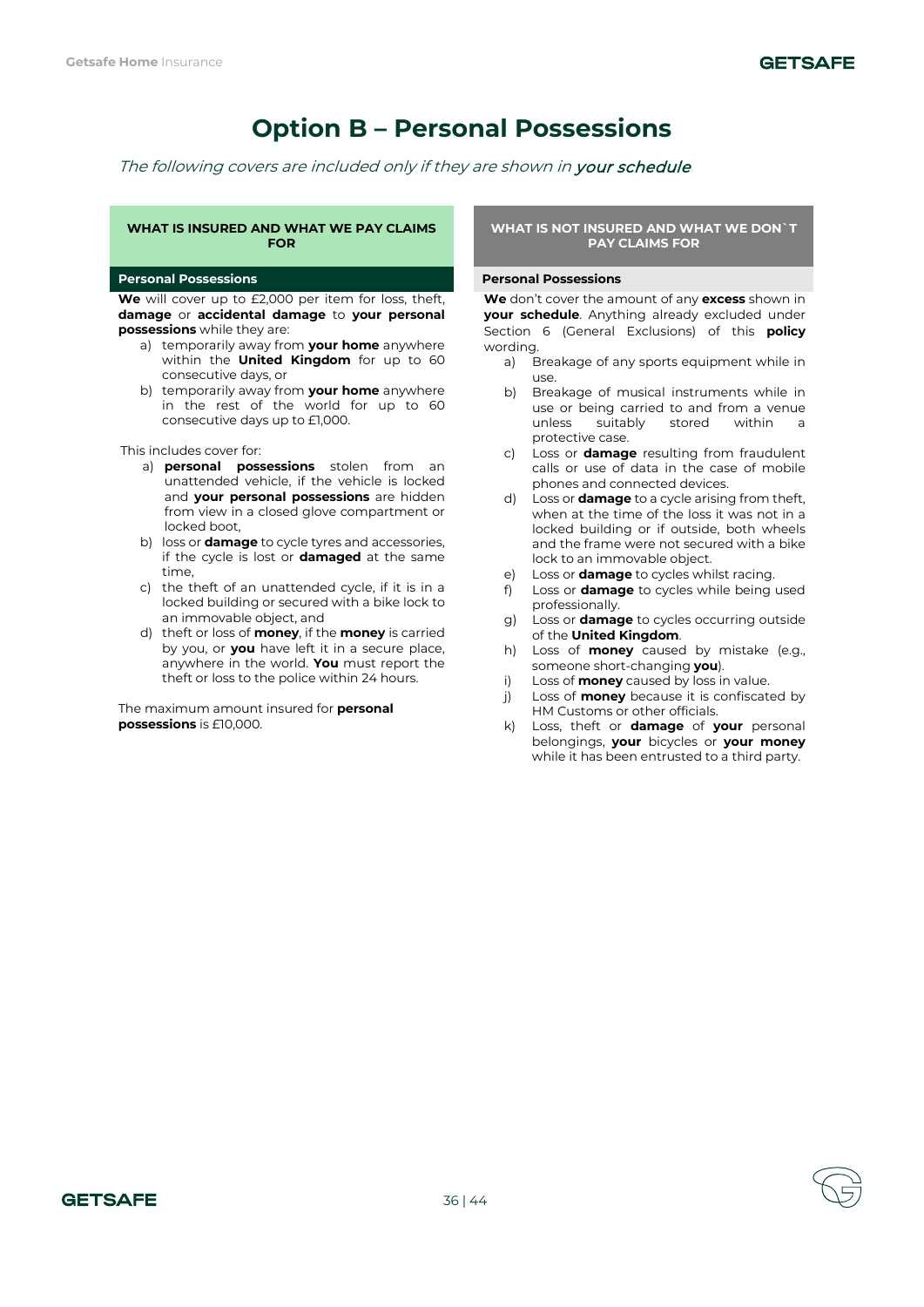# **SECTION 9 – ADD-ON COVER: HOME EMERGENCY**

This section of your policy applies if you have chosen the Home Emergency cover, and this is shown in your schedule.

# **Definitions**

The following definitions in **bold** type only apply to this section of the **policy**.

# **authorised repairer**

A tradesperson appointed by **us** to assess **your** claim, and to carry out a temporary or permanent **emergency repair** or prevent further **damage**.

# **beyond economic repair**

Where in the opinion of **our authorised repairer** the cost of **repair** is more than the **repair** cost of replacement.

# **call out**

Sending an **authorised repairer** or suitably qualified **repair**er out to **your home** after **you** ask for **emergency assistance**, even if **you** then cancel **your** request.

# **electrical supply**

The permanent electrical wiring system supplying power to **your home** from the mains service through **your**  electricity supply meter.

# **emergency**

A sudden and unexpected event occurring at **your home** which, if not dealt with quickly will, in the reasonable opinion of the **helpline**:

- **1.** render the **home** unsafe or unsecured,
- **2. damage** or cause further **damage** to the **home**,
- **3.** cause personal risk to **you**, or
- **4.** cause a health and safety risk to others.

# **emergency assistance**

Access to **our helpline**, a **call out** and any **repair** required to resolve an **emergency** and, where specified below, the cost of temporary accommodation during that **emergency**.

# **helpline**

You can reach **our emergency helpline** under **0190 830 2031** and find more details in Section 4.

# **main source of heating**

The main hot water or central heating system in **your home** including:

- **1.** one domestic boiler,
- **2.** any controls forming part of the boiler,
- **3.** the controls, central heating pump, hot water cylinder, room thermostat and radiators.

# **pest**

- **1.** Wasps' nests,
- **2.** Hornets' nests,
- **3.** Mice,
- **4.** Rats, and
- **5.** Grey squirrels.

# **repair**

The labour, parts and materials required for an **authorised repairer** to make reasonable efforts during a visit to **your home** to complete a temporary **repair** to limit or prevent **damage**, or if at similar expense, the cost of completing a permanent **repair**.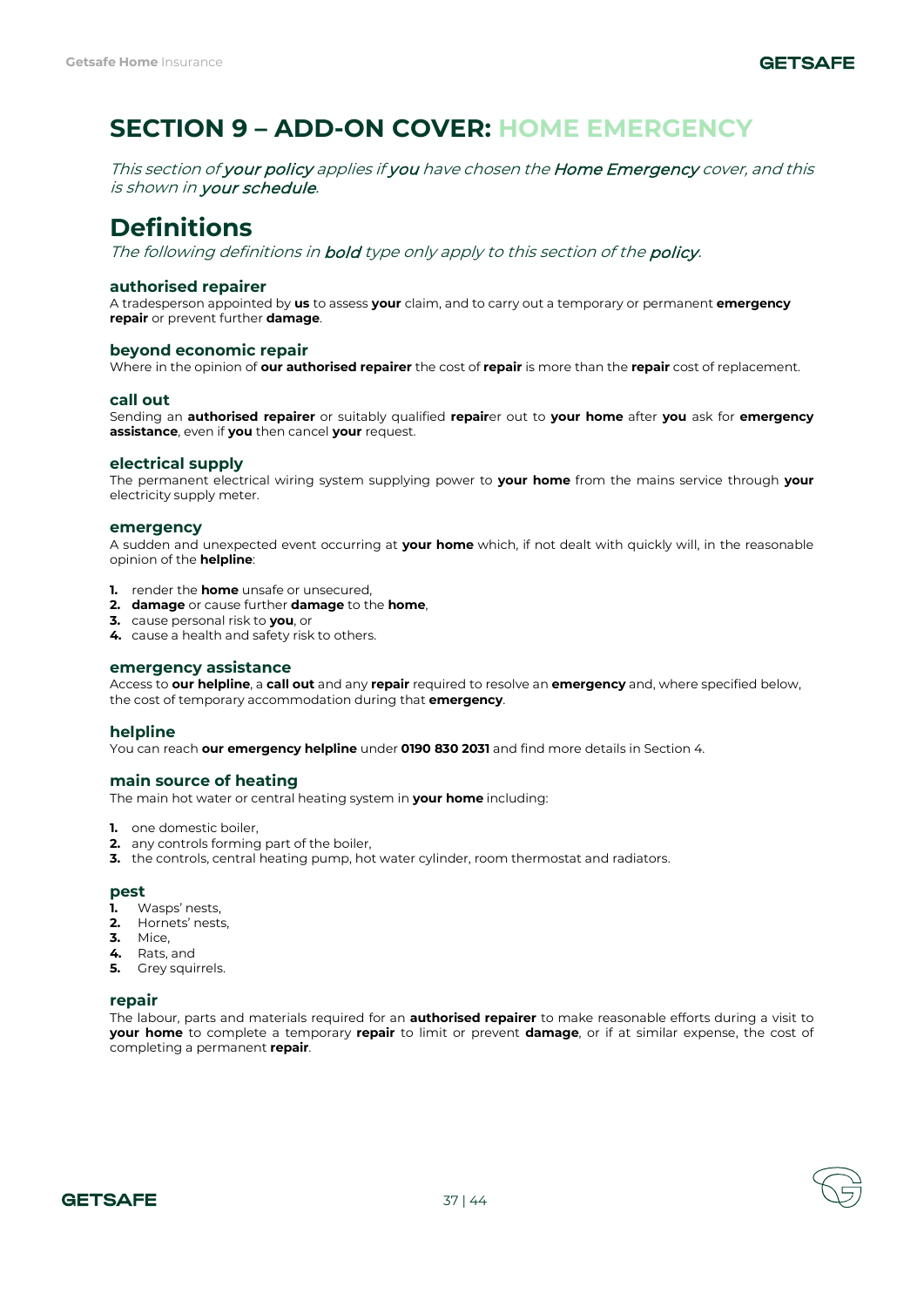

# **What's covered:**

We will provide up to £2,000 the cover set out in this section as long as the date of occurrence of the insured incident is during the **period of insurance** and within the territory mentioned.

### **What's not covered:**

The amount of any **excess** shown in **your schedule**. Anything already excluded under Section 6 (General Exclusions) of this **policy** wording.

#### **WHAT IS INSURED AND WHAT WE PAY CLAIMS FOR**

**1. External water supply pipes 1. External water supply pipes**

An **emergency** involving a blockage, collapse or leakage of the water supply pipe anywhere from and including the main stopcock for **your home** up to where it is connected to the public water main or communication pipe, provided that **you** are legally responsible for this section of pipe.

# **2. Plumbing and drainage 2. Plumbing and drainage**

- An **emergency** involving:
- a. internal plumbing and drainage, or
- b. underground external drainage for which **you**  are legally responsible.

# **3. Heating 3. Heating**

The failure of the **main source of heating** in **your home**.

#### **4. Electrical supply 4. Electrical supply**

The failure of the **electrical supply** to **your home**. **We** don't cover:

**WHAT IS NOT INSURED AND WHAT WE DON`T PAY CLAIMS FOR**

**We** don't cover:

**Emergency** accommodation required because of a water supply pipe blockage, collapse or leakage occurring out-side the boundary of **your home**.

**We** don't cover:

- a) The cost of **repair** to the underground water supply to **your home**.
- b) More than **your** share of the cost of **emergency assistance** if **your home** is a flat or maisonette.
- c) The cost of replacing pumps, water tanks, radiators, cylinders, water softeners, waste disposal units, macerators or part of **your**  central heating.

- a) **Repair** to leaks from any gas pipe or gasfired appliance.
- b) **Repair** to a boiler that is **beyond economic repair**.
- c) Replacement of **your main source of heating**.
- d) **Repair** to **your** cold-water supply tank, its supply and outlet.
- e) **Repair** to water supply pipes to or from:
- f) your hot water cylinder, or any gas appliance.
- g) **Repair** to bleed or clear the airlocks of any radiators.
- h) Removal of asbestos connected to any **repair**.

- a) **Repair** requiring any temporary electrical wiring.
- b) **Repair** involving wiring that is outside **your home**.
- c) **Repair** to the **electrical supply** to **outbuildings** or garages that aren't attached to **your home**.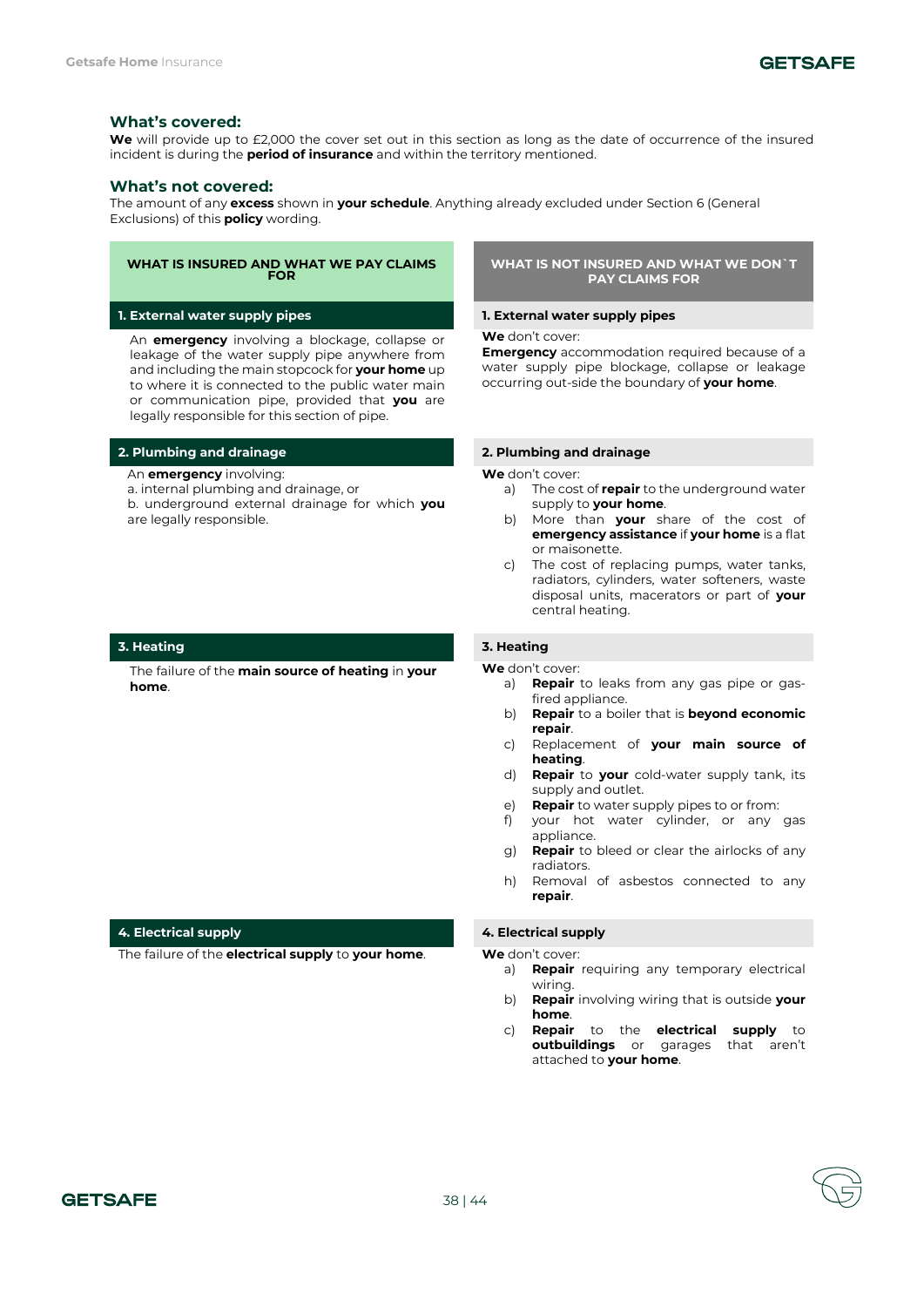Leakage of the internal gas supply pipe in **your home**. **Our** assistance will only be provided once the National Gas **Emergency** Service has attended and isolated the leak.

- a) Security and Roofing: **We** will arrange an **emergency repair** to make **your home** safe and/or prevent further loss or **damage** in the event of **damage** or failure to the roof, external lock, door or window.
- b) Lost keys: **We** will assist **you** to gain access to **your home** if **you** lose the only available key to **your home**, when **you** are unable to replace it or gain normal access
- c) **Pest** infestation: **We** will assist **you** to remove any **pest** infestation inside **your home**.

In the event that **your home** becomes uninhabitable overnight as a result of an **emergency** covered under this section, **we** will pay the cost up to £1,000 of suitable alternative accommodation for one night for **you** as set out in **your schedule**.

# **Exclusions that only apply to Section 9**

- a) **Emergency assistance** while the **home** is left **unoccupied**.
- b) **Emergency assistance** relating to an event which is not an **emergency**.
- c) General maintenance work.
- d) **Repair** to any system that has not been regularly maintained or serviced.
- e) **Emergency assistance** relating to disconnection from, or interruption to, the public supply of gas or water or electricity to **your home**.
- f) **Emergency assistance** relating to poor workmanship or design defect.
- g) Any **repair** that is, in **our** opinion, either difficult or impossible to complete due to problems with access needed to facilitate the **repair**.
- h) Replacing lead, steel or iron pipes, rusting, corrosion, general wear and tear and/or gradual deterioration.
- i) Replacement of bespoke or designer radiators or towel rails.
- j) **Emergency assistance** relating to any boiler or heating system that has not been serviced in line with manufacturer's recommendations.
- k) Improvements, including work that is needed to bring an insured item up to current standards.
- l) Any **damage** reasonably caused by the **authorised repairer** in gaining access in order to effect an **emergency repair**.
- m) **Repair** required due to failure to install properly or in line with manufacturers' guidelines.

# **WHAT IS NOT INSURED AND WHAT WE DON`T PAY CLAIMS FOR**

# **5. Emergency gas supply 5. Emergency gas supply**

**We** don't cover:

- a) Temporarily frozen pipes where there is no permanent **damage**.
- b) Systems not installed correctly by an appropriately qualified person, or which do not conform to any governing Gas Safe regulation or requirements.
- c) Pipes outside the boundary of **your home**.

# **6. Security, roofing, lost keys & pest s 6. Security, roofing, lost keys & pest s**

**We** don't cover:

- a) **Pest** infestations of any outbuilding, or any other part of **your home** which is not part of **your** main **home**, or where the living areas of the **home** are not affected.,
- b) **Repair** to **damage** caused by **pest**s.
- c) **Emergency assistance** relating to loss of keys to the main **home** if a duplicate set exists.
- d) **Emergency assistance** relating to loss of keys for any outbuilding, garage or shed which is not part of the main **home**.
- e) **Emergency assistance** relating to failure of any internal doors and/or window lock.
- f) **Repair** of electronic units powering garage doors.

#### **7. Emergency accommodation 7. Emergency accommodation**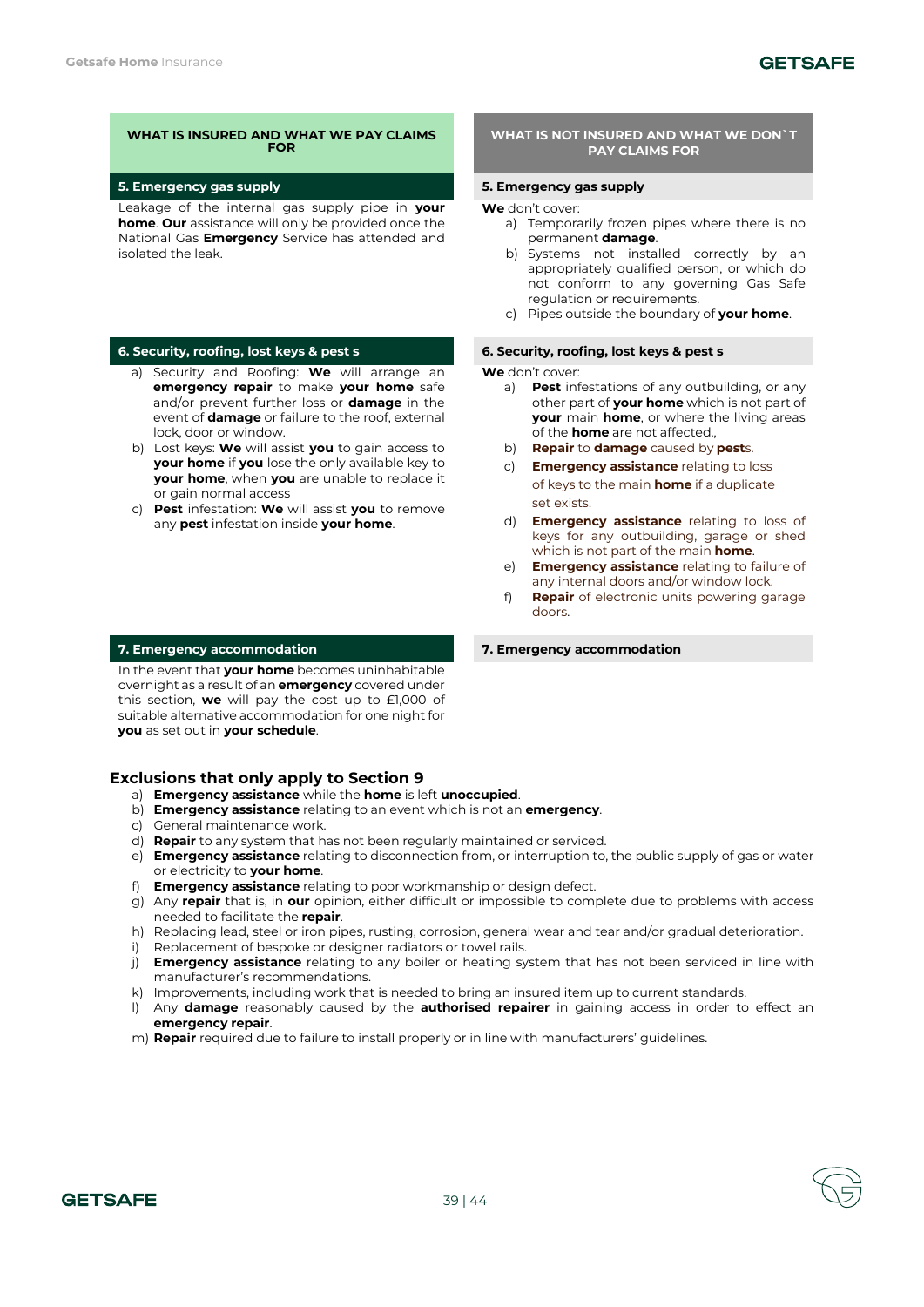# **SECTION 10 – ADD-ON COVER: LEGAL PROTECTION**

This section of your policy applies if you have chosen the Legal Protection cover and this is shown in your schedule.

# **Definitions**

The following definitions in **bold** type only apply to this section of the **policy**.

# **adverse costs**

Third party legal costs awarded against **you** which shall be paid on the standard basis of assessment provided that these costs arise after written acceptance of a claim.

# **adviser**

Our specialist panel solicitors or accountants or their agents appointed by **us** to act for **you**, or, and subject to **our**  agreement, where it is necessary to start court proceedings or a conflict of interest arises, another legal representative nominated by **you** and confirmed in writing to **us**.

# **adviser's costs**

Legal or accountancy fees and disbursements incurred by the **adviser**.

### **costs**

- **1.** All properly incurred, reasonable and proportionate fees, expenses and disbursements charged by the **adviser**  and agreed by **us**. Legal fees and disbursements will be assessed on the standard basis or in accordance with any fixed recoverable costs scheme, if applicable.
- **2.** The fees incurred by **your** opponent that **you** are ordered to pay by a court and any other fees **we** agree to in writing.

# **date of occurrence**

- **1.** For personal injury, clinical negligence, employment disputes, contract disputes, defence of civil action against **you** for unlawful discrimination, jury ser vice and court attendance, the date of the event which may lead to a claim. If there is more than one event arising at the same time or from the same cause, the **date of occurrence** is the date of the first of these events.
- **2.** For criminal cases, when **you** began or are alleged to have begun to break the criminal law in question.
- **3.** For tax cases, when HM Revenue & Customs first notifies **you** in writing of the intention to make enquiries.

# **injury**

Your bodily injury or death, or any disease, illness or shock suffered by **you**.

# **legal action**

- **1.** The pursuit or defence of civil legal cases for damages and/or injunctions, specific performance.
- **2.** The defence of criminal prosecutions to do with **your** employment.

# **reasonable prospects**

The prospects that **you** have at least 51% chance of:

- **1.** recovering losses or damages (or obtain any other legal remedy that **we** have agreed to, including enforcement of a judgment),
- **2.** making a successful defence, or
- **3.** make a successful appeal or defence to an appeal.

# **territory**

For injury: an injury occurring anywhere in the world, but where legal proceedings are issued relating to that injury, they must be issued in the **United Kingdom** only.

For all other **legal action**s: **United Kingdom** only.

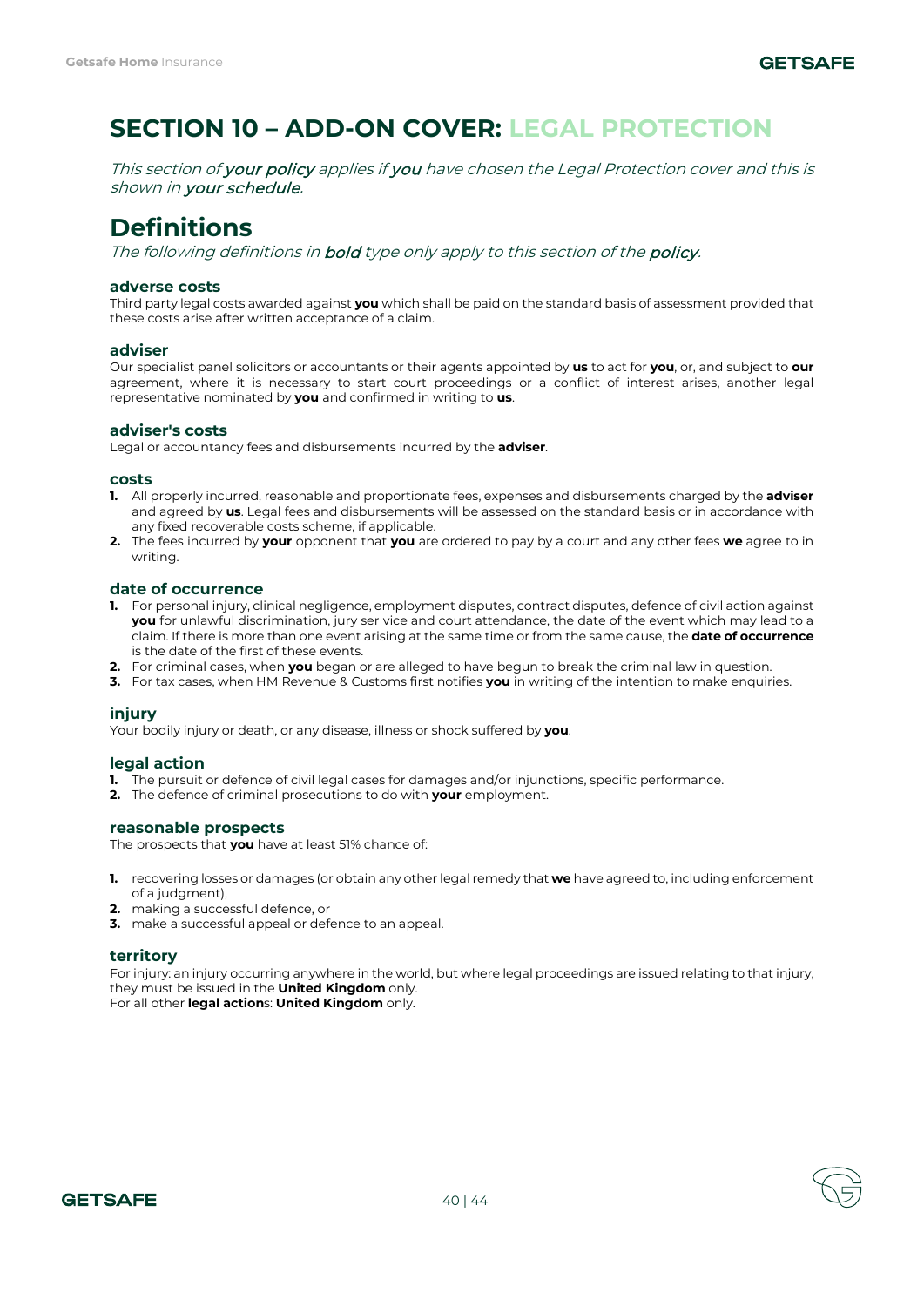

# **What's covered:**

**We** will provide up to £50,000 the cover set out in this section as long as:

- **1.** the **date of occurrence** of the insured incident is during the **period of insurance** and within the **territory**,
- **2.** any legal proceedings will be dealt with by a court, or other body which **we** agree to, in the **territory**, and
- **3. reasonable prospects** exist for the duration of the claim.

### **What's not covered:**

The amount of any **excess** shown in **your schedule**. Anything already excluded under Section 6 (General Exclusions) of this **policy** wording.

# **WHAT IS INSURED AND WHAT WE PAY CLAIMS FOR**

# **1. Personal injury 1. Personal injury**

- a) **We** will pay costs incurred in bringing a **legal action** against a third party for an incident which causes physical bodily injury to **you**, or **your** death.
- b) **We** will only pay costs for claims relating to mental health if they result from an accident that also causes physical bodily injury to **you**.

- a) **We** will pay costs where negligent surgery, clinical or medical procedure or treatment leads to physical bodily injury to **you**, or **your**  death.
- b) **We** will only pay costs for claims relating to mental health if they result from negligent surgery, clinical or medical procedure or treatment that also causes physical bodily injury to **you**.

# **3. Employment disputes 3. Employment disputes**

- a) **We** will pay **costs** for any dispute **you** have with **your** current or former employers which is the subject of a claim to an Employment Tribunal.
- b) **We** will only pay the **costs** of defending **your**  legal rights in claims against **you** where **you**  are defending a counterclaim.
- c) **We** will only pay the **costs** relating to settlement agreements if **you** are also in a position to make an Employment Tribunal claim.

# **4. Home rights 4. Home rights**

#### **Adviser**s' costs to pursue a **legal action** for:

a) nuisance or trespass against the person or organisation infringing **your** legal rights in relation to **your** main **home**.

> b) financial compensation for damages against a person or organisation that causes physical **damage** to **your** main home or **your** personal effects.

### **WHAT IS NOT INSURED AND WHAT WE DON`T PAY CLAIMS FOR**

**We** don't cover:

- a) claims regarding illness or injury that develops gradually or is not caused by a specific or sudden accident,
- b) defending **your** legal rights in claims against **you**.

### **2. Clinical negligence 2. Clinical negligence:**

**We** don't cover:

- a) claims for negligent surgery, clinical or medical procedures, or treatment that occurred before **your policy** started,
- b) any alleged failure to correctly diagnose **your**  condition.

**We** don't cover:

- a) any disciplinary, investigatory or grievance procedures within the company **you** work for, or any appeals against the outcomes of these procedures,
- b) redundancy consultations,
- c) disputes that start in or are transferred to the county court or high court or the equivalent courts in the **territory**.

- a) in respect of works undertaken or to be undertaken by or under the order of any government or public or local authority;
- b) arising from divorce or matrimonial matters;
- c) where the **property damage** was caused before **you** first purchased this insurance.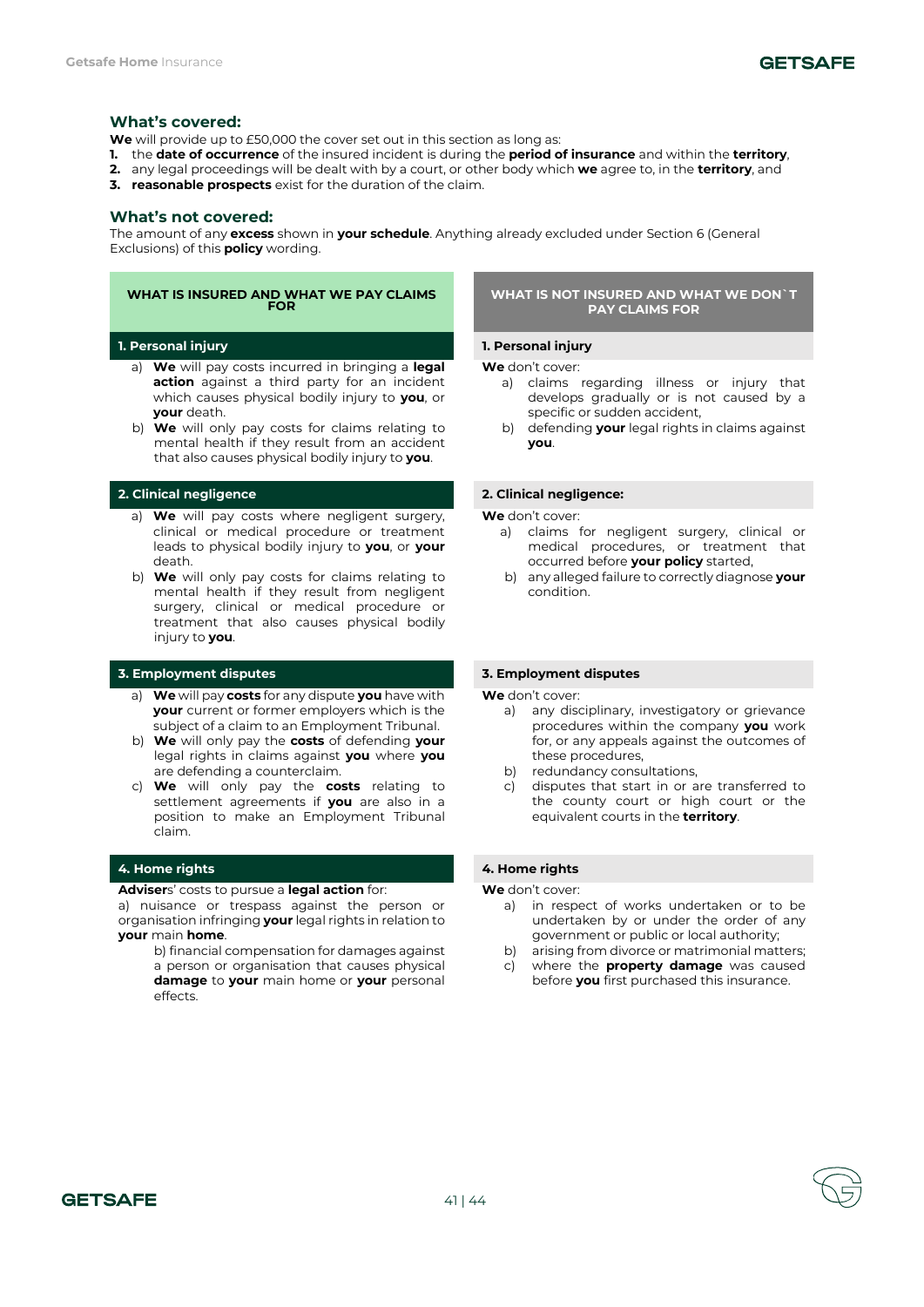In respect of an insured incident arising from a person or group of persons knowingly using a means of identification belonging to **you** without **your**  knowledge or permission with intent to commit or assist another to commit an illegal act, identity fraud.

**You** are covered for **adviser**s' costs to defend **your**  legal rights and/or take reasonable steps to remove County Court Judgments against **you** that have been obtained by an organisation that **you** allege to have purchased, hired or leased goods or services from. Cover is only available if **you** deny having entered into the contract and allege that **you** have been the victim of identity fraud.

# **6. Legal defence 6. Legal defence**

- a) **We** will cover the **costs** of claims arising from **you** carrying out **your** normal duties of work as an employee that led to:
	- **-** your being prosecuted in a criminal court within the territory,
	- **-** civil action being taken against **you** for unlawful discrimination.
- b) **we** will cover the **costs** to defend **you** if **you** are being prosecuted for an offence connected with using or driving a motor vehicle. **You** must send **us** a copy of **your** summons within 7 days of receiving it.

# **7. Jury service and court attendance 7. Jury service and court attendance**

**We** will pay **your** salary or wages for each complete half day **you** carry out jury service if **you** can't claim them back from the court or **your** employer.

# **8. Tax 8. Tax**

**We** will represent **you** in any appeal proceedings following a full enquiry into **your** personal income tax position by HM Revenue & Customs.

This cover only applies if **you** have:

- **-** maintained proper, complete, truthful and up to date records, including making all returns at the due time without having to pay any penalty, or
- **-** provided all information that HM Revenue and Customs reasonably required.

### **WHAT IS NOT INSURED AND WHAT WE DON`T PAY CLAIMS FOR**

### **5. Identity theft 5. Identity theft**

### **We** don't cover:

- a) where **you** have not been the victim of identity fraud
- b) where **you** did not take action to prevent further instances of identity fraud following an insured incident
- c) where the identity fraud has been carried out by somebody living with **you**.
- d) for costs arising from loss of cash from a bank, building society, credit union or other similar financial institution where that institution has refused to cover the loss.

**You** must agree to be added to the CIFAS Protection Register if **we** recommend it.

**We** don't cover:

- a) prosecutions resulting from drink- or drugrelated offences,
- b) Prosecutions relating to **you** having driven a motor vehicle without valid motor insurance.
- c) Prosecutions related to driving licences or vehicle documentation.
- d) Parking or vehicle obstruction offences.

Any claim if **you** are unable to prove **your** loss.

- a) where **you** are self-employed, a sole trader or in a business partnership,
- b) any case dealt with by Special Civil Investigations Office, or any other special office of HM Revenue & Customs.

**For all insured incidents we will help in appealing or defending an appeal as long as you tell us within the time limits allowed that you want us to appeal and only if we find that the appeal can be reasonably defended.**

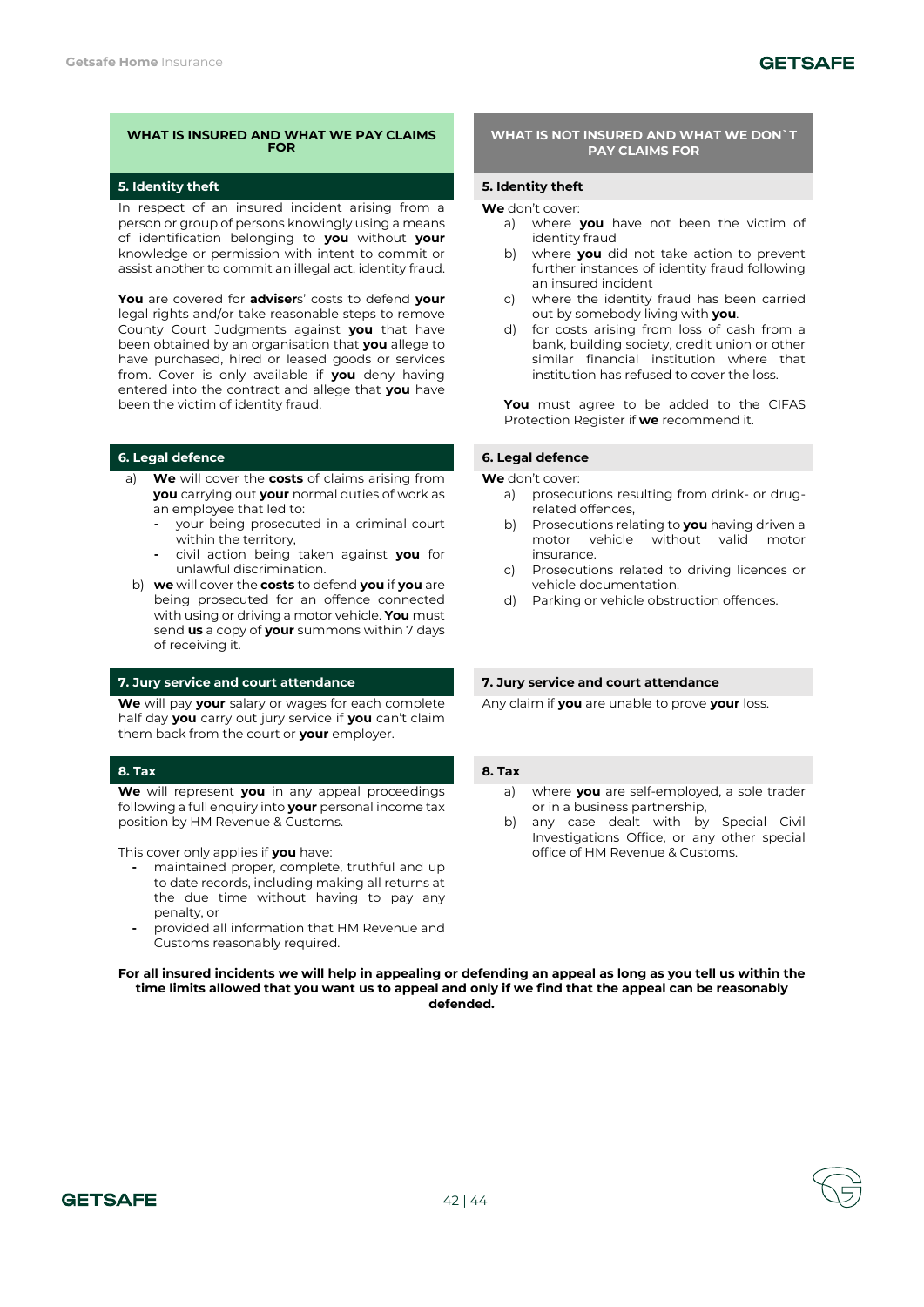

# **Conditions to this Section**

# **Claims**

- 1. **You** must notify us as soon as reasonably possible once **you** become aware of the claim, the incident, or an incident which might give rise to a claim.
- 2. **We** may investigate the claim and take over and conduct the legal proceedings in **your** name. Subject to **your** consent which shall not be unreasonably withheld, **we** may reach a settlement of the legal proceedings.
- 3. **You** must supply at **your** own expense all of the information which **we** reasonably require to decide whether a claim may be accepted. Where it is necessary to start court proceedings or a **conflict of interest** arises, and **you** wish to nominate a legal representative to act for **you**, **you** may do so. Where **you** have elected to use a legal representative of **your** own choice **you** will be responsible for any costs in excess of **our advisers' costs**. The **adviser** must represent **you** in accordance with our standard conditions of appointment available on request.
- 4. The **adviser** will:
	- a. provide a detailed view of **your** prospects of success including the prospects of enforcing any judgment obtained,
	- b. keep **us** fully advised of all developments and provide such information as **we** may require,
	- c. keep **us** advised of **advisers' costs** incurred,
	- d. advise **us** of any offers to settle and payments into court. If against **our** advice such offers or payments are not accepted, cover under this insurance shall be withdrawn unless **we** agree in **our** absolute discretion to allow the case to proceed,
	- e. submit bills for assessment or certification by the appropriate body if requested by **us**, and
	- attempt recovery of costs from third parties.
- 5. In the event of a dispute arising as to **advisers' costs**, **we** may require **you** to change **adviser**.
- 6. **We** shall only be liable for **advisers' costs** for work expressly authorised by **us** in writing and undertaken while there are **reasonable prospects**.
- 7. **You** shall supply all information requested by the **adviser** and **us** at **your** own expense**.**
- 8. **You** are responsible for all legal costs and expenses including **adverse costs** if **you** withdraw from the legal proceedings without **our** prior consent. Any legal costs and expenses already paid under this insurance will be reimbursed by **you**.
- 9. **You** must instruct the **adviser** to provide **us** with all information that **we** ask for and report to **us** as **we**  direct at their own cost.

# **Prospects of success**

At any time, **we** may, but only when supported by independent legal advice, form the view that **you** do not have **reasonable prospects** of winning or defending the case and achieving a positive outcome. If so, **we** may decline support or any further support.

# **Exclusions to this section**

There is no cover where:

- 1. **You** knew, or should have known, when buying this insurance that the circumstances leading to a claim, under this insurance, already existed.
- 2. An estimate of **advisers' costs** of acting for **you** is more than the amount in dispute.
- 3. **Advisers' costs** or any other costs and expenses are incurred which have not been agreed in advance or are above those for which **we** have given **our** prior written approval.

There is no cover for:

- 1. The **date of occurrence** is outside of the **period of insurance**.
- 2. Any **costs** incurred before **our** written acceptance of the claim.
- 3. Claims made by or against **your** insurance adviser, the **insurer** or **Getsafe**.
- 4. Defending l**egal actions** arising from anything **you** did deliberately or recklessly
- 5. **Costs** if **your** claim is part of a class action or will be affected by or will affect the outcome of other claims.

There is no cover for any claim arising directly or indirectly from

- 1. A dispute between **you** and someone **you** live with or have lived with.
- 2. **Your** business, trade or profession other than as an employee.
- 3. An application for a judicial review.
- 4. Defending or pursuing new areas of law or test cases.